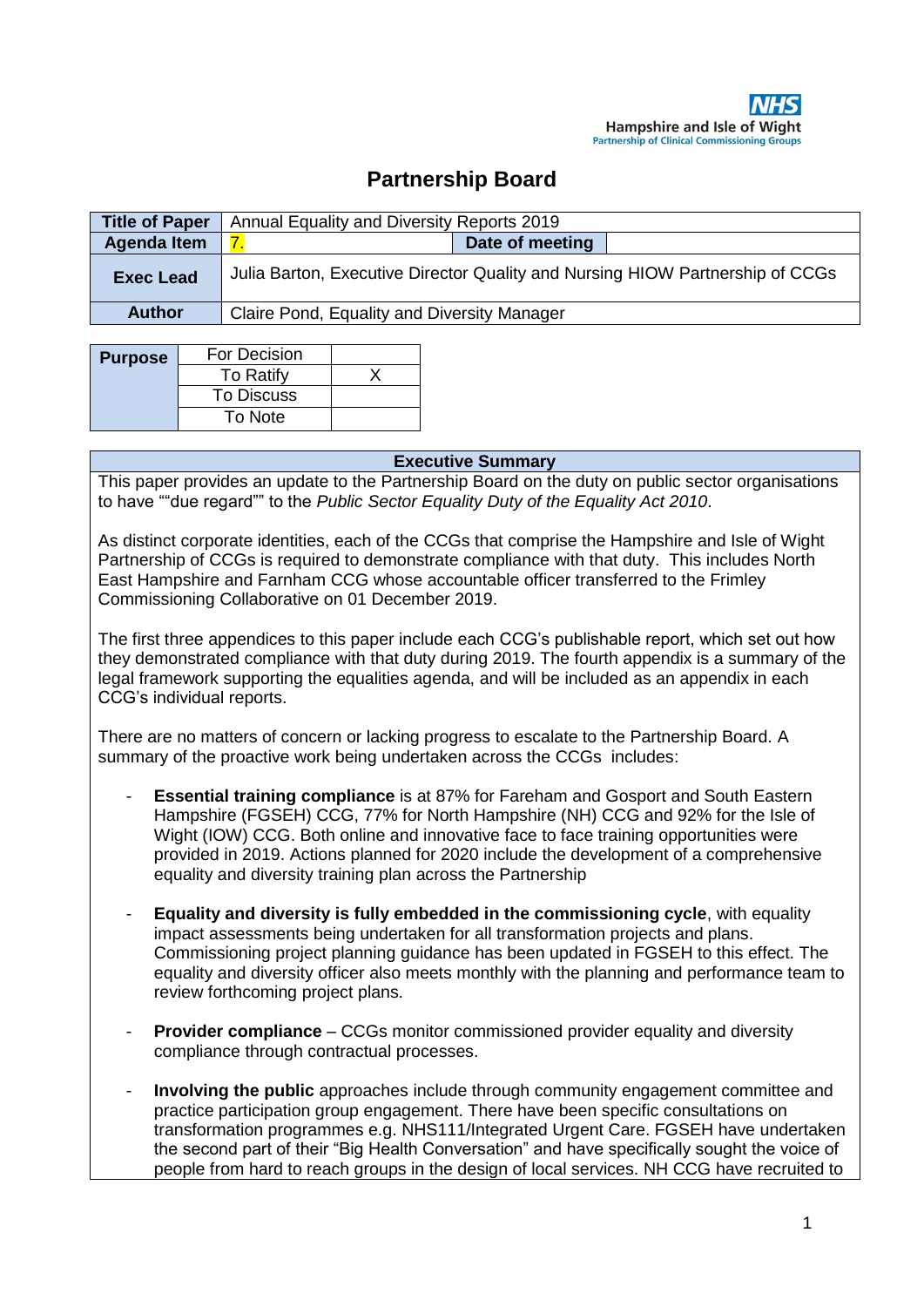community ambassador roles to help engage diverse communities.

- **Monitoring experience and feedback** all CCG complaints teams monitor equalities. There have also been more specific support initiatives for vulnerable adults and children including people with a learning disability.
- **Staff engagement** there is a focus on equality and diversity at all staff partnership fora, and through staff surveys.

The information provided in this report includes information relating to people with protected characteristics as defined under the Equality Act 2010 who are employees and who access services or are affected by the CCGs' policies and practices.

Each CCG report includes updates against the equality objectives set for 2019. Board members should note the progress being made and the continuation of some ongoing actions into 2020 plans.

|                        | That the Partnership Board:                                                                                                                                                                                                          |
|------------------------|--------------------------------------------------------------------------------------------------------------------------------------------------------------------------------------------------------------------------------------|
| <b>Recommendations</b> | 1. Note that the detailed content of the report has been considered and<br>discussed at the Partnership Quality Performance and Finance<br>Committee in February 2020, where approval to publish individual<br>CCG report was given. |
|                        | 2. Ratify the Partnership Quality Performance and Finance Committee<br>decision that each CCG's individual report be published.                                                                                                      |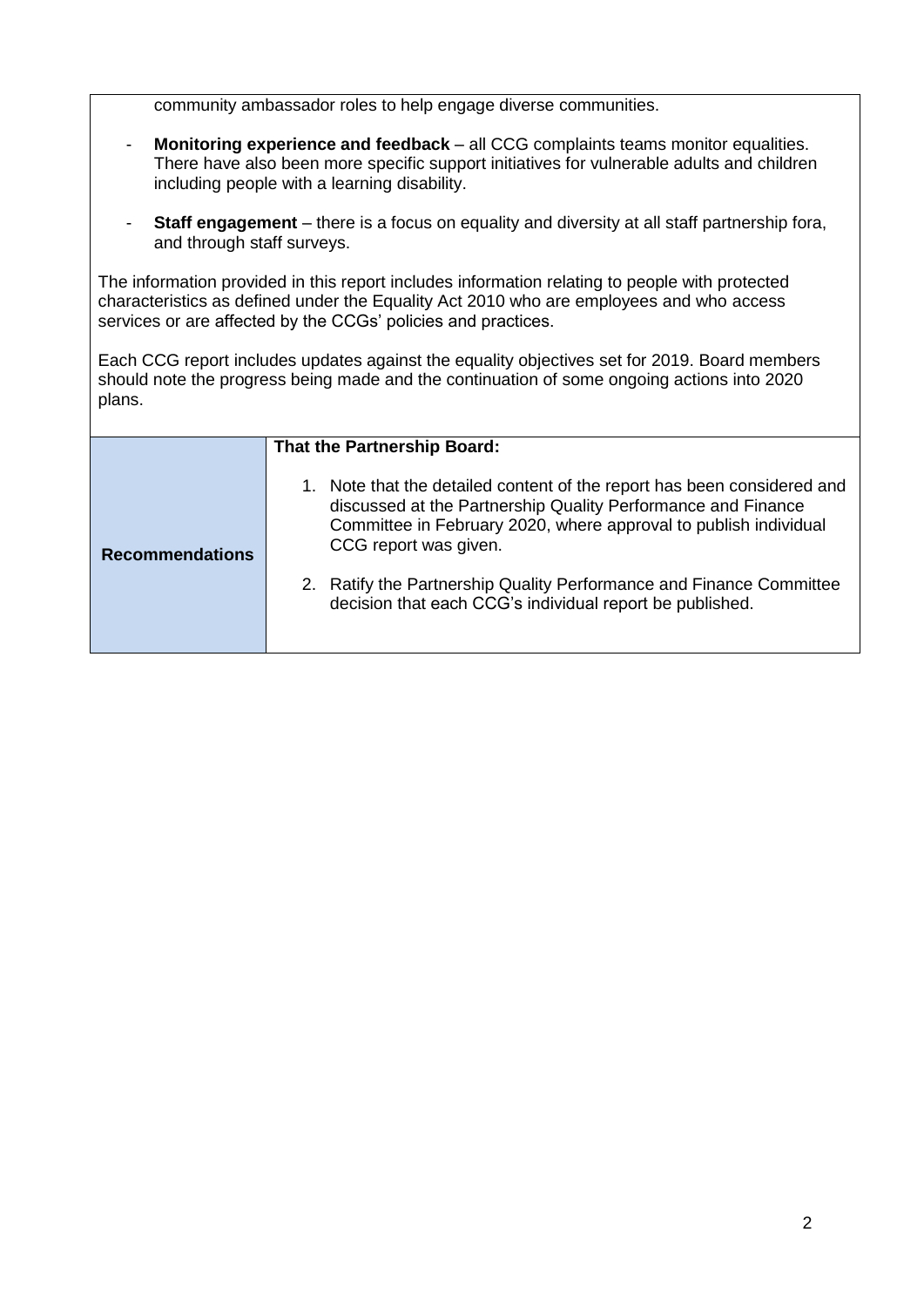# **INTRODUCTION**

1. This paper explains the duty on public sector organisations, and so CCGs, to have "*due regard*" to the Public Sector Equality Duty of the Equality Act 2010. Appendices to this paper set out how each CCG of the Hampshire and Isle of Wight Partnership of CCGs have demonstrated that duty during 2019, in accordance with the legislation.

# **ORGANISATIONAL CONTEXT**

- 2. Clinical Commissioning Groups were created on 1 April 2013 across England and replaced Primary Care Trusts. They are clinically-led statutory NHS bodies responsible for the planning and commissioning of health care services for their local areas.
- 3. In April 2017, Fareham and Gosport CCG, South Eastern Hampshire CCG, North Hampshire CCG and North East Hampshire and Farnham CCG started working in partnership. A single Chief Executive was appointed to be the Accountable Officer for all four CCGs. In April 2018, partnership working was extended to include the Isle of Wight CCG.
- 4. In November 2018 the governing bodies of Fareham and Gosport CCG, South Eastern Hampshire CCG, North Hampshire CCG and Isle of Wight CCG, agreed to hold their governing body meetings in common; this is referred to as the Partnership Board. This has simplified decision making, freed up clinicians and managers to focus on delivery and reduced duplication.
- 5. North East Hampshire and Farnham CCG has been represented on the Partnership Board but has maintained its own accountable governing body because it is working increasingly closely with partners in the Frimley integrated care system.
- 6. On 1 December 2019 formal accountability for North East Hampshire and Farnham CCG was passed from the Accountable Officer for the Hampshire and Isle of Wight Partnership of CCGs to the Accountable officer (Designate) of the Frimley Commissioning Collaborative. The Hampshire and Isle of Wight Partnership of CCGs will continue to work closely with North East Hampshire and Farnham CCG and the wider Frimley system for the benefit of all the communities across Hampshire.

#### **DEMONSTRATION OF COMPLIANCE WITH THE DUTY TO HAVE "DUE REGARD"**

- 7. The general duty of the public sector equality duty requires public authorities (as defined under the Equality Act 2010) to have ""due regard"" to:
	- Eliminate unlawful discrimination, harassment and victimisation.
	- Advance equality of opportunity between different groups.
	- Foster good relations between different groups.

Specific duties of the public sector equality duty support compliance with the duty to have "due regard". These are:

- Prepare and publish one or more objectives they think they should achieve to do any of the things mentioned in the aims of the general equality duty. This had to be done for the first time by 6 April 2012, and then at least every four years thereafter.
	- **Ensure that those objectives are specific and measurable:**
	- Publish those objectives in such a manner that they are accessible to the public.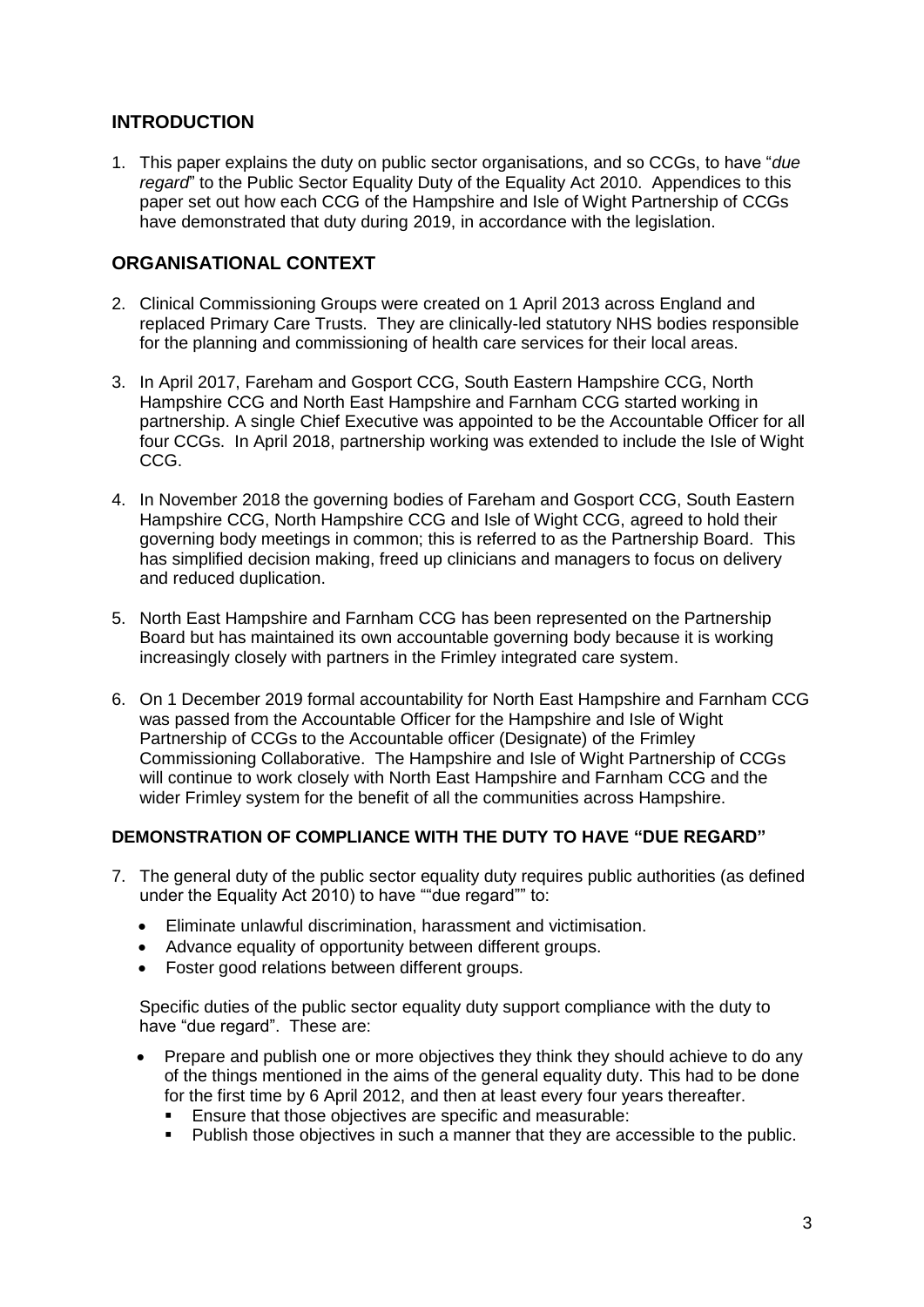- Publish information on how its activities as an employer affect people who share different protected characteristics if 150 or more people are employed by the organisation.
- Collect workforce information to help develop organisational objectives and assess the impact of employment policies on equality if less than 150 people are employed by the organisation.
- Publish information to demonstrate compliance with the general equality duty. This had to be done for the first time by 31 January 2012. The regulations advise that the content of the information to be published should take into account:
	- Equality issues in relation to employees.
	- **Equality issues in relation to the population served.**
	- Engagement with people who share relevant protected characteristics as defined under the Equality Act 2010.
	- Assessments of impact on equality, demographic information from the Census information published by the Office for National Statistics and national surveys such as the Joint Strategic Needs Assessment.
- 8. Annual compilation of equality information is useful for assessing relevance, setting objectives, planning engagement and for assessing the impact of an organisation's policies and services on equality and good relations. It can be used across functions, across the aims of the general equality duty and across the protected characteristics. Finally by identifying any information gaps an organisation can take steps to fill those through an established timeframe for collecting any new data.

# **PARTNERSHIP OF CCGS EQUALITIES REPORTING**

- 9. A report on the combined results of the Partnership of CCGs' annual assessment against the indicators of the NHS Workforce Race Equality Standard 2018/19 has been published on each CCG's website. An action plan is being taken forward across the Partnership.
- 10. As each CCG has less than 250 employees, there is no requirement to publish annual gender pay gap reports. However, at the request of the Partnership CCGs' Remuneration Committee, a report on the combined workforce of the Partnership of CCGs was compiled on data as at 31 March 2019. A deep dive review of the data will be conducted to identify key themes and develop an action plan.
- 11. A staff survey was undertaken during 2019 and included a question for staff to indicate employing CCG. Overall Partnership results were published in graph form on the Partnership Staff Intranet.

Overall results showed general satisfaction with the CCG/Partnership as an employer with just over half responders indicating they would recommend the CCG/Partnership as a place to work in terms of work-life balance, strategic leadership and communication. Less satisfaction was indicated with line management with just under half responders satisfied with appraisal, training and development opportunities.

Responses analysed by CCG and cross-referenced with age, ethnicity and gender highlighted areas of concern. These were:

- Age (younger groups) *I am treated with respect by my colleagues.*
- Ethnicity: *The organisation provides equal opportunities for all.*
- Gender:
	- I *would recommend the CCG as a place to work.*
	- *Communication within the organisation is good.*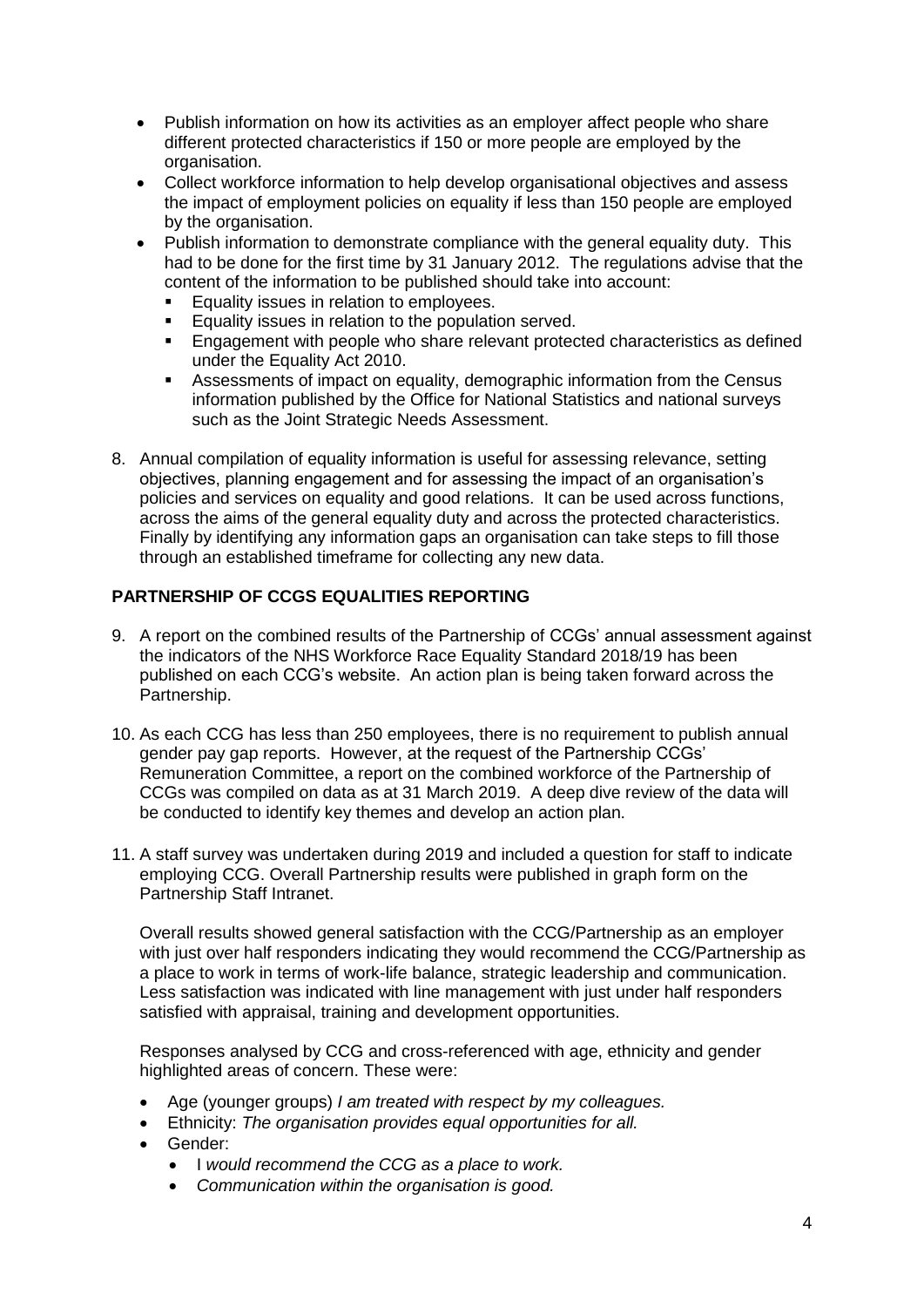- *My job provides me with opportunities to develop.*
- *The Organisation provides opportunity for all.*

An action plan has been developed. It is focusing on areas of concern highlighted in individual CCG results.. Focus groups will be held in each CCG area review findings in depth from which a Partnership improvement Plan will be developed.

- 12. A training needs analysis has been undertaken by the Partnership of CCG's equalities lead and an action plan developed. This will be discussed with Human Resources and Organisational Development leads in 2020. In the meantime, equality and diversity development sessions have been offered to staff and delivered at different CCG sites during the latter part of the year. The aim of these sessions has been to promote a culture which values individual differences and one which challenges any threat to an individual's dignity and wellbeing.
- 13. As health bodies with distinct corporate identities, each CCG is required under the public sector equality duty (Equality Act 2010) to publish an annual equalities information report. Annual equalities information for the calendar year 2018 for each CCG is set out in an Annual Equality and Diversity Report as follows:
	- Appendix 1: Fareham and Gosport and South Eastern Hampshire CCGs
	- Appendix 2 North Hampshire CCG
	- Appendix 3 Isle of Wight CCG
	- Appendix 4 Legal Context (for inclusion in all CCGs' reports)

# **KEY ISSUES ARISING FROM THE REPORTS**

Whilst there is some variation in how partnership CCGs delivers their equalities duties, there are many commonalities across the partnership's approach resulting in key actions that will reinforce partnership working and align the equalities agenda across the Partnership of CCGs. These actions relate to:

- An Equality and Diversity Training Plan.
- HR policies that are aligned across the Partnership of CCGs and appropriate equality impact assessed
- Development of new equality objectives that are relevant to each CCG and are aligned across the Partnership.

These actions differ for North East Hampshire and Farnham CCG as it reviews procedures and processes with new working relationships in the Frimley Commissioning Collaborative.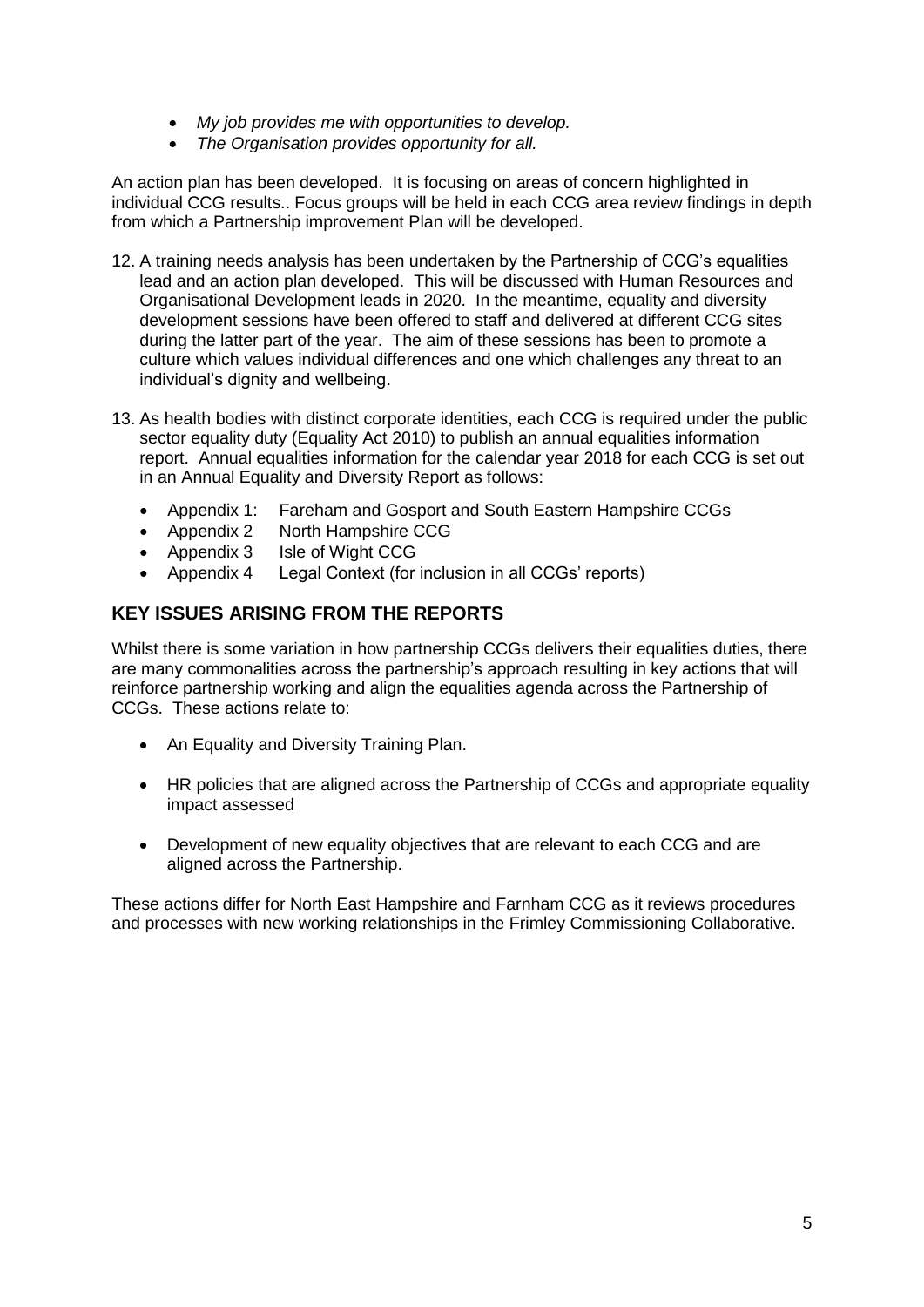

# **APPENDIX 1**

# **FAREHAM AND GOSPORT AND SOUTH EASTERN HAMPSHIRE CLINICAL COMMISSIONING GROUPS**

# **EQUALITY AND DIVERSITY ANNUAL REPORT 2019**

**(NB : Index removed for partnership board reporting purposes).**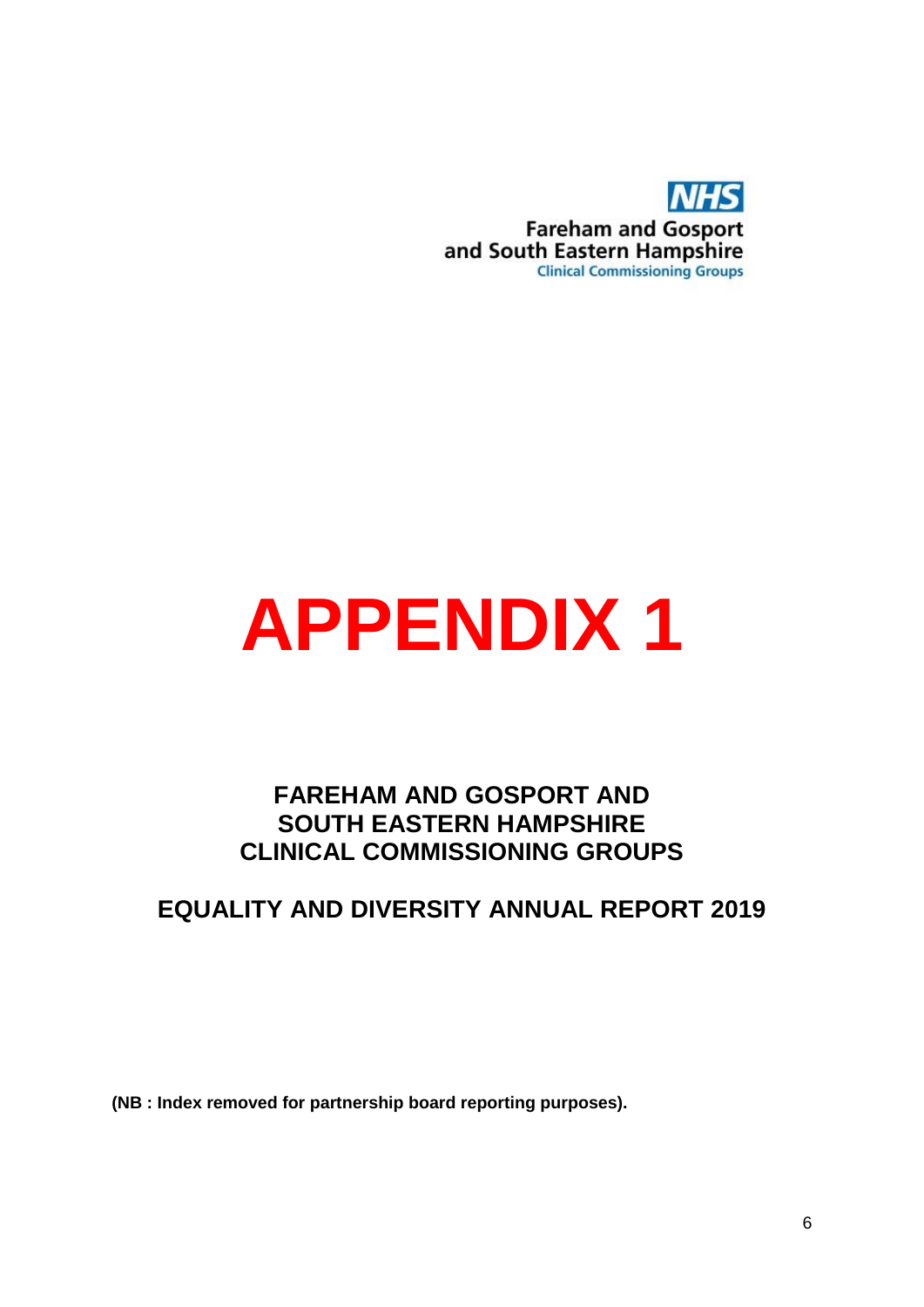# **1. INTRODUCTION**

This report sets out how Fareham and Gosport and South Eastern Hampshire CCGs (referred in this paper as "the CCGs") have demonstrated "due regard" to the public sector equality duty of the Equality Act during 2019.

This report refers to equality and diversity information that is contained within other published papers and reports. These are: the CCG's Equality and Diversity Strategy, workforce reports, patient and public engagement reports and commissioning plans.

In order to provide organisational context, background information is provided from published papers relating to system-wide plans to improve the health and well-being or local populations through partnership working and joint decision-making.

# **2. LEGAL CONTEXT**

The legal context in which this report is based is described in appendix 5 of this report.

# **3. ORGANISATIONAL CONTEXT**

Since April 2018 the CCGs have worked in partnership with Isle of Wight CCG, North Hampshire CCG and until 1 December 2019 North East Hampshire and Farnham CCG when the accountable officer for that CCG was passed from Hampshire and Isle of Wight to Frimley Commissioning Collaborative. The Governing Bodies of each CCG meet in common. The resulting group is known as the Partnership Board. There is a single chief executive whose role also covers the separate statutory bodies of Southampton CCG and West Hampshire CCG.

#### **4. THE CCGS' WORKFORCE**

As at December 2019 the combined workforce for the two CCGs is 132 (71.54 full time equivalent). The CCG is therefore not required to publish detailed information relating to its workforce in accordance with the specific duties of the Equality Act 2010.

Each member of staff can self-administer their own record on the Electronic Staff Record (ESR) system, and is encouraged to do so. This is because the CCGs recognise that individual circumstances can change and people may begin or cease to identify with certain characteristics. This may relate to pregnancy or maternity or because an individual has become disabled.

The information is used collectively and anonymously to inform internal workforce monitoring and ensure no protected characteristic is disadvantaged in the experience of the workforce. Protected characteristics that are recorded in all cases are age and sex. To a lesser extent staff record disability, ethnicity, religion, sexual orientation and marital status.

Employee rights not to be discriminated against at work are governed by a range of human resources policies. As individual CCG policies become due for review they are being replaced by policies for the Partnership of CCGs. All policies are available on the Human Resources portal ConsultHR which may also be accessed via the Partnership CCG intranet site. Partnership human resources policies relate to:

- Employee Volunteering
- Partnership Performance and Pay Progression
- Probation
- Secondment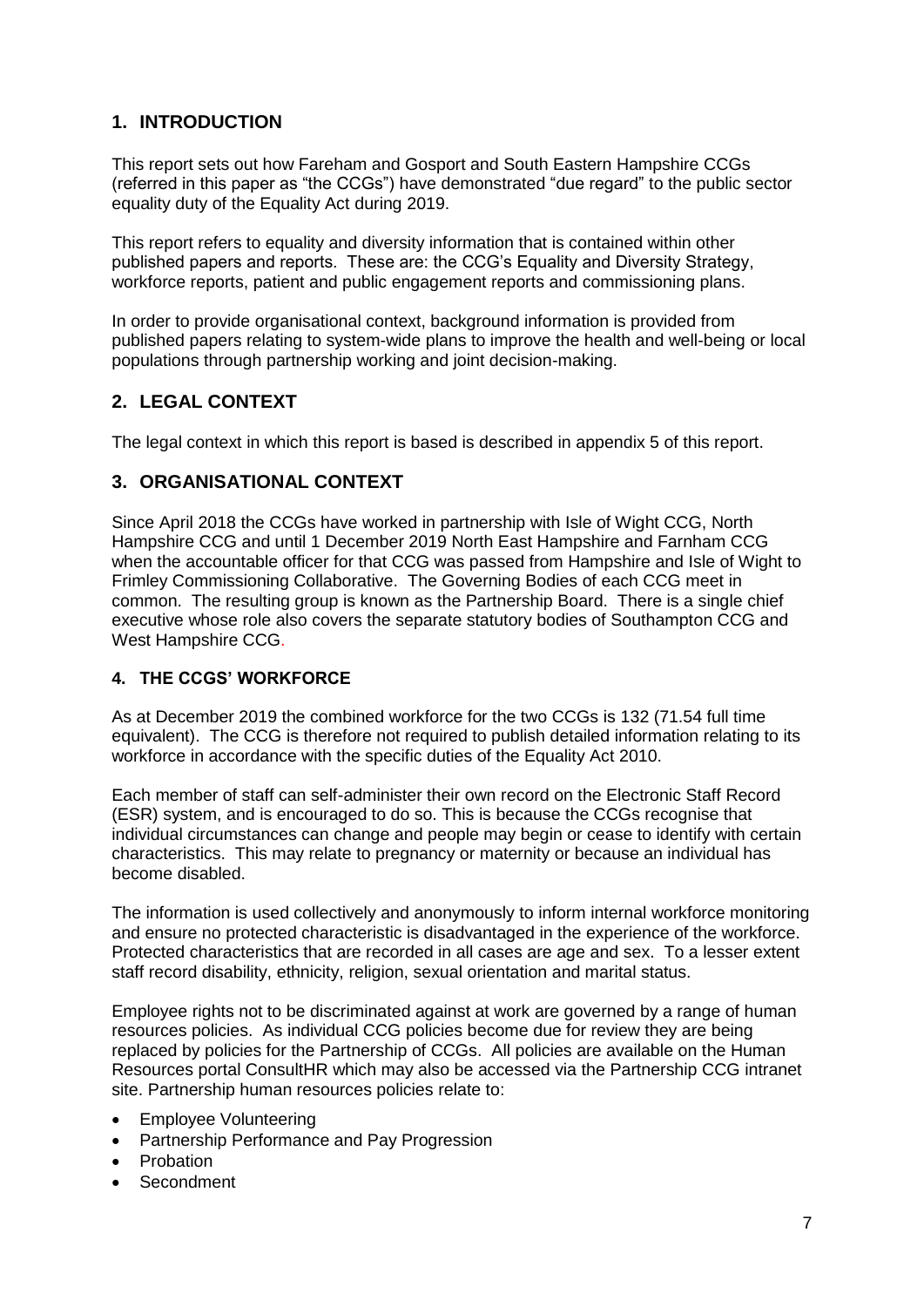Legacy policies for the CCGs are:

- Exit Interview Guidance
- Leave and Flexible working Policy
- On Call Policy
- Organisational Change Policy
- Sickness Reporting Guidance
- When a Concern Arises Policy incorporating procedure and management for: Investigation, disciplinary, suspension, performance management, absence management, grievance, harassment and bullying at work and whistleblowing.

Staff are required to complete essential training on equality and diversity on a three-yearly basis. This is mainly accessed online via ConsultOD, the CCGs' learning management system. The training covers equality legislation, health inequalities, understanding people's backgrounds and prejudice and discrimination. It is also available as a face-to-face session.

**87%%** of core CCG teams are up-to-date with equality and diversity essential training; **91%** of core CCG teams plus wider associated teams. Associated teams comprise Clinical Leads, Governing Body members and members of the Hampshire and Isle of Wight Sustainability and Transformation Partnership (STP).

Staff also complete equality and diversity training relevant to the organisations and specific to their roles. This includes completion of equality impact assessments on commissioning projects and plans and ongoing support has been provided to individuals and teams. Offers of training are extended to external teams, and the implications of the NHS Accessible Information Standard were explained as part of a training session for care home staff during the year.

A training needs analysis has been undertaken by the Partnership of CCG's equalities lead and an action plan developed. This will be discussed with Human Resources and Organisational Development leads in 2020.

In the meantime, equality and diversity development sessions have been offered to staff and delivered at different CCG sites during the latter part of the year. These sessions have covered the statutory requirements of essential equality and diversity training and concentrated on promoting a culture which values individual differences and challenges any threat to an individual's dignity and wellbeing. Ten members of staff from the CCGs attended one of these sessions.

A staff survey was undertaken during 2019 by CCG across the Partnership of CCGs.. Overall Partnership results were published on the staff intranet. These showed general satisfaction with the CCG/Partnership as a place to work

Key questions were analysed by cross referencing with responses to age, ethnicity and gender. This analysis highlighted areas of concern for Fareham and Gosport and South Eastern Hampshire CCGs. This was in terms of staff aged 16 to 25 not feeling they were treated with respect, BME staff who considered there was a lack of organisational opportunities, and the percentage of staff, male and female, who preferred not to indicate whether or not their job provided them with opportunities to develop. A Partnership improvement Plan is being compiled from focus groups held in each CCG in December.

The results of the CCG's annual assessment against the NHS Workforce Race Equality Standard (WRES) are not in the public domain due to low staff numbers. However, the combined results of the Hampshire and Isle of Wight Partnership of CCGs with an action plan may be found on the CCG's website.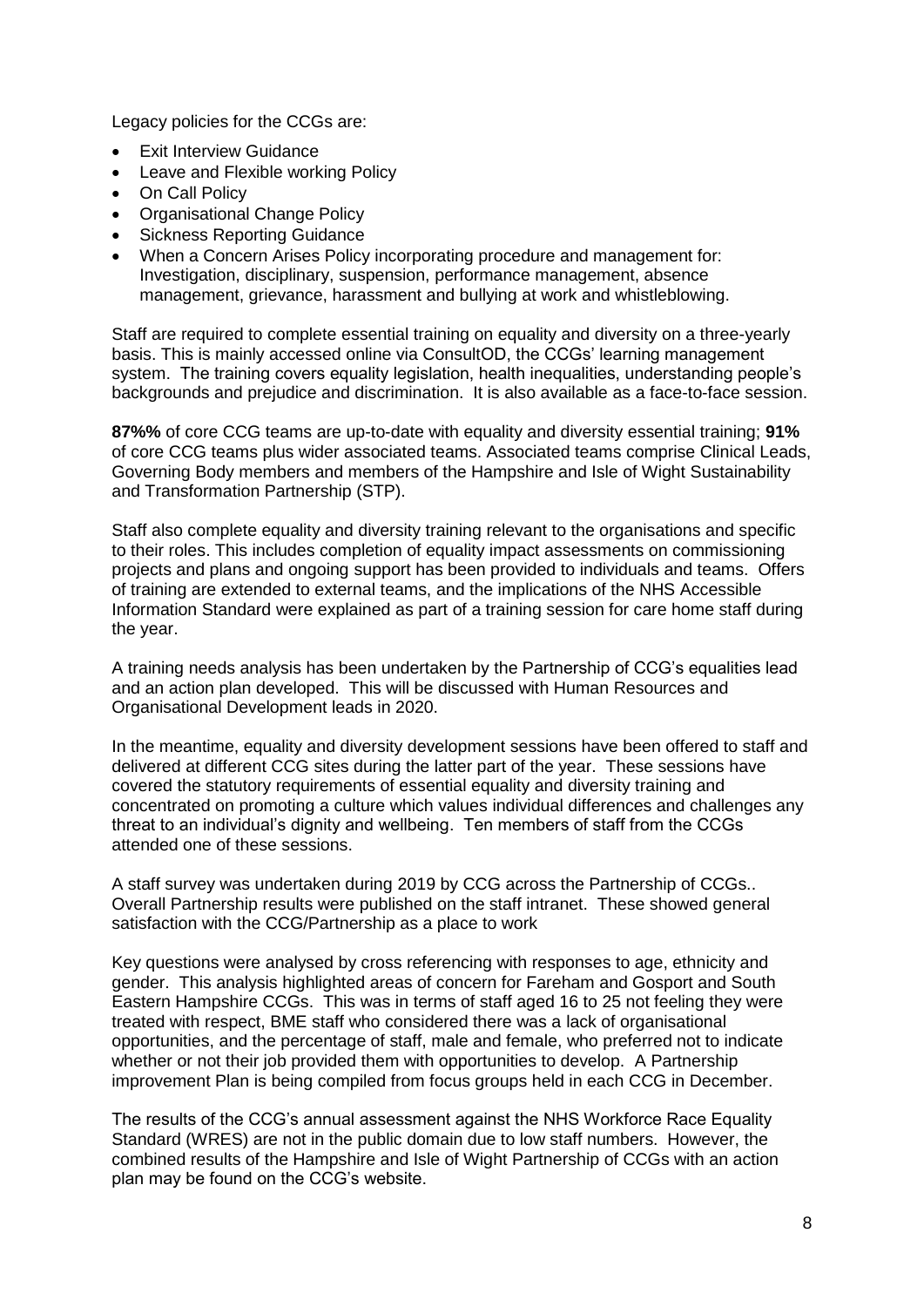#### **5. THE POPULATION SERVED**

The population served by each of the CCGs is largely white, and the main language is English (over **94%** in each case). The main religion is Christian (just over **60%** in each of the CCG areas), and religion is unstated in a significant percentage (over **29%** in each CCG area). (Source: 2011 Census.)

Life expectancy at birth for both males and females is good in each CCG. In the Fareham and Gosport CCG area this is significantly better than the England average for males but not for females. In the South Eastern Hampshire CCG this is better than the England average for both males and females. (Source: Joint Strategic Needs Assessment July 2017.)

Diversity lies in the higher number of people aged under **20** compared with those aged over **65** years in the Fareham and Gosport CCG area, and a higher birth rate than the national average in Gosport. (Source: Joint Strategic Needs Assessment July 2017.)

Conversely, the population served by South Eastern Hampshire CCG has a lower than average number of young people, and a lower birth rate. Those aged between 45 and 60 years is higher than the national average (Source: 201 1 Census.)

In the population served by South Eastern Hampshire CCG health inequalities mainly relate to circulatory disease, cancer and respiratory disease, and in Havant, respiratory disease in women. (Joint Strategic Needs Assessment, July 2017.)

In both areas served by the CCGs the life expectancy at birth for both males and females is better than the England average. The population is changing with slow growth and reducing proportion of working aged population putting pressure on services and caring. There are pockets of socio-economic deprivation (Joint Strategic Needs Assessment, July 2017.)

#### **6. EMBEDDING EQUALITY IN THE COMMISSIONING CYCLE**

Completion of equality impact assessments (EIAs) is integral to the CCGs' project management procedure. During 2019 commissioning project Planning Guidance was updated to include new governance procedures relating to the Integrated Care Partnership (ICP) of Portsmouth, Fareham and Gosport and South Eastern Hampshire CCGs.

The 2019 Planning Guidance covers all aspects of the project planning process including completion of EIAs, Quality Impact Assessments which contain equality screening questions and Privacy Impact Assessments. Impact assessment forms are provided as appendices with signposting for additional support to appropriate leads. All completed forms are uploaded to our electronic project management system, Pentana, which is administered by the Planning and Performance Team which is hosted on behalf of the ICP by Portsmouth CCG.

The CCGs' Equality and Diversity Manager meets monthly with the Planning and Performance Team administrator to review projects and plans and follow up with individual members of staff as required.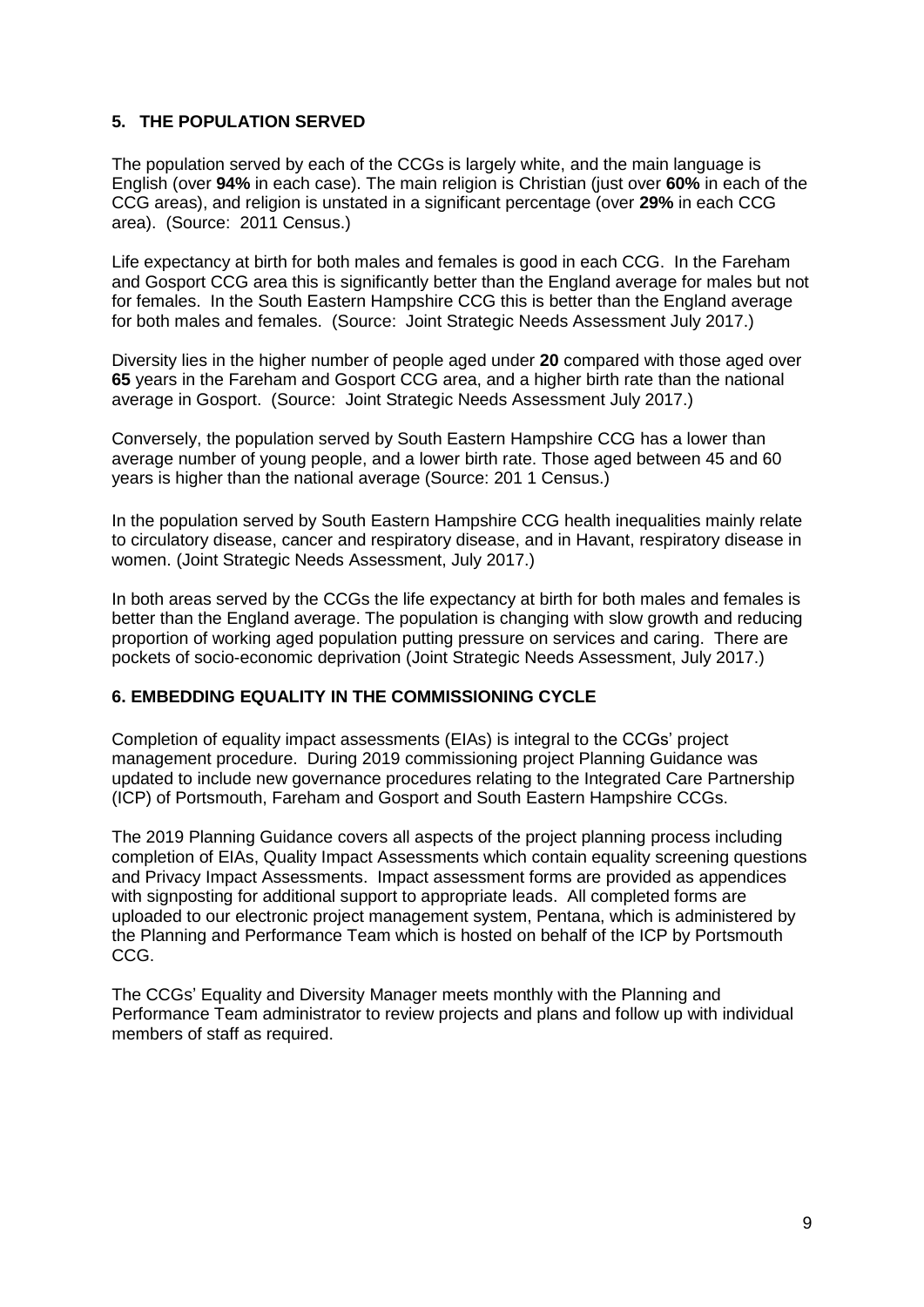#### **7. CONSULTING AND ENGAGING WITH PATIENTS AND LOCAL PEOPLE**

The CCGs have continued to seek the views of local people on a range of topics and through ongoing engagement routes. A number of engagement approaches are used including surveys, focus groups and attendance by CCG officers at meetings of local groups and events.

Both CCGs have Community Engagement Committees which provide a two-way flow of information from key stakeholders to the CCG and back as well as assuring the CCGs on the public involvement and engagement they undertake. The Committees are chaired by the CCG Lay Members with responsibility for Patient and Public Involvement who have direct links to the CCG Partnership Board. Committee members include local councillors and council officers, the voluntary and third sector, patient representatives, Hampshire Healthwatch and NHS provider organisations.

The CCGs share the feedback received though ongoing engagement routes and subsequent action through quarterly engagement reports which are published on the websites with highlights published on dedicated 'You said, we did' web pages.

During 2019 the CCGs sought the views of local people on how NHS111, ambulance services, GP services and community services work together so that local people are provided with the right care in the right place at the right time. This work includes developing access to healthcare professionals through NHS111 who can advise on the most appropriate clinical care, including callers with mental health problems, medication requirements and children's health issues. The feedback from local people is analysed to identify key themes which are considered by the programme leads.

Phase two of 'Your Big Health Conversation' have been analysed and the themes from the four specific areas (mental health care, frailty, same-day services and long-term conditions) shared with leads across the CCGs to take into consideration in their work. A further engagement programme has been held – 'Your Big Health Conversation – GP Services' was held during 2019. This sought the views of local people on the way in which GP services are developing with the feedback being analysed and published in early 2020.

The CCGs work to ensure that engagement opportunities are widely available to members of local communities. Surveys and engagement materials are available on request in alternative formats and languages and are promoted through a number of routes including the voluntary sector.

As part of the CCGs' engagement work, local people are asked to share their protected characteristics. The equalities monitoring form is used in the engagement programmes to help inform the extent to which engagement opportunities are is reaching all sections of the communities served by the CCGs.

In early 2019 the STP Quality Board received a paper and viewed a presentation by Dr Clare Mander, Accessible Information Lead for Solent NHS Trust. An inaugural workshop on a Hampshire and Isle of Wight Accessible Information Collaborative was subsequently held in July 2019. Progress in implementing the NHS Accessible Information Standard (AIS) was discussed and a way forward in which all organisations would work together. A further meeting was held in November which the focussed on embedding staff training, screening and data and audit and evaluation. The STP Quality Board will receive a progress report from Dr Mander in 2020.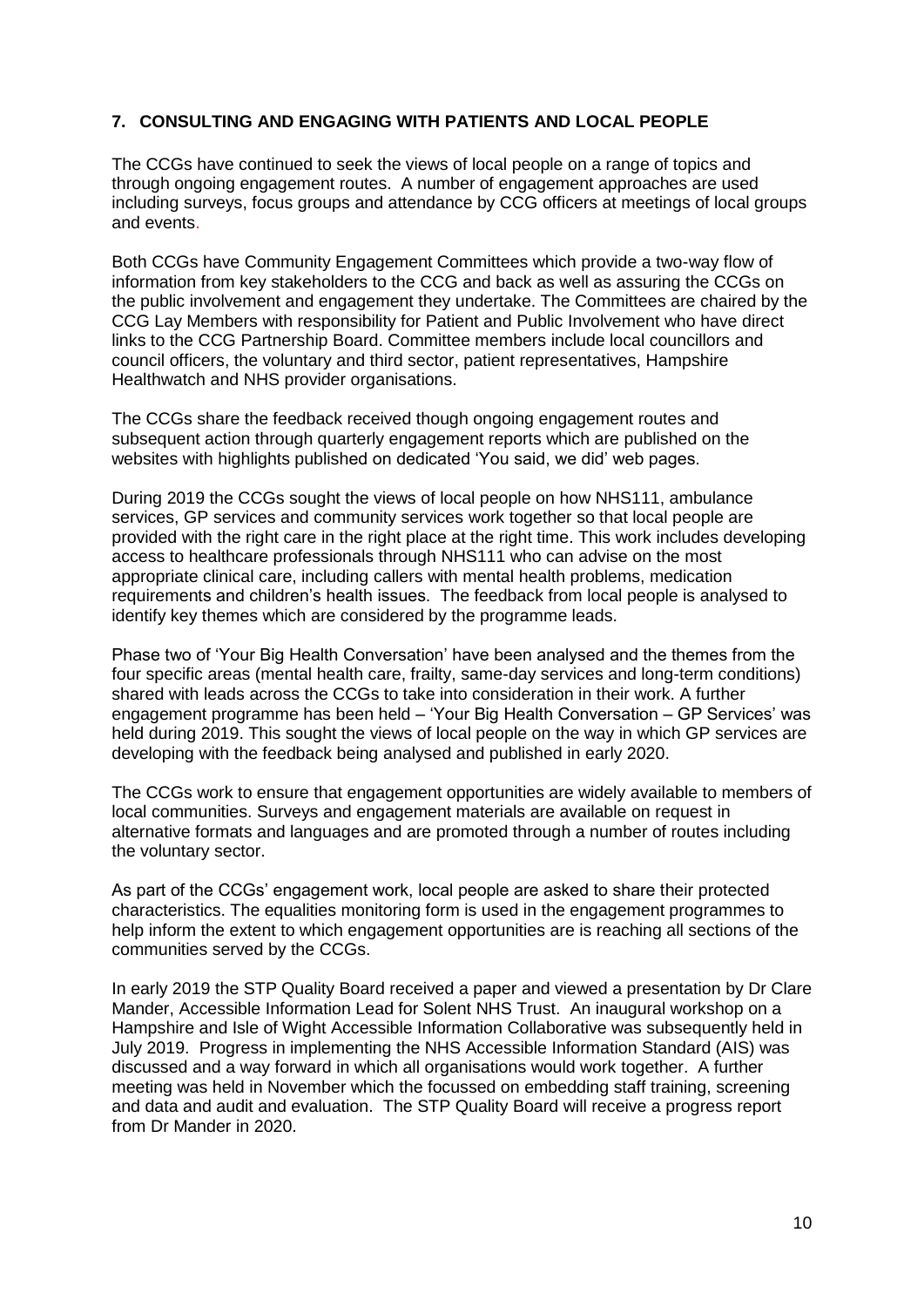# **8. PATIENT EXPERIENCE**

The CCGs ask complainants to complete an equalities monitoring form. A form is sent out with the complaint acknowledgement letter and includes an explanation of why this information is being requested. Thirty (as ay 30 November 2019) complaints were handled by the CCGs in 2019. Of these, eight complainants completed and returned equality monitoring data (table 1):

| <b>Gender</b>             |                | <b>Age Group</b>   |                |
|---------------------------|----------------|--------------------|----------------|
| Male                      | 5              | Under 18           | 0              |
| Female                    | 3              | $18 - 27$          | Ω              |
| <b>Religion</b>           |                | $27 - 50$          | 1              |
| Christian                 | 5              | $51 - 65$          | $\overline{2}$ |
| <b>Buddhism</b>           | 1              | $66 - 75$          | 3              |
| Judaism                   | 1              | Over <sub>75</sub> | $\overline{2}$ |
| No belief                 | 1              |                    |                |
| <b>Sexual Orientation</b> |                | <b>Ethnicity</b>   |                |
| Heterosexual              | 5              | White              | 8              |
| Prefer not to say         | $\overline{2}$ | Asian              | 0              |
| Gay man                   | 1              | Not stated         | O              |
| <b>Carer</b>              |                | Disability*        |                |
| Yes                       | 2              | <b>No</b>          | 2              |
| <b>No</b>                 | 6              | Yes                | 6              |

\*Disability includes mental and physical impairment, hearing, vision and long term conditions.

#### **Table 1 - Equality Monitoring Data**

Access to the patient experience service has now adopted an *easy read* version of the patient experience leaflet which can accessed from the CCGs websites. The CCG have received one specific requests in regards to providing a response in another format. As at of 30th November 2019 the patient experience team also received **469** contacts from members of the public relating to complaints, concerns, comments and compliments. These included:

- **19** complaints, concerns and comments about the delay in the provision of hearing aids from the audiology service and access to micro suction services at Portsmouth Hospitals NHS Trust.
- **45** complaints, concerns and comments from patients with long term conditions including wheelchair users and clients who have spinal conditions. Also one compliment was received.
- **One c**omplaint related to a person with a learning disability.
- **30** complaints, concerns and comments about barriers to accessing care packages, including for mental health and neurological services.
- **6** complaints, concerns and comments from people who have a sensory impairment and one compliment.
- **4** complaints, comments and concerns about accessing assessment of children and adults with Autism Spectrum Disorder (ASD).
- **5** complaints, comments and concerns raised concerns in being access services due to their age.

Complaints and issues were passed to the provider organisation in each case to manage and resolve with the patient/member of the public. In each case they were informed that they could return to the CCG to gain further advice and/or support should this be required.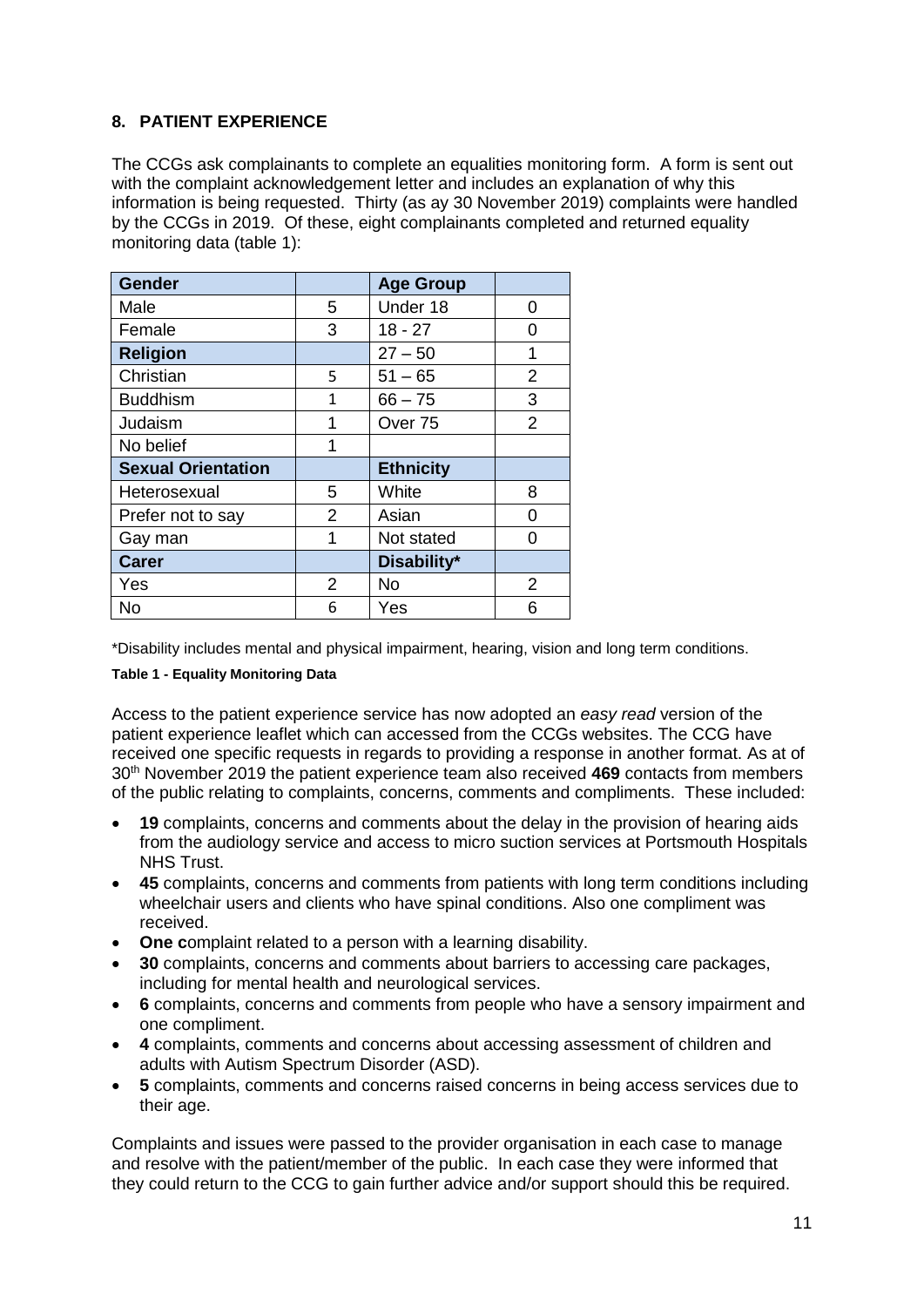#### **9. SAFEGUARDING**

The CCGs have a combined quality and safeguarding team. Safeguarding nurses and Clinical Quality Facilitators identify inequalities relating to individual people and their protected characteristics. Key protected characteristics that face inequalities which are often identified by safeguarding nurses are those faced by people with mental health needs, individuals who have a learning disability and older persons.

Inequalities encountered by those who care for adults at risk are also addressed by the team. The Modern Slavery and Human Traffic Statement has been updated annually and published on the CCG website to demonstrate the work undertaken by the organisation to reduce inequalities under the Modern Slavery Act (2015). An example of this being implemented in practice was evident in 2019 was the CCG identified that modern day slavery was potentially taking place within a nursing home. This case continues to be managed and reviewed through working with partners in the Local Authority Quality and Safeguarding Team, the Care Quality Commission and Police. In addition, CCG and Primary Care staff have been provided Safeguarding Level 3 Training throughout 2019 which includes how to recognise Modern Day Slavery and how to report it. The CCG participated in National Safeguarding Week, which included daily learning events for staff to talk about the themes of Modern Slavery, as well as self-neglect and domestic abuse.

A key area of work undertaken by the quality team is the learning disabilities mortality review (LeDer) programme. This national programme focuses on reviewing the care of individuals with a learning disability. This aligns positively with the statutory Safeguarding Adults Reviews (SAR) which outputs refer to action plans to assure equity and quality of health and social care. The LeDer lead for the CCGs has worked closely with the Hampshire Safeguarding Children's Board Child Death Overview Panel to ensure that deaths of children with a known learning disability were reviewed in line with the Learning Disabilities Mortality Review (LeDer) programme guidance.

The safeguarding children's service is hosted by West Hampshire CCG and both CCGs have access to designated professionals and named GPs for Safeguarding Adults and Children. CCG teams work together to ensure quality and safety of children and young people that access commissioned services.

The safeguarding children's team works closely with the Hampshire Safeguarding Children's Partnership (HSCP) to ensure that children (especially those with disabilities, mental health and gender identity issues) are safeguarded. A significant aspect of the safeguarding children's lead role is to ensure that the CCGs fulfil their Section 11 responsibilities as set out within the "Children's Act 2004". The Section 11 audit for 2018 was co-ordinated by the designated nurse on behalf of the listed CCGs (South East Hampshire, Fareham and Gosport and North East Hampshire and Farnham CCGs).

The designated nurse for safeguarding children works closely with the CCGs' patient experience officer to ensure complaints involving children are managed appropriately so that the needs of the child is paramount. The designated nurse for safeguarding children also works closely with the CCG leads to ensure incidents and serious incidents involving children are managed appropriately.

#### 10. **PROGRESS AGAINST EQUALITY OBJECTIVES**

**Objective 1: Improve access to healthcare for everyone routinely and when they need medical help fast but it is not a life-threatening situation.** Achieve year on year improvement in bringing primary, community and adult social care together with specialists from local hospitals and third sector organisations as a single extended primary care team.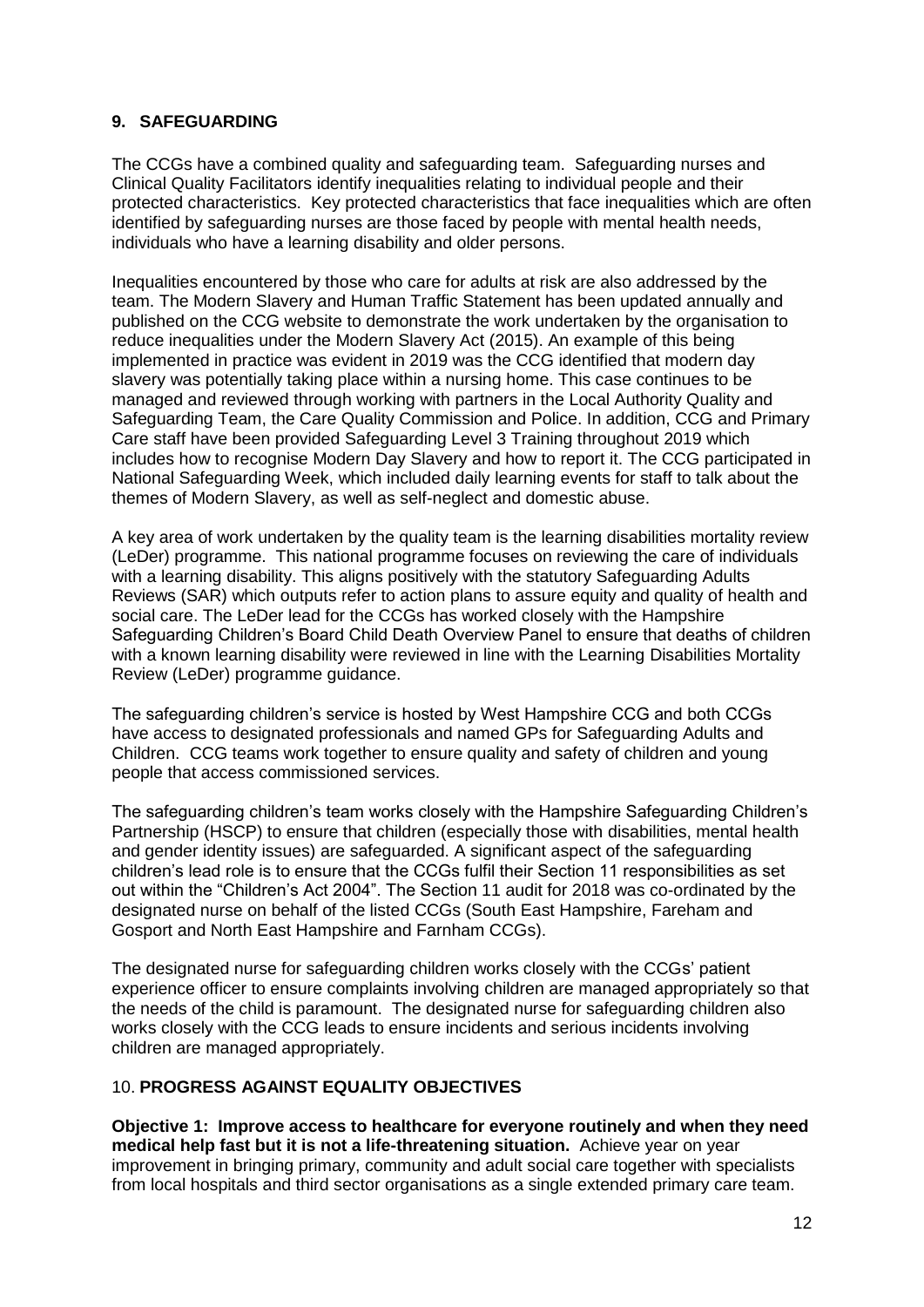We will continue to engage with statutory and voluntary sector stakeholders, patients and members of the public.

During 2019 the following initiatives have been rolled out to improve access for all patients:

- All practices in Gosport have worked with Southern Health NHS Foundation Trust to implement leg wound and diabetes clinics. This sharing of resources allows for equity of service across Gosport.
- The same day access service to GP practices continues to provide urgent care for people in Fareham and Gosport
- All GP practices except those within the Havant and Waterlooville Primary Care Network(PCN) have signed up to the acute home visiting service which was implemented in 2018 in liaison with Southern Health NHS Foundation Trust. The Havant and Waterlooville PCN will join the scheme in January 2020.This means that patients have access to reactive and proactive home visits promptly during the day and by the most appropriate health care professional to meet their needs. This joint working also means that the number of visits to a patient may be reduced by one health professional meeting their needs. For example, a community nurse visiting a patient with complex needs can combine that proactive call with administering the patient's annual 'flu vaccination.

Implementation of the e-referral service has continued during 2019 with the aim of improving the patient experience by ensuring they are referred to the correct service in a timely manner. All first consultant outpatient referrals from GPs to hospital and community service consultants are now being made electronically. E-referral is available to patients online or they can contact a telephone booking line. General practices are able to support patients who require assistance booking an appointment.

NHS commissioners and provider organisations also continue to work with NHS Digital to ensure effective management of direct and speedy electronic transfer of referrals. Ongoing monitoring identifies any specific considerations that may apply to more patient groups such as those with long terms conditions.

The NHS app is now available and patients can access their medical record and record their preferences in relation to data and organ donations. They can also check symptoms, book appointments and order repeat prescriptions.

Work is progressing to deliver an integrated urgent care service via NHS111. The resulting outcomes are intended to be that urgent health advice and care are increasingly provided in a way that offers a personalised and convenient service that is responsive to people's health care needs when they:

- Need medical help fast, but it is not a 999 emergency.do not know who to contact for medical help.
- Think they need to go to A&E or another NHS urgent care service.need to make an appointment with an urgent care service.
- Require health information or reassurance about how to care for themselves or what to do next.

**Objective 2: Strengthen our consultation and engagement to ensure all protected characteristics have a voice in our work.** Ensure consideration is given to any likely impact on equality before deciding on policy or making commissioning decisions.

During 2019 the CCGs have continued to:

 Consider impact on the nine protected characteristics as part of *Quality Impact Assessments* and how any negative impacts may be mitigated or removed.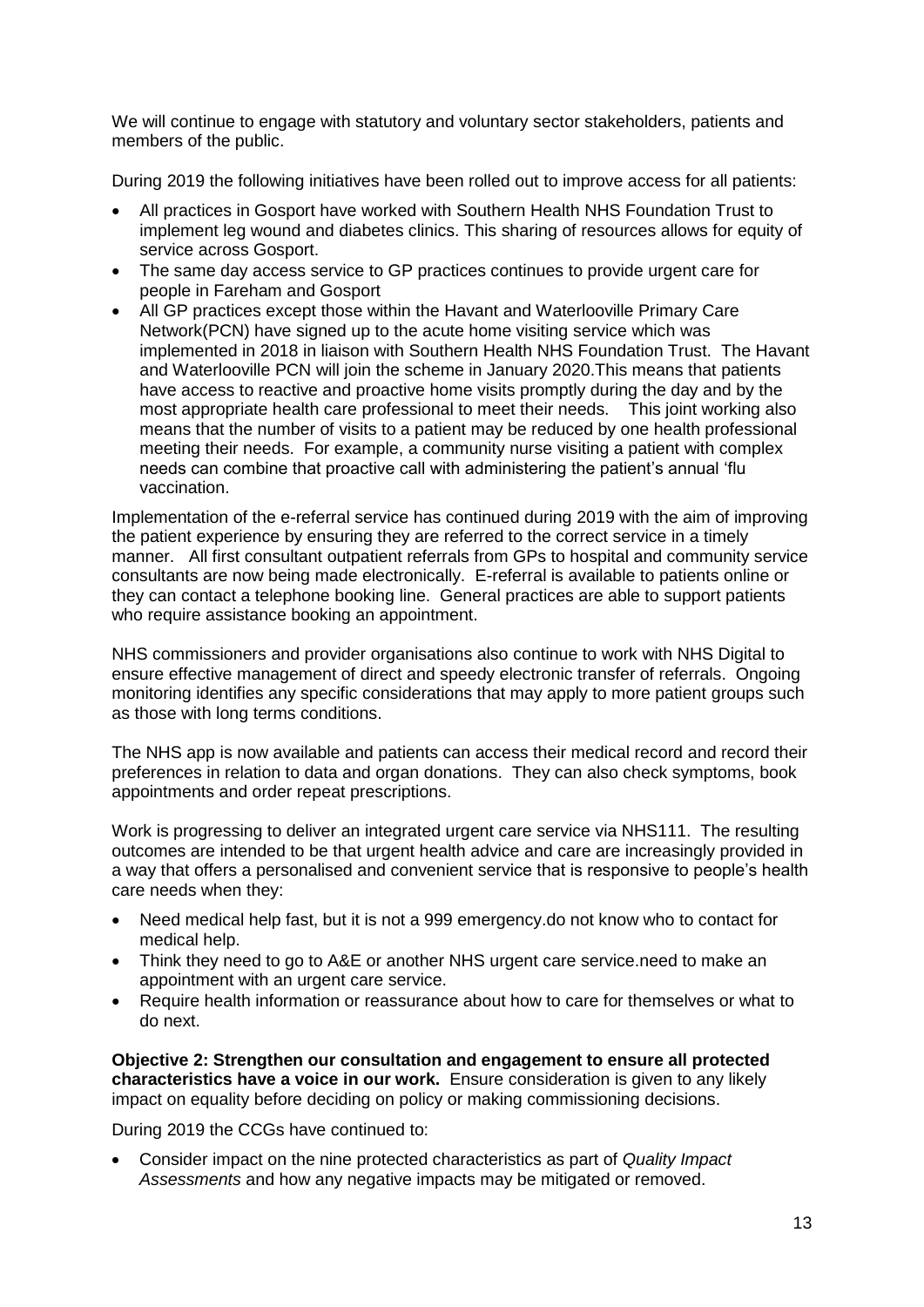- Complete detailed Equality Impact Assessments with evidence of patient and public engagement, working in partnership with local people to transform and develop healthcare services that meet the needs of the communities we serve.
- Encourage local people to complete equalities monitoring as part of our engagement work.
- Build on how engagement mechanisms to ensure local people from all communities are able to share their views. This includes:
	- Proactive reference to the availability of alternative formats in engagement materials, including surveys. These include: Easy Read, audio format (CD or MP3 player) and languages other than English.
	- Proactive reference to the availability of communication support at engagement events, including loop systems, British Sign language interpreters and Deaf/Blind interceptors.

**Objective 3: Work with all levels of staff to ensure the CCG has a representative and supported workforce and inclusive leadership.** Build on current work to strengthen staff partnership arrangements.

Staff Partnership Forums (SPFs) have continued to strengthen during 2019. Each team is represented on their respective CCG SPF. The Chair of each SPF is elected by the representatives and two-way communication is facilitated by the presence of HR managers.

SPF agenda items include ideas, initiatives and HR policies. During 2019 a Partnership report on the gender pay gap and results of the staff survey were shared with SPFs together with Partnership papers and policies on: The People Plan, Annual leave guidance, annual performance appraisal and probation policy.

Work on compliance by the governing body and senior leaders on demonstrating transparent commitment to promoting equality in and outside the CCGs has continued during the year.

#### **11. MONITORING CONTRACTS WITH NHS PROVIDER ORGANISATIONS**

Contracts with provider organisations are monitored at monthly and quarterly clinical quality review meetings with representatives of each provider organisation.

Equality metrics are included in annual review of contracts with provider organisations from which the CCGs commission services on behalf of the population we serve. These are monitored via monthly and quarterly reports from providers at monthly and quarterly contract review meetings. The main providers are:

- Portsmouth Hospitals NHS Trust
- Southern Health NHS Foundation Trust
- South Central Ambulance Service NHS Foundation Trust
- Care UK which runs St Mary's NHS Treatment Centre
- Solent NHS Trust

The CCGs also liaise with partner CCGs that lead on contracts with other providers of services to the populations they serve. These are:

- Western Sussex Hospitals NHS Foundation Trust
- Royal Surrey County Hospital NHS Foundation Trust
- University Hospital Southampton NHS Foundation Trust
- Partnering Health Limited (GP Out of Hours)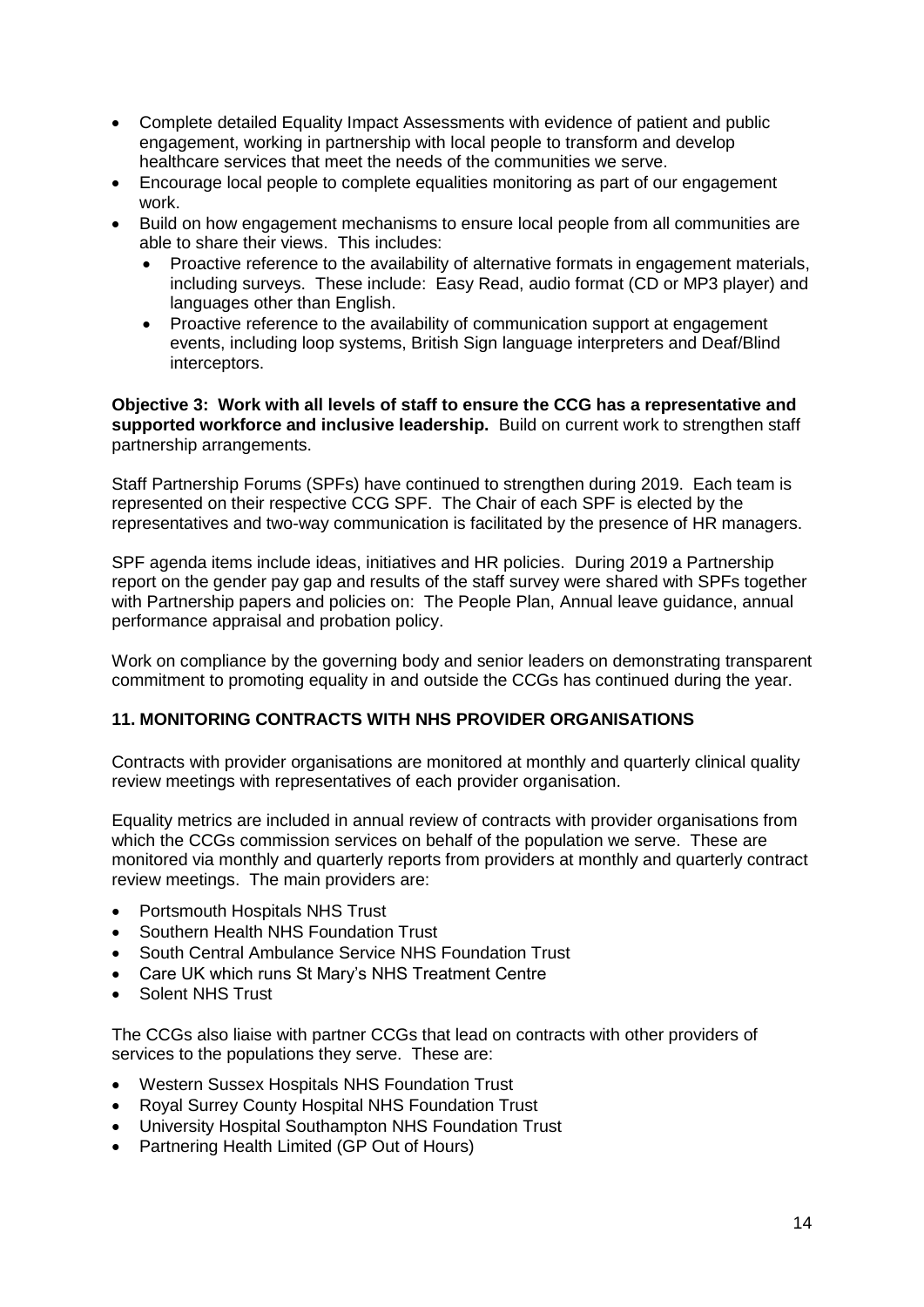# **12. THE CCGS' ACTION PLAN 2020**

|    | <b>MEASURE</b>                                                                                                                         | <b>ACTION</b>                                                                                                                                                                         | <b>BY WHOM</b>                                                                                                      | <b>WHEN</b>                 | <b>OUTCOME</b>                                                                                                                                                                                                          |
|----|----------------------------------------------------------------------------------------------------------------------------------------|---------------------------------------------------------------------------------------------------------------------------------------------------------------------------------------|---------------------------------------------------------------------------------------------------------------------|-----------------------------|-------------------------------------------------------------------------------------------------------------------------------------------------------------------------------------------------------------------------|
| 1. | Adopt an equality<br>and diversity<br>training plan                                                                                    | Agree and put in<br>place a final<br>equality and<br>diversity training<br>plan.                                                                                                      | Equality and<br><b>Diversity</b><br>Manager<br>working with<br>Partnership of<br><b>CCGs HR and</b><br>OD leads.    | Q2<br>2020/21               | Partnership of<br><b>CCGs equality</b><br>and diversity<br>training plan in<br>place.                                                                                                                                   |
| 2. | Ensure all<br>policies and<br>guides are up-to-<br>date and, relevant<br>to CCG<br>Partnership staff<br>who can easily<br>access them. | Review and<br>a.<br>update legacy<br>policies and<br>guides<br>Upload all<br>b.<br>policies and<br>guides to the<br>ConsultHR<br>portal and<br>signpost staff<br>via the<br>intranet. | Partnership of<br><b>CCGs HR</b><br>Manager                                                                         | Q4<br>2020/21               | Relevant and<br>up-to-date<br>Human<br><b>Resources</b><br>policies and<br>guides that are<br>relevant to all<br>Partnership<br>CCG staff are<br>available<br>directly on<br>ConsultHR or<br>via the staff<br>intranet. |
| 3. | <b>Ensure HR</b><br>policies that<br>govern<br>employment<br>practices are<br>equality impact<br>assessed.                             | <b>Equality impact</b><br>assessment<br>undertaken<br>against each HR<br>policy that<br>governs<br>employment<br>practice.                                                            | <b>HR Manager</b><br>liaising with<br>equalities lead<br>and CCG Staff<br>Partnership<br>Forums.                    | Q <sub>4</sub><br>2020/21   | HR policies that<br>govern<br>employment<br>practices are<br>adequately<br>equality impact<br>assessed.                                                                                                                 |
|    | 4. Ensure progress<br>against equality<br>objectives.                                                                                  | Monitor and<br>review on at least<br>an annual basis.                                                                                                                                 | <b>CCG</b> equalities<br>lead liaising with<br>CCG<br>commissioning<br>leads.                                       | Ongoing.                    | <b>Business</b><br>objectives meet<br>the needs of the<br>population<br>served.                                                                                                                                         |
| 5. | Develop new<br>equality<br>objectives that<br>are aligned<br>across the<br>Partnership of<br>CCGs.                                     | Re-assess the<br>CCGs'<br>performance<br>against the Goals<br>of NHS Equality<br><b>Delivery System</b><br>2.                                                                         | Equality and<br><b>Diversity</b><br>Manager<br>working with<br>communications<br>and<br>engagement<br>and HR leads. | Q <sub>1</sub><br>2021/2022 | Equality<br>objectives that<br>aligned and<br>relevant to<br>stakeholders<br>across the<br>Partnership of<br>CCGs.                                                                                                      |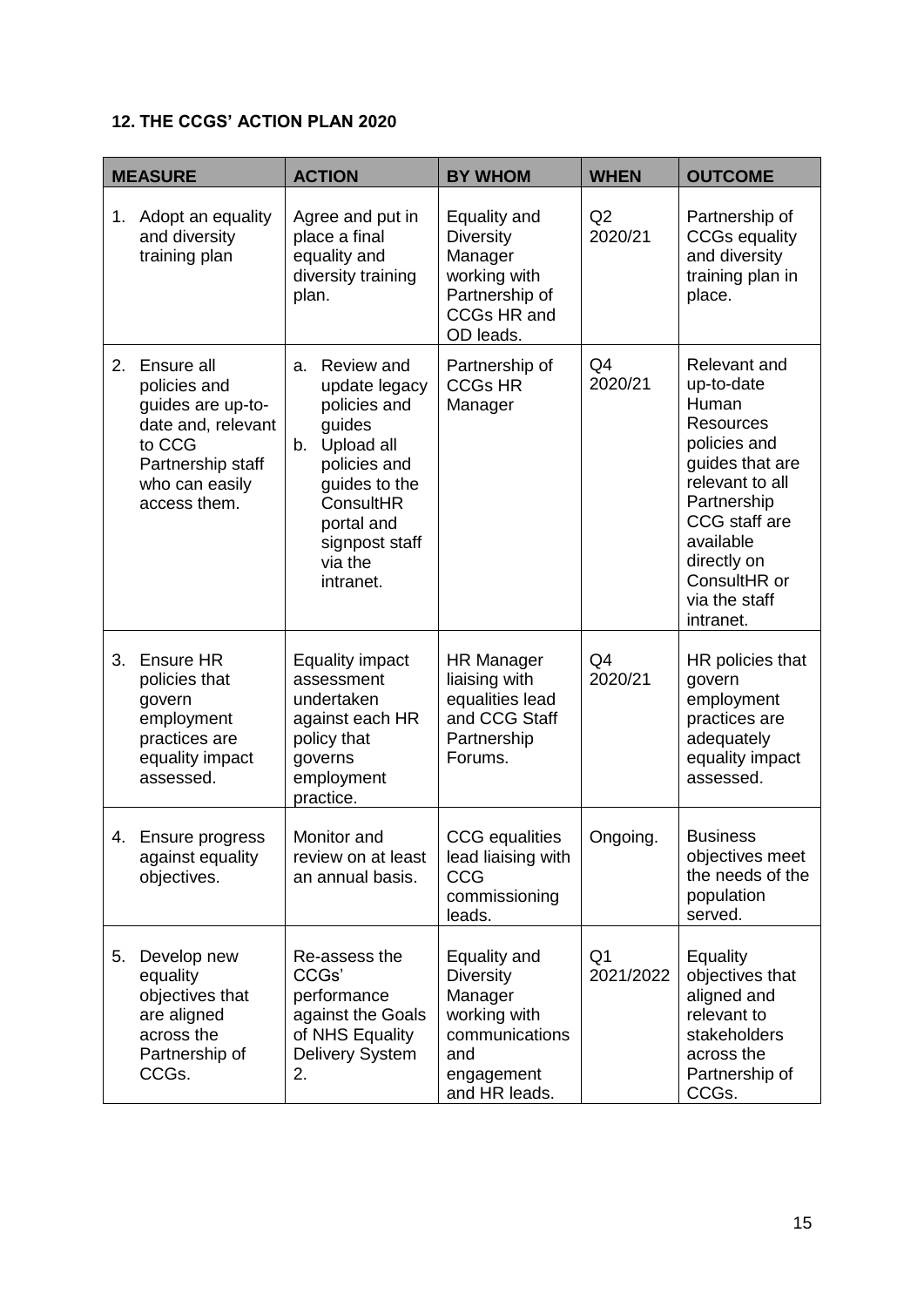# **APPENDIX 1: Legal Context**

This section will be included in each CCG's published report but can be found once in Appendix 5 of this partnership board report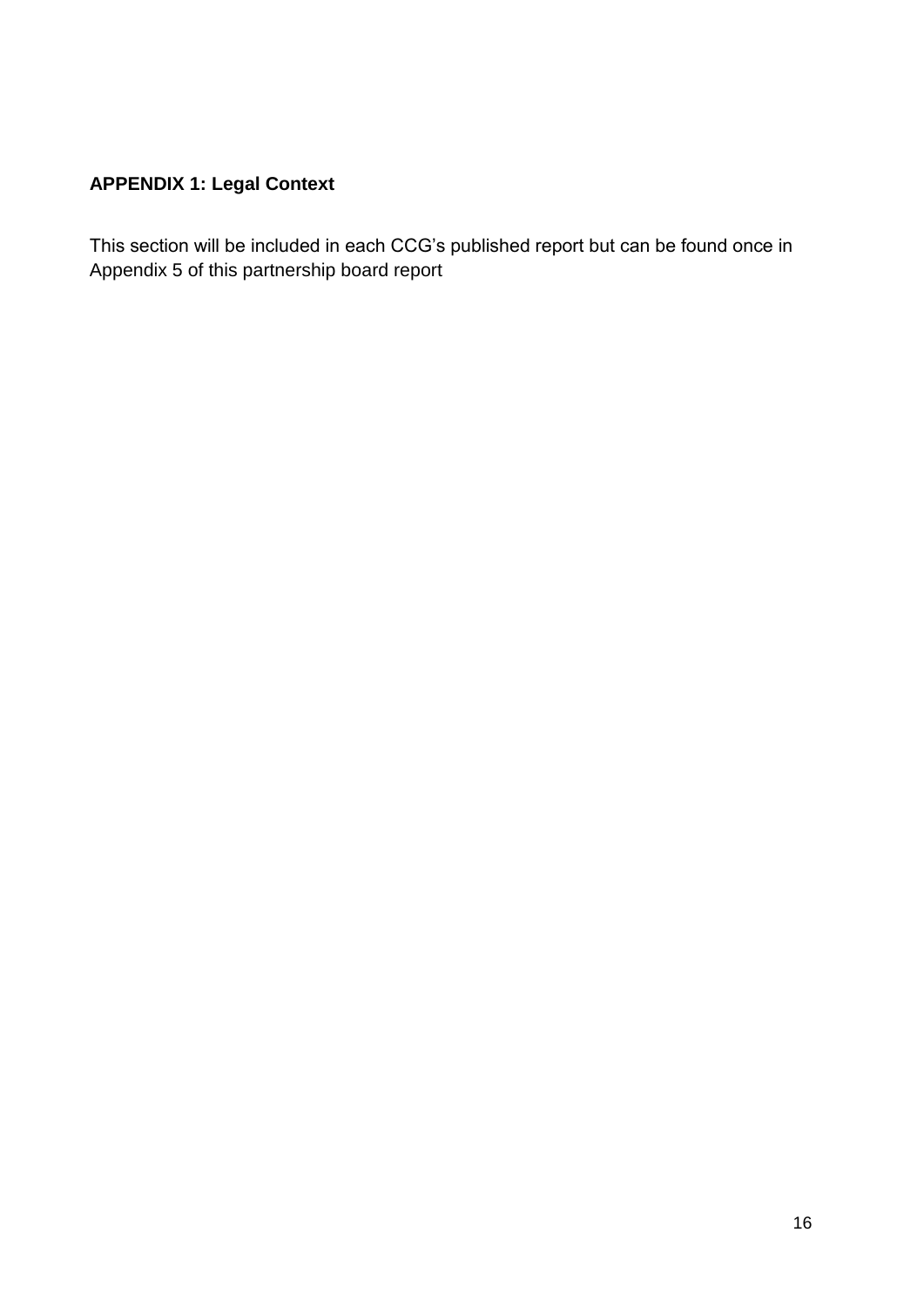

# **APPENDIX 2**

# **NORTH HAMPSHIRE CLINICAL COMMISSIONING GROUP EQUALITY AND DIVERSITY ANNUAL REPORT 2019**

**(NB : Index removed for partnership board reporting purposes).**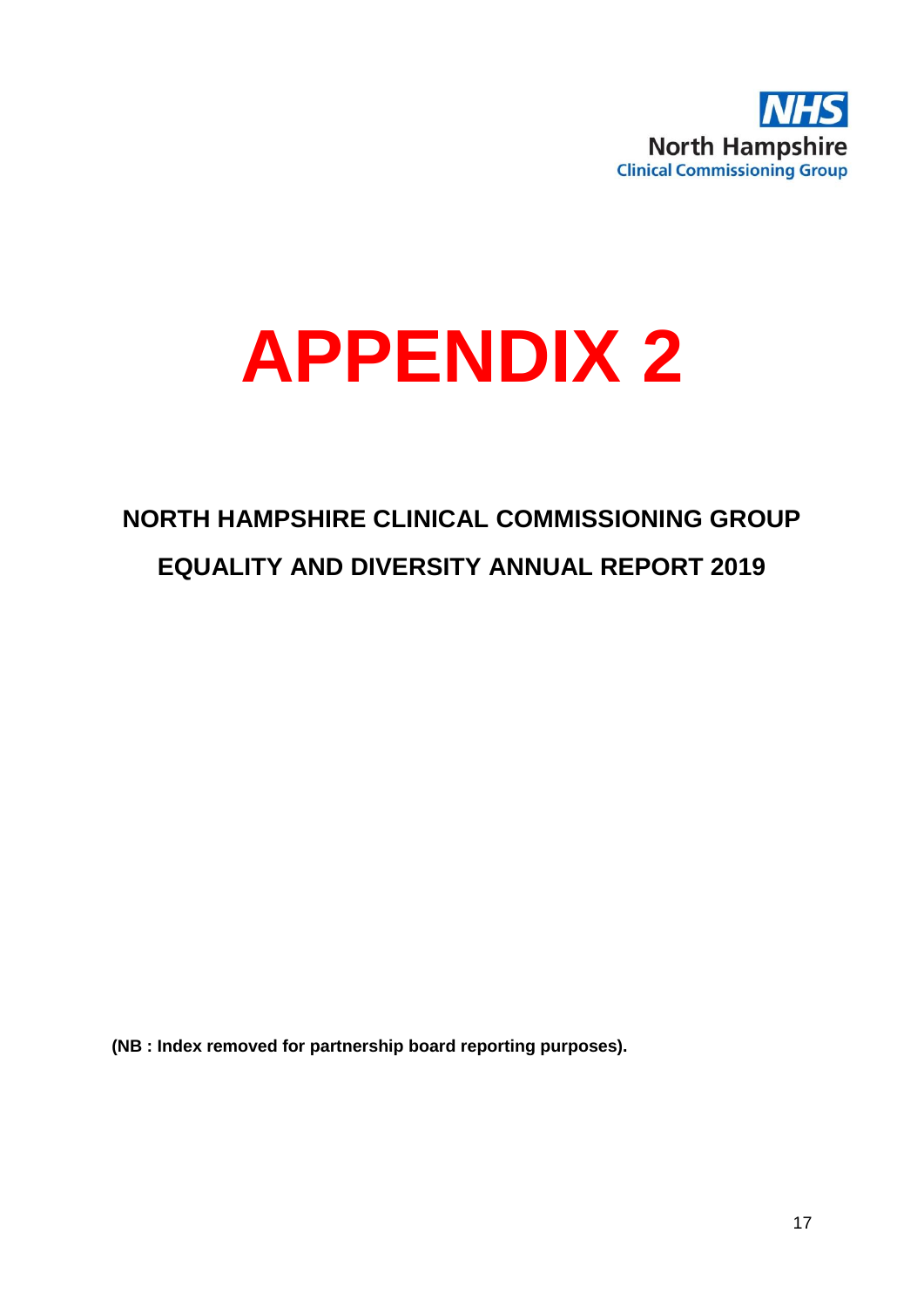# **1. INTRODUCTION**

This report sets out how North Hampshire Clinical Commissioning Group (referred to in this report as "the CCG") demonstrated "due regard" to the Public Sector Equality Duty of the Equality Act during 2019.

This report refers to equality and diversity information that is contained within other published papers and reports. These are: the CCG's Equality and Diversity Strategy, workforce reports patient and public engagement reports and commissioning plans.

In order to provide organisational context, background information is provided from published papers relating to system-wide plans to improve the health and well-being of local populations through partnership working and joint decision-making.

# **2. LEGAL CONTEXT**

The legal context in which this report is based is described in appendix 5 of this report.

# **3. ORGANISATIONAL CONTEXT**

Since April 2018 North Hampshire CCG has worked with Fareham and Gosport CCG, South Eastern Hampshire CCG, Isle of Wight CCG, and until 1 December 2019 North East Hampshire and Farnham CCG when the accountable officer for that CCG was passed from Hampshire and Isle of Wight to Frimley Commissioning Collaborative. The Governing Bodies of each CCG meet in common. The resulting group is known as the Partnership Board. There is a single chief executive whose role also covers the separate statutory bodies of Southampton CCG and West Hampshire CCG.

# **4. THE CCG'S WORKFORCE**

As at December 2019 the CCG employs 126 (91.93 full time equivalent) staff. The CCG is therefore not required to publish detailed information relating to its workforce in accordance with the specific duties of the Equality Act 2010.

Each member of staff can self-administer their record on the Electronic Staff Record (ESR) system, and is encouraged to do so. This is because the CCG recognises that individual circumstances can change and people may begin or cease to identify with certain characteristics. This may relate to pregnancy or maternity or because an individual has become disabled.

The information is used collectively and anonymously to inform internal workforce monitoring and ensure no protected characteristic is disadvantaged in the experience of the workforce. Protected characteristics that are recorded in all cases are age and sex. To a lesser extent staff record disability, ethnicity, religion, sexual orientation and marital status.

Employee rights not to be discriminated against at work are governed by a range of human resources policies. As individual CCG policies become due for review they are being replaced with Partnership CCG policies. All policies are available on the Human Resources portal ConsultHR which may also be accessed via the Partnership CCG intranet site. Partnership human resources policies related to:

- Employee Volunteering
- Partnership Performance and Pay Progression
- Probation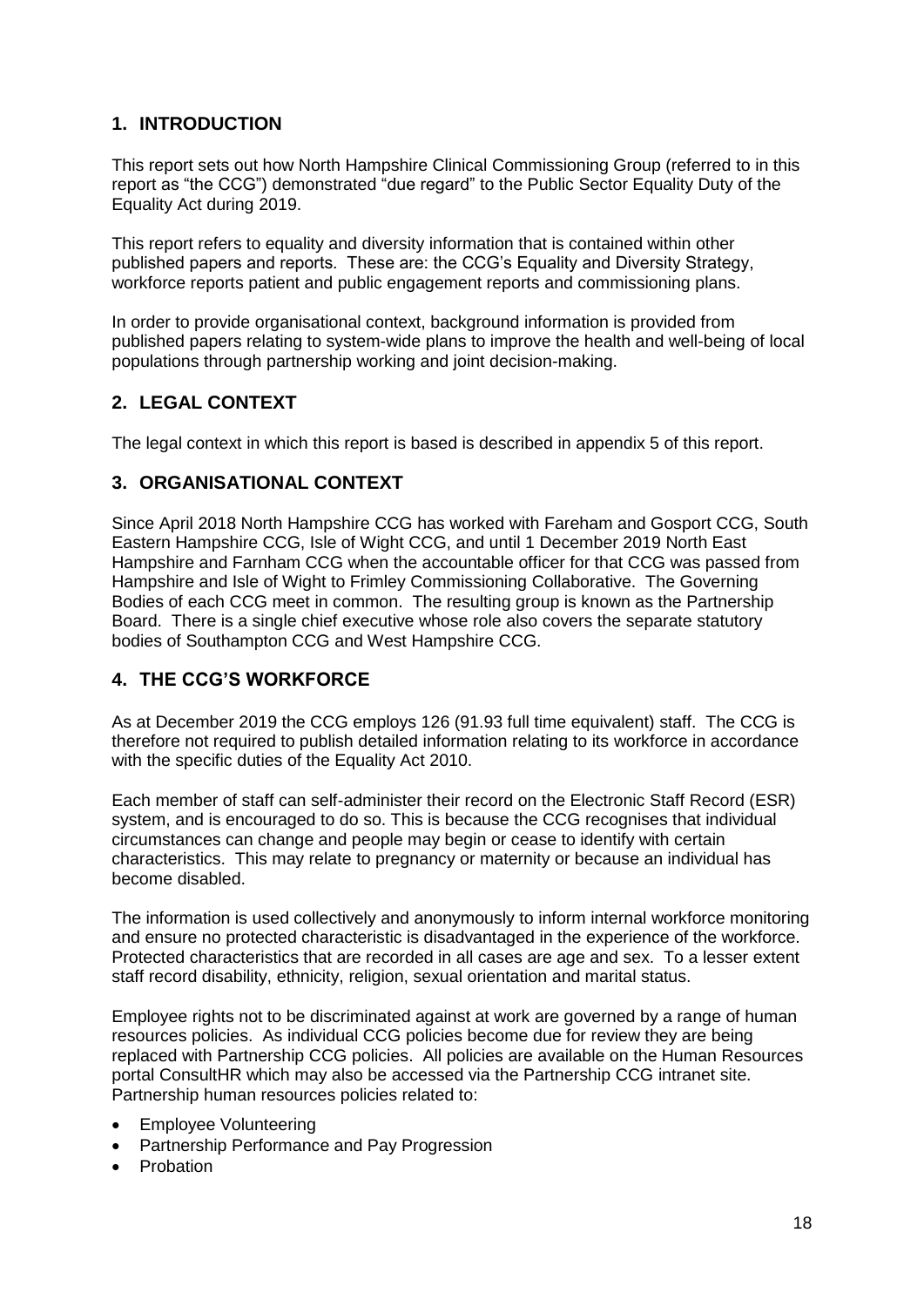Secondment

Legacy policies for the CCG are:

- Alcohol and Substance Misuse at Work Policy
- Domestic Violence and Abuse Policy for CCG Staff
- Electronic Staff Recording Absence User Guide
- Leave and Flexible working Policy
- Lone working Policy
- Maternity, Paternity, Adoption Leave and Shared Parental leave and Pay Guidance
- Organisational Change Policy
- Performance and Development Reviews and Pay Progression Policy
- Recruitment and Exit Procedure
- Relocation Policy and Procedure
- Sickness Reporting Guidance
- Travel and Expenses Policy

Staff are required to complete essential training on equality and diversity on a three-yearly basis. This is mainly accessed online via ConsultOD, the CCG's learning management system. The training covers equality legislation, health inequalities, understanding people's backgrounds and prejudice and discrimination. It is also available in a face-to-face session and two of these sessions have been delivered during the year.

**77%** of core staff are up-to-date with equality and diversity essential training; **72%** of core CCG teams plus wider associated teams are up-to-date with equality and diversity essential training. Wider associated teams comprise Clinical Leads, Governing Body members and the Counter Fraud Team which is hosted by the CCG.

A training needs analysis has been undertaken by the Partnership of CCG's equalities lead and an action plan developed. This will be discussed with Human Resources and Organisational Development leads in 2020.

In the meantime, equality and diversity development sessions have been introduced in 2019 and delivered to staff at different CCG sites during the latter part of the year. These sessions covered the statutory requirements of essential equality and diversity training and concentrated on promoting a culture which values individual differences and one which challenges any threat to an individual's dignity and wellbeing. Eleven members of CCG staff attended one of these sessions.

Face-to face training sessions have also been delivered during the year on the Equality and Quality Impact Assessment (EQIA) procedure for Commissioning, Transformation and Quality Teams. Support to individuals and teams on the completion of equality impact assessments (EIAs) has been ongoing

Training is also offered to wider teams and a presentation to and discussion on the NHS Accessible Information Standard took place at a meeting of the CCG's General Practice Managers in early 2019.

A staff survey was undertaken during 2019 by CCG across the Partnership of CCGs. Overall Partnership results were published on the staff intranet. These showed general satisfaction with the CCG/Partnership as a place to work.

Key questions were analysed by cross referencing with responses to age, ethnicity and gender. This analysis highlighted areas of concern for North Hampshire CCG in the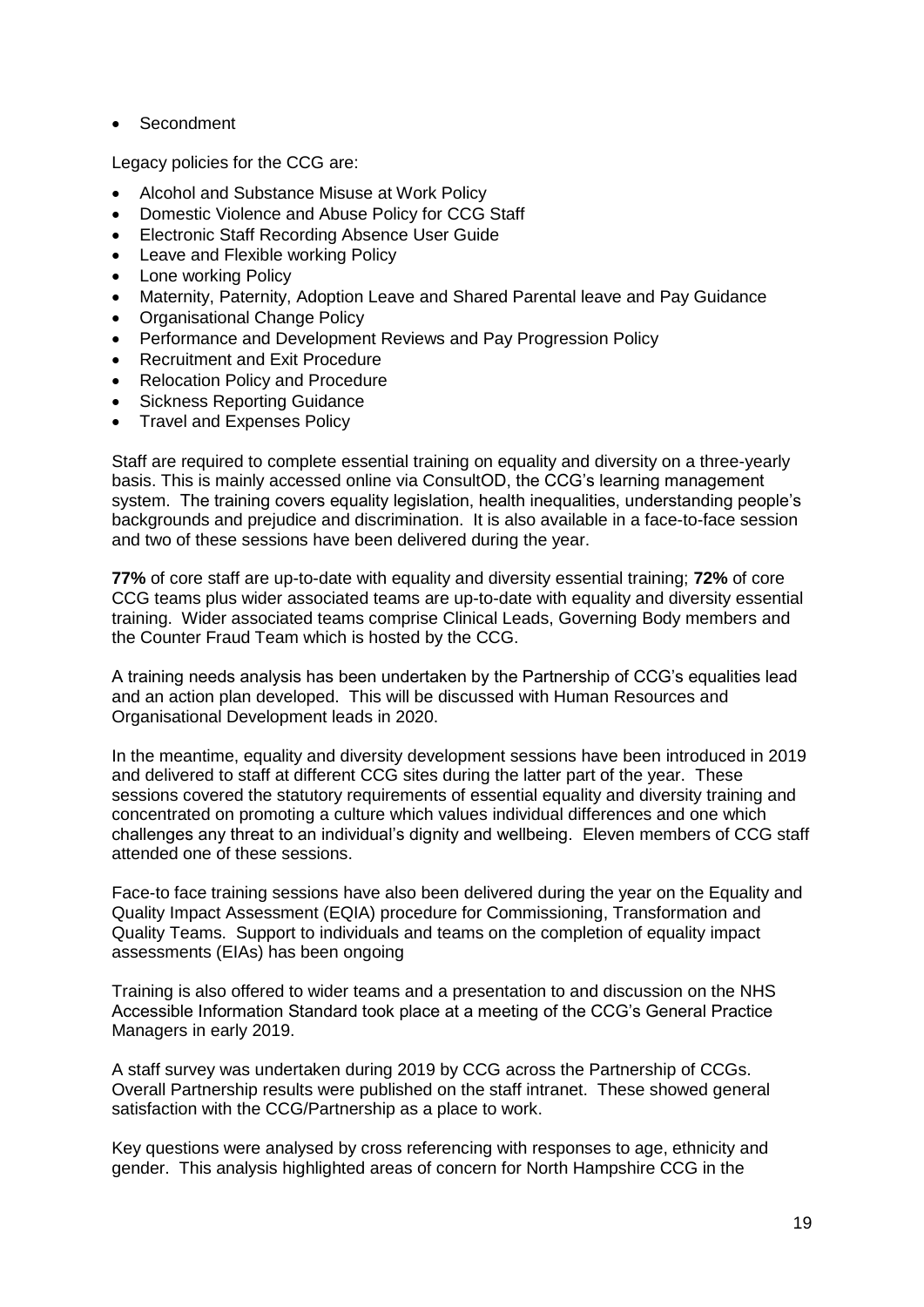percentage of male employees who strongly disagreed with the statements that the CCG was a good place to work and that communications within the organisation were good. A Partnership improvement Plan is being compiled from focus groups held in each CCG in December.

The results of the CCG's annual assessment against the NHS Workforce Race Equality Standard (WRES) are not in the public domain due to low staff numbers. However, the combined results of the Hampshire and Isle of Wight Partnership of CCGs with an action plan may be found on the CCG's website.

# **5. THE POPULATION SERVED**

The population served by the CCG is largely White **(89.1%)** and the main language is English **(95.6%)** A significant percentage of residents are recorded as from other ethnic groups **(10.9%,** "White Other" accounting for **4.5%).** Christianity is the largest religion (**61.1%).** A significant percentage **(28.8%)** of people report no religion. (Source: 2011 Census.)

Life expectancy at birth for males and females is good and significantly better than the England average. The population is becoming more diverse and is ageing. The proportion of working aged adults is reducing and there is increasing pressure on services and caring. (Source: Joint Strategic Needs Assessment, July 2017.)

The main impacts of health inequalities are in circulatory disease, cancer and respiratory disease. The notable exception is in Hart where they are cancers and digestive disease including alcohol related disease in women.

# **6. EMBEDDING EQUALITY IN THE COMMISSIONING CYCLE**

During 2019, work has continued to embed a system-wide approach to quality and equality impact assessments. Following an informative training session for staff in April 2019, key resources and agreed templates were added to shared drives and made accessible to staff. Over the next 12 months there will be a series of workshops, surgeries and individual support tailored to meet the needs of the organisation, recognising the different requirements for projects.

The CCG Programme Management Office (PMO) has continued to advise programme leads where impact assessments are required and a system of central collation of all completed quality and equality impact assessments has been introduced. The CCG's delivery plan matrix (a comprehensive list of programmes of work being progressed by the CCG) continues to be the main determinant for requirements of impact assessments.

Impact Assessments are now part of the systematic process aligned to all programme areas where there is a service transformation of redesign, ensuring impact assessments are at the start of the process, shaping and scoping out new programmes of work and linked through the PMO. A key example of this in practice is the procurement of the musculoskeletal serviced and the robust processes around impact assessments undertaken that were a key part of ensuring the new service will support the CCG's quality and equality agenda.

Equality analysis on 2020/21 Improving Values Schemes will be taking place jointly across the North and Mid Hampshire local care system, benefiting from a uniform approach to impact assessments across the local care system. This will reduce duplication and ensure providers receive a consistent response and requests for any action.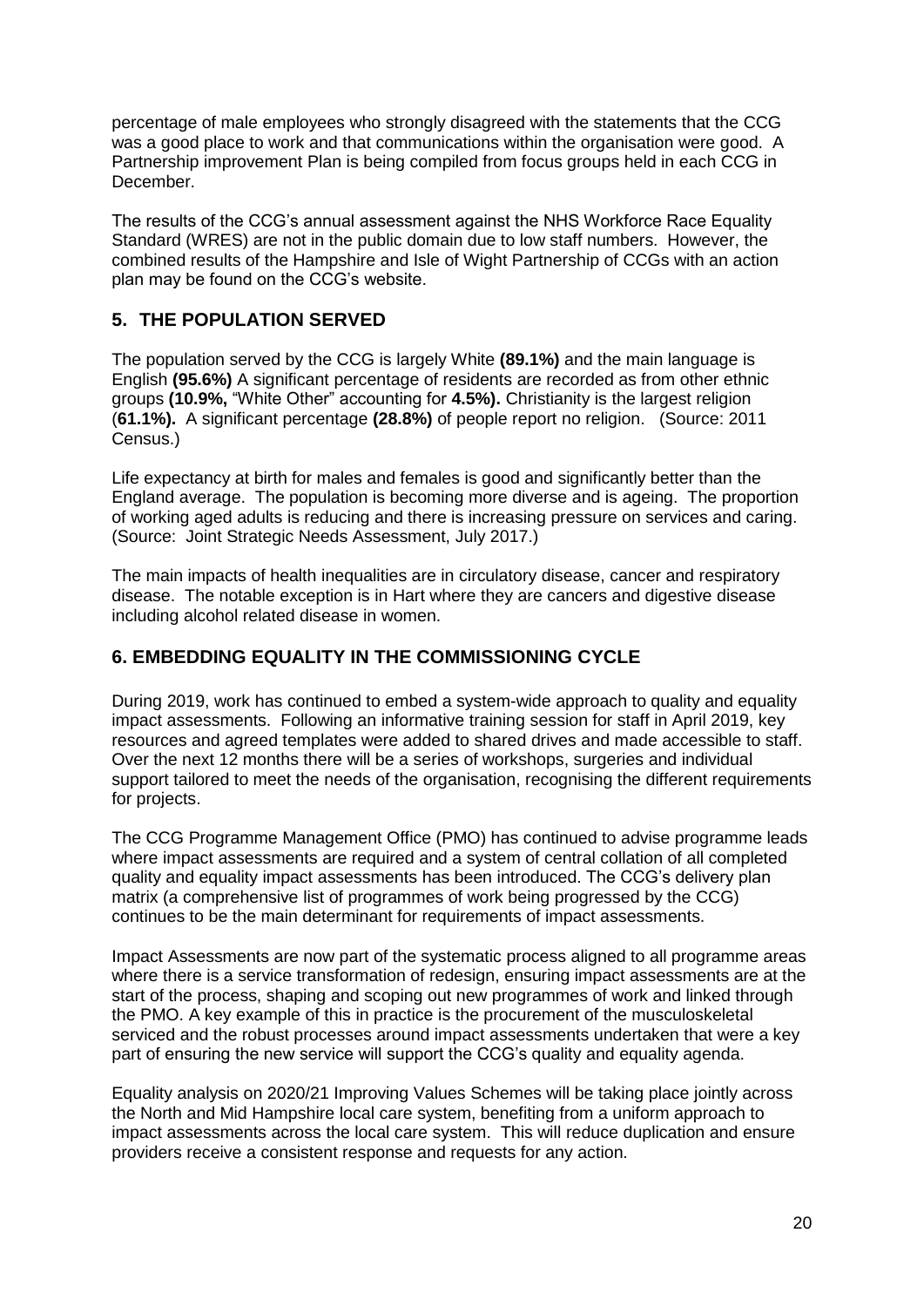# **7. CONSULTING AND ENGAGING WITH PATIENTS AND LOCAL PEOPLE**

The CCG has continued to seek the views of local people on a range of topics and through ongoing engagement routes. A number of engagement approaches are used including surveys, focus groups and attendance by CCG officers at meetings of local groups and at events.

The CCG has a Communications, Engagement and Involvement Forum and a General Practice Patient Participation Group (PPG) which provide two-way flow of information from key stakeholders to the CCG and back as well as assuring the CCGs on the public involvement and engagement they undertake. The Forum is chaired by the CCG Lay Member with responsibility for Patient and Public Involvement who has direct links to the CCG Partnership Board. Forum members include local councillors, council officers, patient representatives, CCG Community Ambassadors and Hampshire Healthwatch. All CCG member general practices have a representative on the PPG which is chaired by one of its membership.

During 2019 the CCG has continued to seek the views of local people on how NHS111, ambulance services, GP services and community services work together so that local people can be provided with the right care in the right place at the right time This work includes developing access to healthcare professionals through NHS111 who can advise on the most appropriate clinical care, including callers with mental health problems, medication requirements and children's health issues. The feedback from local people is analysed to identify key themes which are considered by the programme leads.

Engagement on the North Hampshire Transformation Plan has also continued during 2019. This is a key topic for engagement events held by the Primary Care Networks (PCN) with support from the CCG. The themes from these events inform future planning.

Engagement with local people during the year on musculoskeletal and physiotherapy services also informed the re-procurement and new contract with providers for these services

The CCG works to ensure that engagement opportunities are widely available to members of local communities. Surveys and engagement materials are available on request in alternative formats and languages and are promoted through a number of routes including the voluntary sector.

As part of the CCG's engagement work, local people are asked to share their protected characteristics. The equalities monitoring form is used in the engagement programmes to help inform the extent to which engagement opportunities are is reaching all sections of the communities served by the CCG.

In early 2019 the Hampshire and Isle of Wight Strategic Transformation Partnership (STP) Quality Board received a paper and viewed a presentation by Dr Clare Mander, Accessible Information Lead for Solent NHS Trust. An inaugural workshop on a Hampshire and Isle of Wight Accessible Information Collaborative was subsequently held in July 2019. Progress in implementing the NHS Accessible Information Standard (AIS) was discussed and a way forward in which all organisations would work together. A further meeting was held in November which the focussed on embedding staff training, screening and data and audit and evaluation. The STP Quality Board will receive a progress report from Dr Mander in 2020.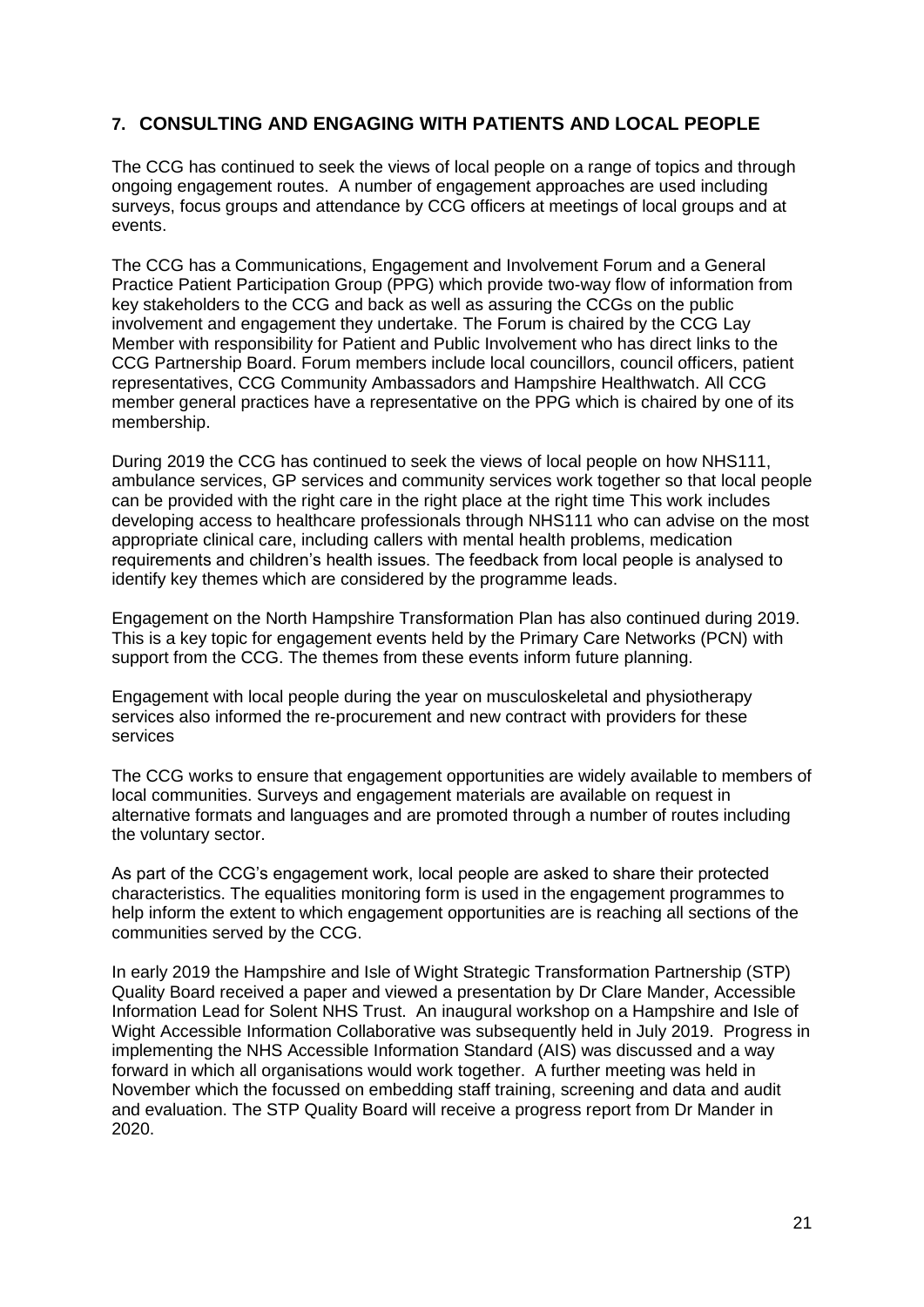# **8. PATIENT EXPERIENCE**

During 2019 the complaints team implemented the easy read guide to 'Compliments, Comments, Complaints or Concerns to enable improvements of NHS services' to support better engagement with the patient experience service. This guide is available on request and can be found on the CCG's website. The CCG has received no specific requests for a response in an alternative format.

From January to November 2019 the CCG received 198 contacts from members of the public about commissioned services. These contacts are received as either complaints, concerns, compliments or enquiries. Examples of contacts received have included:

- Complaints in relation to accessing mental health and autism services within the North Hampshire area
- An enquiry related to vulnerable adults living in the community and the difficulties experienced in accessing health services due to barriers encountered with the emergency provided patient transport.
- A number of concerns raised by patients with communication disability who encountered barriers when communicating with general practice

The complaints team has introduced monitoring of complainants' protected characteristics through review of returned equalities monitoring forms which are set out with the complaint acknowledgement. There has been an improvement in the number of completed forms returned to the CCG.

Between January and the end of November 2019, nine complaints were received by the CCG of which 3 complainants completed and returned the equality monitoring questionnaire. The capture of additional demographic information and protected characteristics as illustrated in Table 1 has been obtained during ongoing correspondence with complainants.

| <b>Gender</b>             |               | <b>Ethnicity</b> |   |
|---------------------------|---------------|------------------|---|
| Male                      | 5             | White            | 4 |
| Female                    | 4             | Asian            | 0 |
| <b>Religion</b>           |               | Not stated       | 5 |
| Christian                 | 0             | <b>Age Group</b> |   |
| Muslim                    | 0             | $18 - 27$        | 0 |
| Not stated                | 9             | $27 - 50$        | 6 |
| No belief                 | ი             | $51 - 65$        | 2 |
| <b>Sexual Orientation</b> |               | $66 - 75$        | 1 |
| Heterosexual              | 2             | Over 75          | ი |
| Prefer not to say         | 7             | Disability*      |   |
| Carer                     |               | Yes              | 5 |
| Yes                       | $\mathcal{P}$ | No               | 4 |
| No                        | 3             | Not stated       | 0 |
| Not stated                | 4             |                  |   |

\* Disability includes mental and physical impairment and long term conditions.

#### **Table 1 - Equality Monitoring Data**

Reasonable adjustments have been made in relation to meeting the needs of complainants where disability has been disclosed. This has included steps taken to support a complainant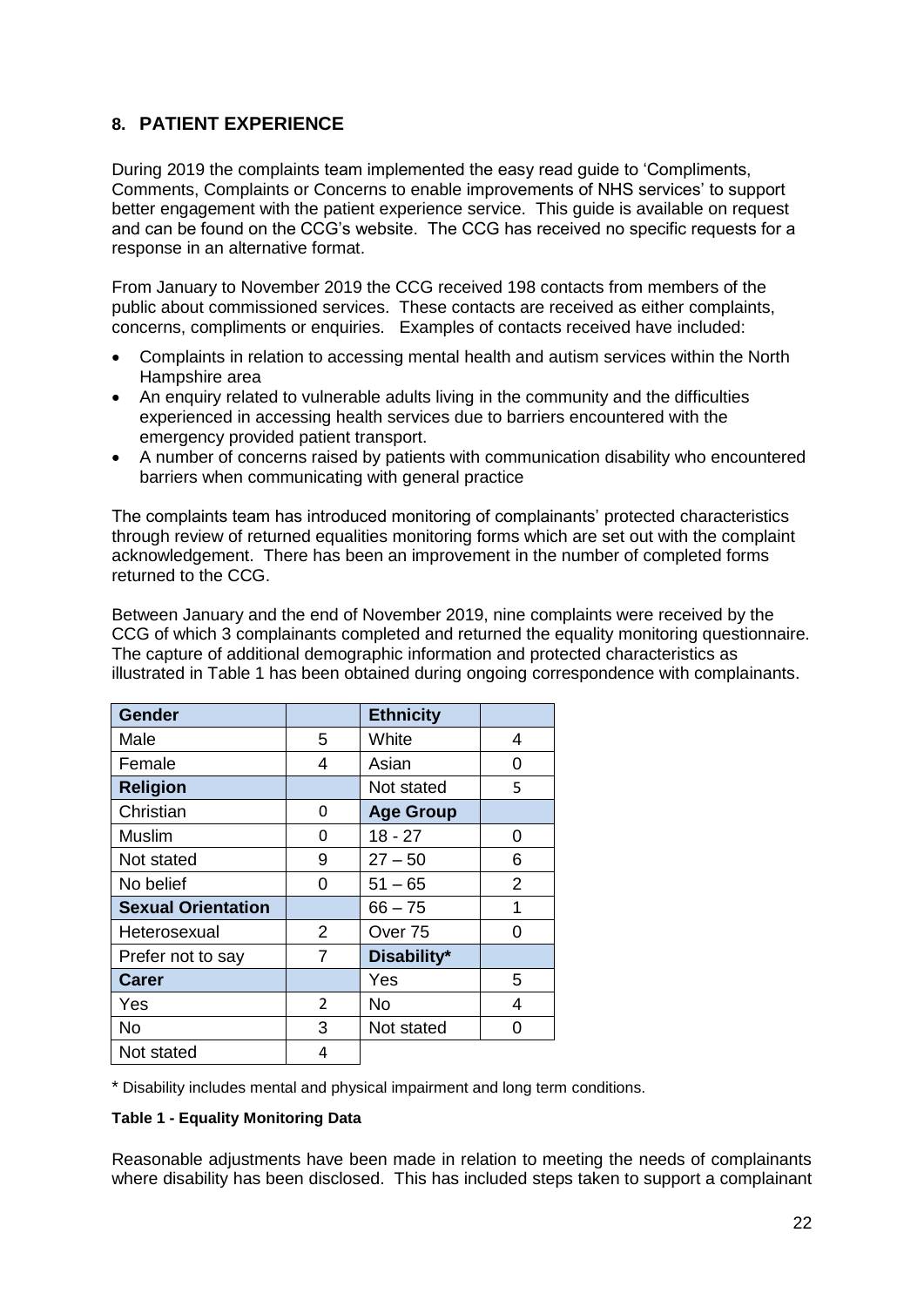with a pre meeting to help with familiarisation of the environment and individuals they would be meeting with in advance of the complaints meeting. Further adjustments were made to accommodate the needs of a complainant who was unable to travel by setting up a conference call to discuss their concerns with commissioners, clinicians and the complaints team.

# **9. SAFEGUARDING**

West Hampshire CCG hosts the Safeguarding Adults, Safeguarding Children and Safeguarding and Looked After Children Teams on behalf of the CCGs. The teams are multi-professional teams and include nurses, doctors (GPs and paediatricians) and administration support. The safeguarding nurses and doctors liaise with colleagues who work within NHS provider organisations such as hospitals, community settings and care homes in the area served by the CCGs.

All safeguarding work is underpinned by the Human Rights Act 1998 to ensure the rights of individuals are upheld at all times. The need to balance the rights under the articles set out in the act is key to safeguarding work.

Key areas of work within the safeguarding teams include upholding the rights of pregnant women and their unborn babies, and protecting those who are unable to communicate by virtue of their age, ability or capacity.

During 2019 the safeguarding team has ensured the CCG has maintained compliance with its Modern Slavery statement and development of Modern Slavery Policy. Mandatory training has been introduced for all CCG staff. Full equalities impact analyses are undertaken for newly developed policies. During 2019 new policies have been agreed and adopted across the five Hampshire CCGs. These are a combined Adults and Children's Safeguarding Policy with a family approach concept, and a PREVENT Policy.

The safeguarding adults team works with a caseload of complex safeguarding cases and, where appropriate, has sought legal remedy, both civil and criminal, to ensure the rights of individuals are upheld.

Related to the work of the safeguarding team is the Learning Disabilities Mortality Review (LeDer) programme. This national programme focuses on reviewing the care of individuals with a learning disability.

# **10. PROGRESS AGAINST EQUALITY OBJECTIVES**

#### **Objective 1: Reducing Health Inequalities**

**Objective 1.1 Ensure the CCG is legally compliant with the Equality Act 2010, Human Rights Act 1998.**

**Objective 1.2 Ensure agreed equality objectives feature in all aspects of the CCG's commissioning service activities.**

**Objective 1.3 Undertake timely equality impact assessments whenever new projects, proposals or policies, commissioning and strategies are being developed.**

#### **Objective 2 Building Relationships and Partnership Working in the Community**

As evidenced in this report, work has been ongoing to achieve each of the three objectives relating to reducing health inequalities. This is being achieved by embedding equality and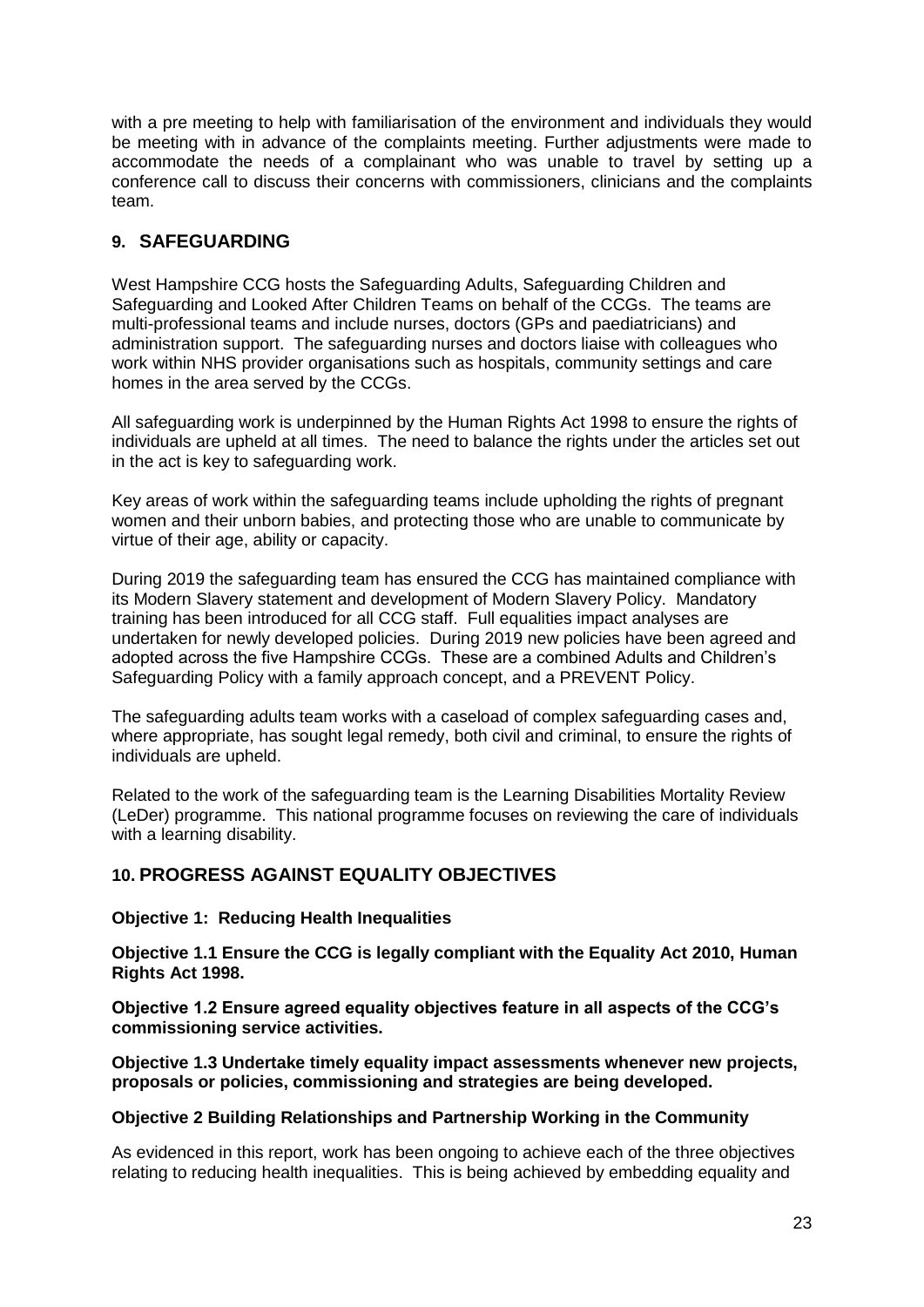diversity in all aspects of the work of the CCG. An action plan to this report seeks to build on progress made.

#### **Objective 2.1 Engage with diverse communities and consult with them when undertaking equality impact assessments and other commissioning activities.**

The CCG has recruited ten people to a volunteer community ambassador role. Ambassadors are sought from all areas within the CCG's geographical boundaries.

During 2019 the Community Ambassadors have worked with the CCG to produce a leaflet entitled "The Future of Healthcare in your Community" which sets out the CCG's five-year plan. The involvement of the Community Ambassadors has helped identify the different communities across the CCG. This is informing planning of engagement events and forums. The Community Ambassadors will continue to be actively involved in this work going forward.

One Community Ambassador shared her experience of personal care as a patient story at a meeting of the Partnership Board held in public. Actions identified through discussion mirrored those made at national level by the King's Fund. This is to employ care coordinators, improve public information on websites and consideration of how a patient returns home on discharge. This Community Ambassador is a member of the New Models of Care Steering Group.

Ongoing engagement with the CCG member General Practices continues through each practice's Patient Participation Group (PPG). The PPGs inform CCG business through bimonthly meetings of PPG representatives with members of the CCG's primary care team. Topics covered during 2019 have included mental health, eConsult and digital updates, the formation of primary care networks, medicines management and sharing best practice between PPGs.

The CCG has also undertaken an engagement programme to support the development of the future contractual arrangements for the Rooksdown and Beggarwood Practices. The CCG held open meetings and ran a survey to gain the views of patients, and representatives of the CCG attended patient and public groups.

Public engagement events have taken place as part of the introduction of Primary Care Networks (PCNs). These joint events between PCNs and the CCG have been held at neighbourhood level and have been well attended. They have included question and answer sessions on a range of topics to include the need for change and development of PCNs, appointment waiting times, and travel to new sites. Patients and members of the public attending these events have welcomed the prospect of access to a range of different specialists in community settings.

#### **Objective 2.2 Work in partnership with local stakeholders and embed a multiagency approach to the delivery of healthcare services.**

The CCG continues to develop working relationships with Basingstoke and Deane Borough Council, Hart District Council and East Hampshire District Council. There is very clear alignment with Basingstoke and Deane Borough Council, within the boundaries of which most of the population served by the CCG live. Information is frequently exchanged with representative from Basingstoke and Deane and they have close links with seldom heard groups.

Each of the three District Councils has a Health and Wellbeing Partnership through which the CCG takes an active role in working in collaboration with key stakeholders in developing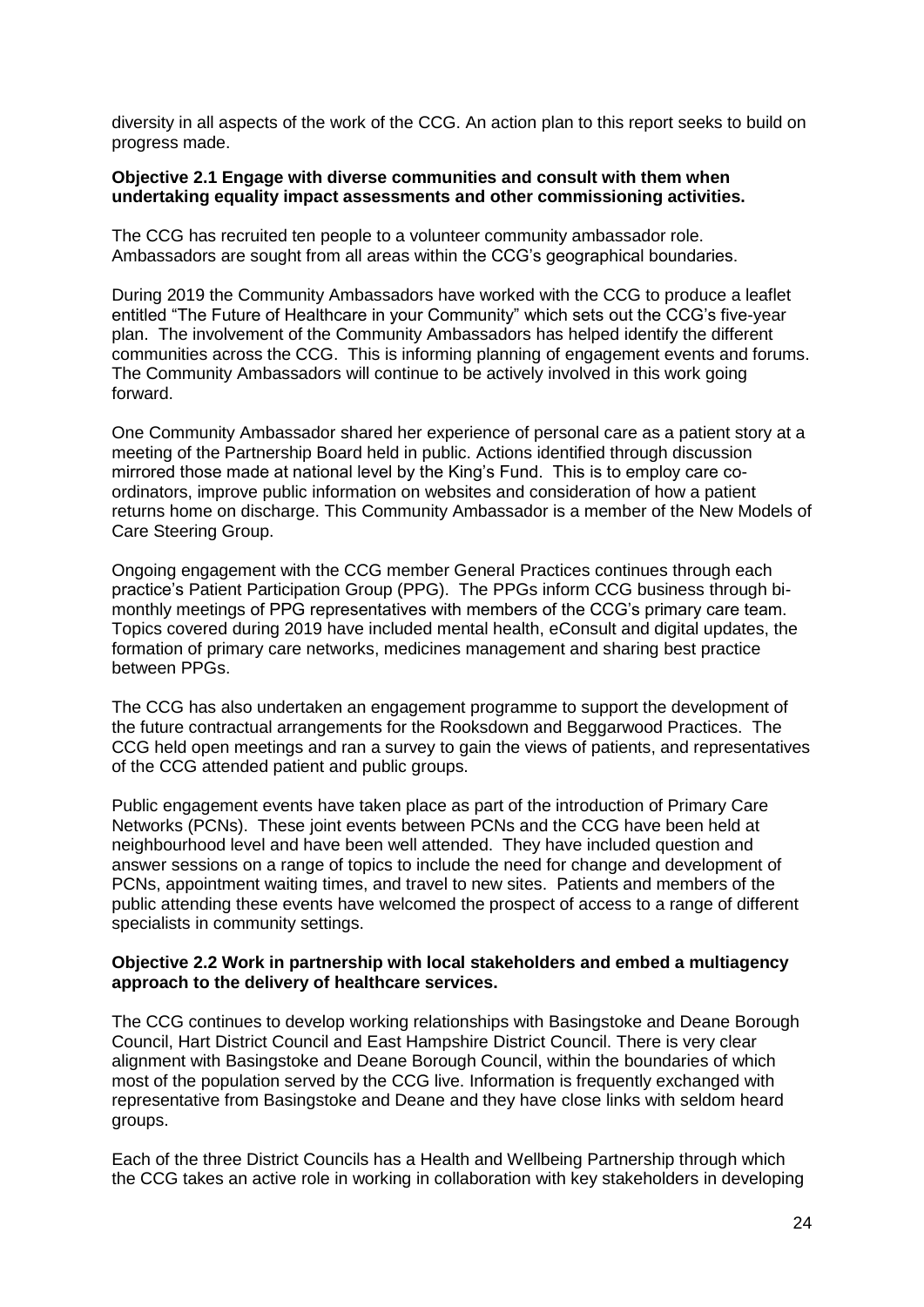local strategy. There is a strong focus on prevention and self-care, of physical and mental health needs with a shared commitment to promote healthier lifestyles in local communities.

Our work with local stakeholders includes recognising the needs of vulnerable patient groups such as people with mental health needs, learning disabilities, older adults and those at risk of substance misuse and/or criminal activity. The CCG is currently participating in a public engagement process facilitated by company Mutual Gain to work with the local community to reduce violent crime.

#### **Objective 3 Empowering staff and developing talent**

#### **Objective 3.1 Create a supportive environment where staff feel empowered**

The CCG's Staff Partnership Forum (SPF) has met twice during 2019. Each CCG team is represented on the SPF and nominated by the SPF membership. It is attended by HR managers. Papers and policies discussed include the Partnership People Plan, Partnership gender pay gap report, annual leave guidance, annual performance appraisal and probation policy. SPF members were involved in a Partnership-wide discussion on types of values and behaviours that staff considered important. Online final "testing" following workshops at CCG sites resulted in the adoption of five values at the Partnership Board held in October. These five values will be launched in early 2020 across the Partnership with workshops embedding them into practice.

#### **Objective 3.2 Undertake a skills audit and talent management strategy to develop and grow staff from within.**

A full appraisal cycle using the new appraisal documentation has been completed. The new documentation was launched in April 2019. The newly adopted Partnership values will become integral to the appraisal process for the 2019/2020 annual appraisal process. Work is currently underway to establish an internal register of coaches and mentors within the Partnership to identify gaps as part of forward planning on a learning and development prospectus.

# **11. MONITORING CONTRACTS WITH NHS PROVIDER ORGANISATIONS**

Contracts with provider organisations are monitored at monthly and quarterly clinical quality review meetings with representatives of each provider organisation.

Metrics relating to equity of access and non-discrimination are included in contracts with provider organisations. Equality reports are submitted to commissioners via formal monthly and quarterly contract quality review meetings and reviewed by the CCG's equality lead. The main providers are:

- Hampshire Hospitals NHS Foundation Trust
- Southern Health NHS Foundation Trust
- BMI Healthcare
- Virgin Care
- North Hampshire Urgent Care

The CCG also liaises with partner CCGs that lead on contracts with other providers of the population it serves. These are:

- Frimley Health Foundation NHS Trust
- South Central Ambulance NHS Foundation Trust
- Sussex Partnership Foundation Trust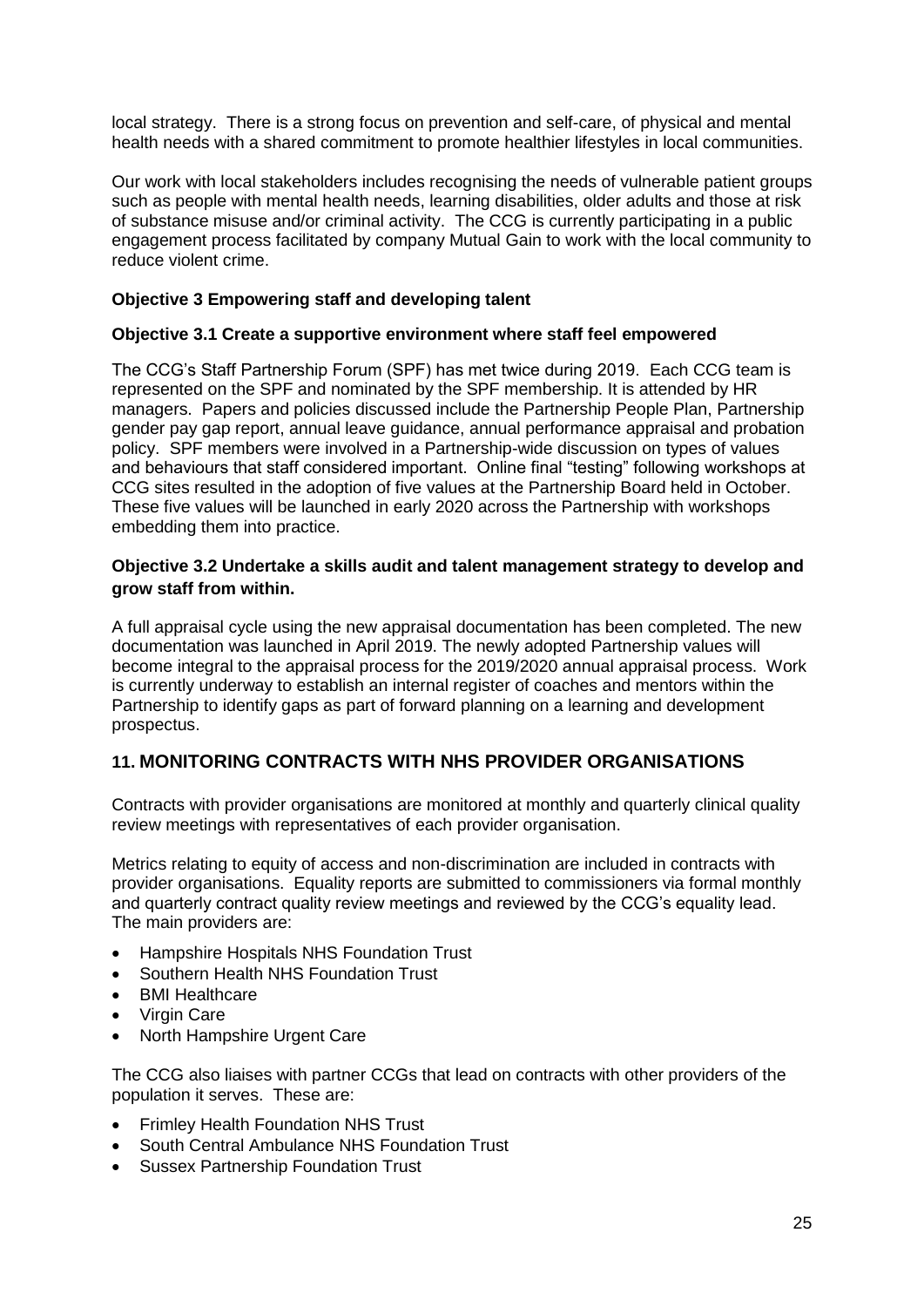- Royal Surrey County Hospital NHS Foundation Trust
- Royal Berkshire NHS Foundation Trust
- University Hospitals Southampton NHS Foundation Trust
- Portsmouth Hospitals NHS Trust
- Salisbury Healthcare NHS Foundation Trust
- Solent NHS Trust

# **12. THE CCG'S ACTION PLAN 2020**

| <b>MEASURE</b> |                                                                                                                                        | <b>ACTION</b>                                                                                                                                                                         | <b>BY WHOM</b>                                                                                                   | <b>WHEN</b>                 | <b>OUTCOME</b>                                                                                                                                                                                                          |
|----------------|----------------------------------------------------------------------------------------------------------------------------------------|---------------------------------------------------------------------------------------------------------------------------------------------------------------------------------------|------------------------------------------------------------------------------------------------------------------|-----------------------------|-------------------------------------------------------------------------------------------------------------------------------------------------------------------------------------------------------------------------|
| 1.             | Adopt an equality<br>and diversity<br>training plan                                                                                    | Agree and put in<br>place a final<br>equality and<br>diversity training<br>plan.                                                                                                      | Equality and<br><b>Diversity</b><br>Manager<br>working with<br>Partnership of<br><b>CCGs HR and</b><br>OD leads. | Q2<br>2020/21               | Partnership of<br><b>CCGs equality</b><br>and diversity<br>training plan in<br>place.                                                                                                                                   |
| 2.             | Ensure all<br>policies and<br>guides are up-to-<br>date and, relevant<br>to CCG<br>Partnership staff<br>who can easily<br>access them. | Review and<br>C.<br>update legacy<br>policies and<br>guides<br>Upload all<br>d.<br>policies and<br>guides to the<br>ConsultHR<br>portal and<br>signpost staff<br>via the<br>intranet. | Partnership of<br><b>CCGs HR</b><br>Manager                                                                      | Q4<br>2020/21               | Relevant and<br>up-to-date<br>Human<br><b>Resources</b><br>policies and<br>guides that are<br>relevant to all<br>Partnership<br>CCG staff are<br>available<br>directly on<br>ConsultHR or<br>via the staff<br>intranet. |
| 3.             | Ensure HR<br>policies that<br>govern<br>employment<br>practices are<br>equality impact<br>assessed.                                    | <b>Equality impact</b><br>assessment<br>undertaken<br>against each HR<br>policy that<br>governs<br>employment<br>practice.                                                            | <b>HR Manager</b><br>liaising with<br>equalities lead<br>and CCG Staff<br>Partnership<br>Forums.                 | Q4<br>2020/21               | HR policies that<br>govern<br>employment<br>practices are<br>adequately<br>equality impact<br>assessed.                                                                                                                 |
|                | 4. Ensure progress<br>against equality<br>objectives.                                                                                  | Monitor and<br>review on at least<br>an annual basis.                                                                                                                                 | <b>CCG</b> equalities<br>lead liaising with<br>CCG<br>commissioning<br>leads.                                    | Ongoing.                    | <b>Business</b><br>objectives meet<br>the needs of the<br>population<br>served.                                                                                                                                         |
| 5.             | Develop new<br>equality<br>objectives that<br>are aligned<br>across the                                                                | Re-assess the<br>CCGs'<br>performance<br>against the Goals<br>of NHS Equality                                                                                                         | Equality and<br><b>Diversity</b><br>Manager<br>working with<br>communications                                    | Q <sub>1</sub><br>2021/2022 | Equality<br>objectives that<br>aligned and<br>relevant to<br>stakeholders                                                                                                                                               |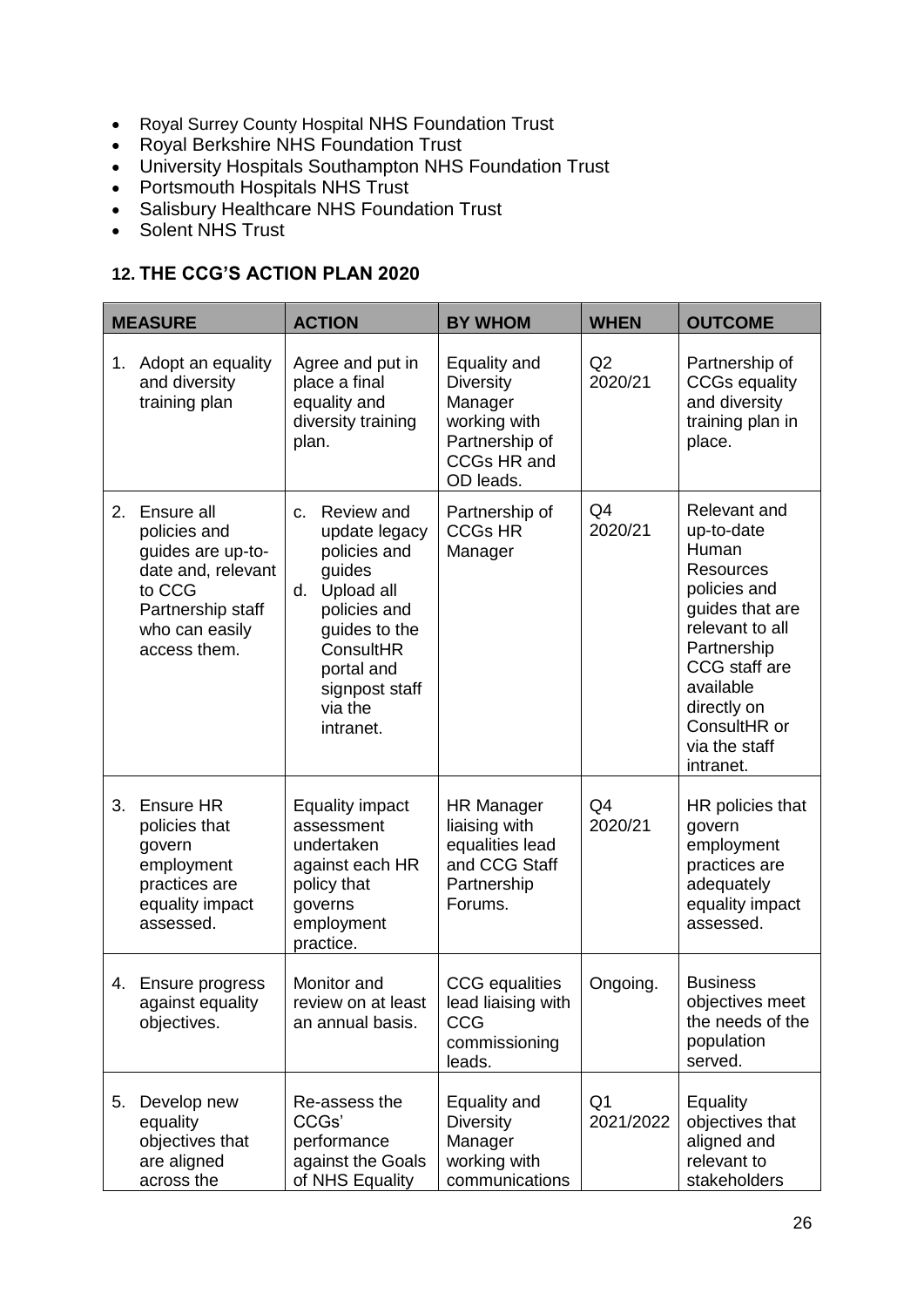| <b>MEASURE</b>          | <b>ACTION</b>                | <b>BY WHOM</b>                     | <b>WHEN</b> | <b>OUTCOME</b>                        |
|-------------------------|------------------------------|------------------------------------|-------------|---------------------------------------|
| Partnership of<br>CCGs. | <b>Delivery System</b><br>۷. | and<br>engagement<br>and HR leads. |             | across the<br>Partnership of<br>CCGs. |

**APPENDIX 1: Legal Context –** included in appendix 5 of this report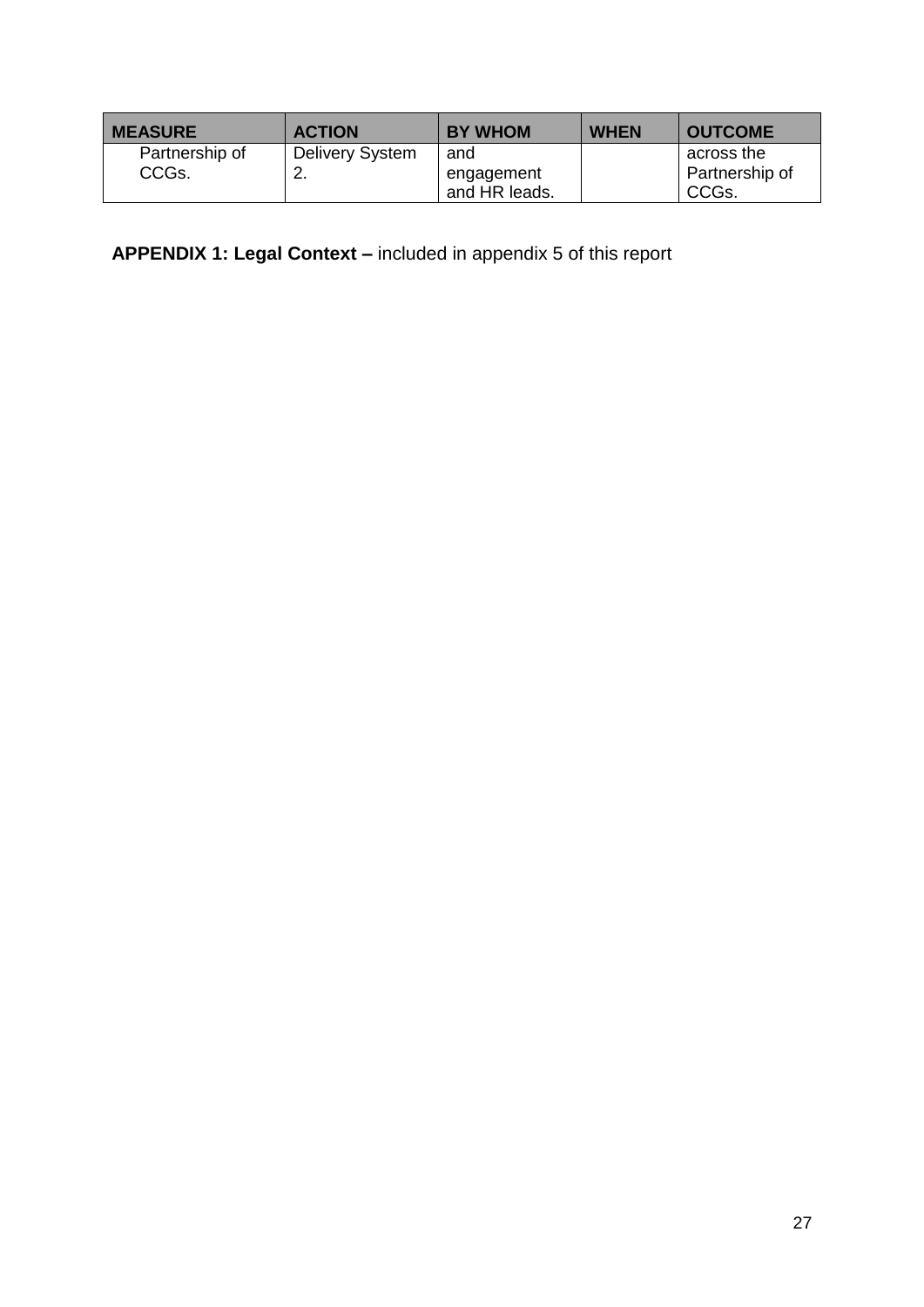

# **APPENDIX 3**

# **ISLE OF WIGHT CLINICAL COMMISSIONING GROUP EQUALITY AND DIVERSITY REPORT 2019**

**(NB: Index removed for partnership board reporting purposes).**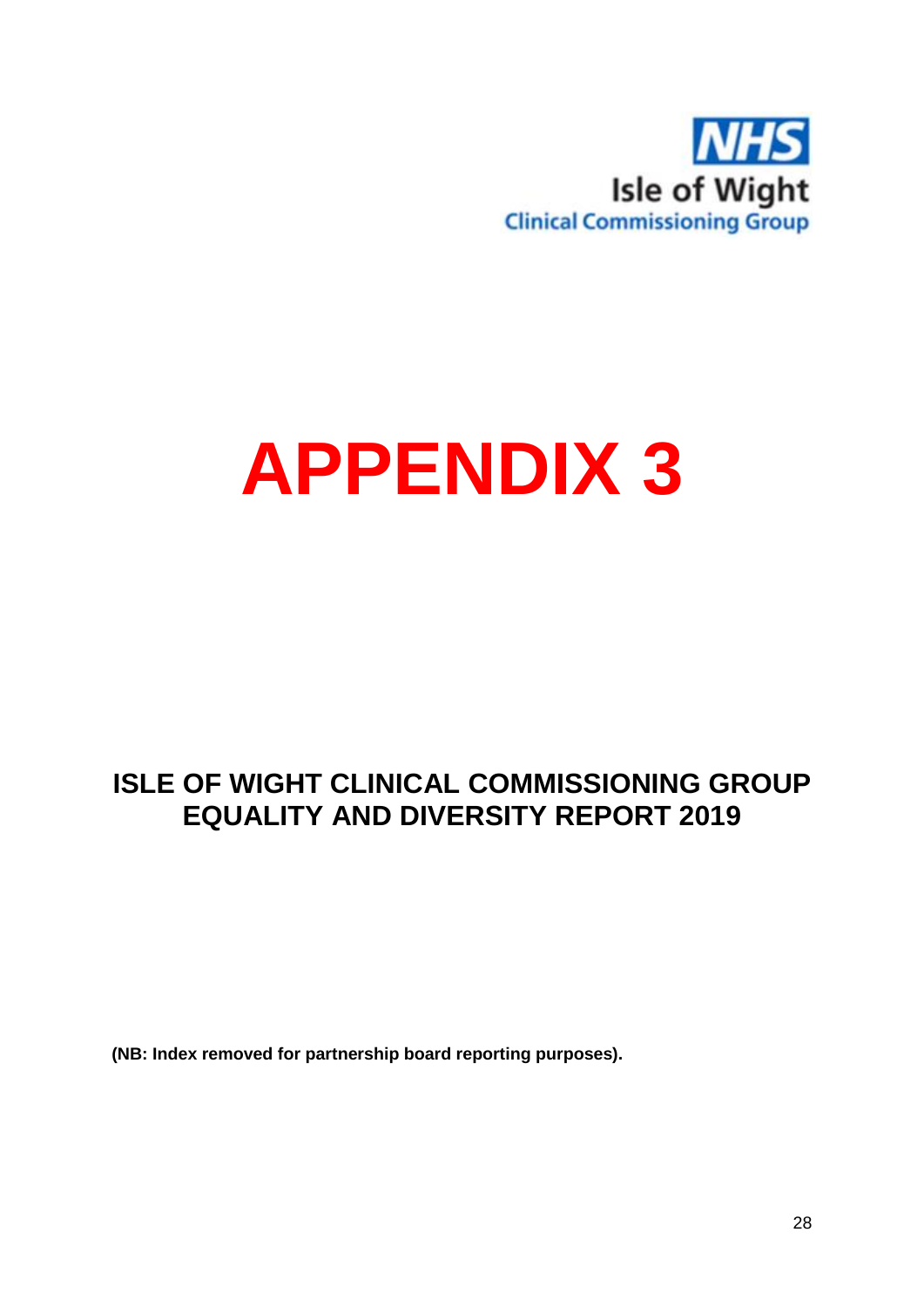# **1. INTRODUCTION**

This report sets out how Isle of Wight Clinical Commissioning Group (referred to in this report as "the CCG") has demonstrated ""due regard"" to the public sector equality duty of the Equality Act 2010, during 2019.

This report refers to equality and diversity information that is contained within other published papers and reports. These are the CCG's Annual Report and Accounts 2018/19 and commissioning strategy, workforce reports and commissioning projects and plans.

# **2. LEGAL CONTEXT**

The legal context on which this report is based is described in the appendix 5 of this report

# **3. ORGANISATIONAL CONTEXT**

Since April 2018 the CCG has worked in partnership with Fareham and Gosport CCG, South Eastern Hampshire CCG, North Hampshire CCG and until 1 December 2019 North Eastern Hampshire CCG when the accountable officer for that CCG was passed from Hampshire and Isle of Wight to Frimley Commissioning Collaborative. The Governing Bodies of each CCG meet in common. The resulting group is known as the Partnership Board. There is a single chief executive whose role also covers the separate statutory bodies of Southampton CCG and West Hampshire CCG.

# **4. THE CCG'S WORKFORCE**

As at December 2019 the CCG employs 91 (74.69 whole time equivalent) staff. As the CCG has less than 150 employees it is not required to publish detailed workforce information (as described in Appendix 1) in accordance with the Specific Duties of the Equality Act 2010.

Each member of staff can and is encouraged to self-administer their record on the Electronic Staff Record (ESR). This is because the CCG recognises that individual circumstances can change and people may begin or cease to identity with certain characteristics. This may relate to pregnancy and maternity or because an individual has become disabled.

The ESR allows individual staff to record up to seven of the nine protected characteristics as described under the Equality Act 2010 of: Age, Disability, Sex, Race, Religion or Belief, Sexual Orientation, Marriage and Civil Partnership.

The information may be used collectively and anonymously to inform internal workforce monitoring and ensure no protected characteristic is disadvantaged in experience of the workforce. Protected characteristics that are recorded in all cases are age and sex. To a lesser extent staff record ethnicity, religion or belief and marriage and civil partnership.

Employee rights not to be discriminated against at work are governed by a range of human resources policies. As individual CCG policies become due for review they are being replaced by Partnership CCG policies. All policies are available on the Human Resources portal ConsultHR which may also be accessed via the Partnership CCG internet site. Partnership human resources policies related to:

- Employee Volunteering
- Partnership Performance and Pay Progression
- **•** Probation
- Secondment

Legacy policies for the CCG are: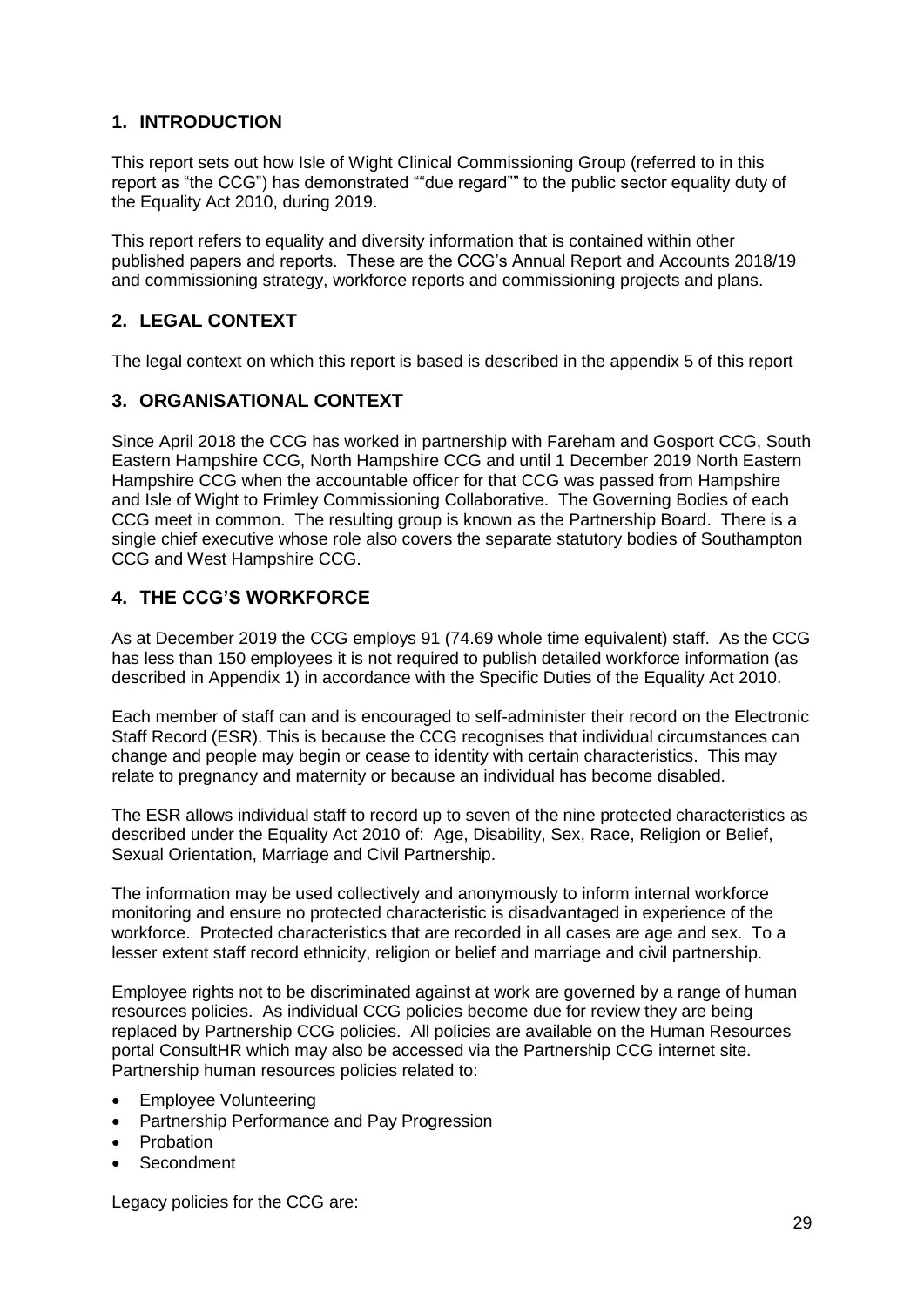- Assisted Relocation Expenses Policy
- Assisted Relocation Procedure
- Concerns Policy: incorporating procedure and management for: Investigation, disciplinary, suspension, performance management, absence management, grievance, and harassment and bullying at work.
- ESR Recording Absence User Guide
- Leave and Flexible Working Policy
- Maternity, Paternity and Adoption shared Parental Leave and Pay Guidance
- Organisational Change Policy
- Recruitment Exit Procedure
- Recruitment Premia Policy IoW
- Standards of Business Conduct Policy

Staff are required to complete equality and diversity training online once. This training covers equality legislation, health inequalities, understanding people's backgrounds and prejudice and discrimination.

- **92.0%** of core CCG teams are up-to-date with equality and diversity essential training;
- **85.5%** of core CCG teams plus wider teams of senior leadership, non-executive directors, clinical leads and an Emergency Preparedness, Resilience and Response (EPRR) Manager hosted on behalf of the Partnership of CCGs.

Five face-to-face training sessions were delivered to CCG teams during the year. Three sessions related to equality and diversity development and two sessions related to Equality and Quality Impact Assessment procedure.

A staff survey was undertaken during 2019 by CCG across the Partnership of CCGs. Overall Partnership results were published on the staff intranet. These showed general satisfaction with the CCG/Partnership as a place to work.

Key questions were analysed by cross referencing with responses to age, ethnicity and gender. This analysis highlighted areas of concern for Isle of Wight CCG. This was in terms of:

- The percentage of staff by gender (male, female, prefer not to say) who did not agree with the statements:
	- The communication within the organisation was good
	- The job provided them with opportunities to develop
	- The organisation provided equal opportunities for all.
- The percentage of staff by ethnicity (White British, Any other ethnic group, Prefer not to say) who did not agree with the statement that the organisation provided equal opportunities for all.

A Partnership action plan has been developed and focus groups with staff in each CCG took place in December to inform a Partnership Improvement Plan.

The CCG undertook assessment against the indicators of the NHS Workforce Race Equality Standard (WRES) for the financial year 2018/19. The results of this assessment are not in the public domain due to low staff numbers. However, the combined results of the Hampshire and Isle of Wight Partnership of CCGs with an action plan may be found on the CCG's website.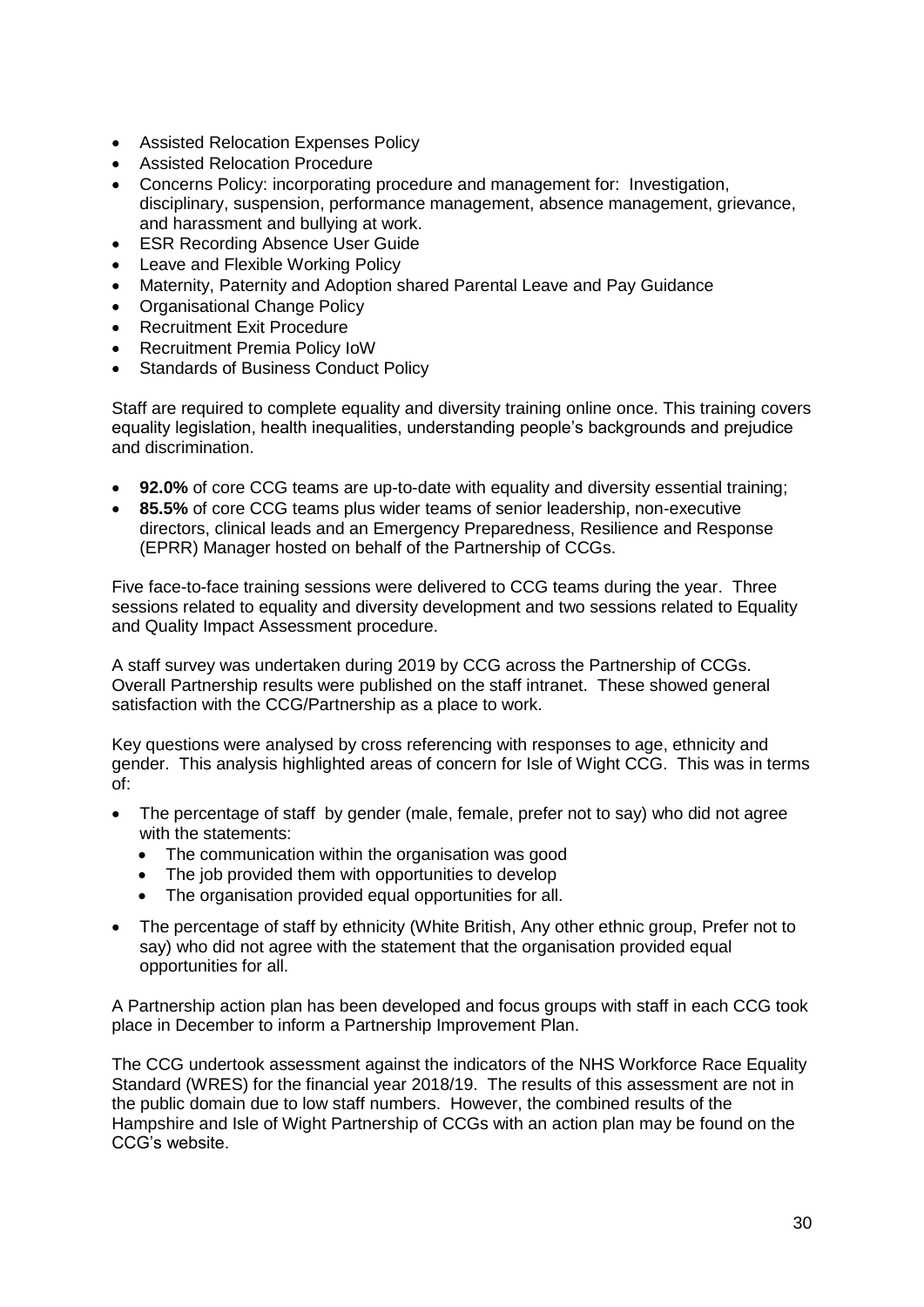# **5. THE POPULATION SERVED**

The CCG serves a population of almost 141,000. A key feature of the Island is that it has a significant proportion of older adults. More than one in four is aged over 65 compared with the England average of less than one in five, and is higher than all most similar local authorities. The main influencing factor for this is the migration of older adults from other parts of the country compared with the number of young adults migrating from the Island.

Older age groups are more concentrated in the rural and coastal areas such as the West Wight, Sandown/Lake areas and Nettlestone, Seaview and Bembridge. These are traditional retirement areas.

Younger age groups are concentrated in the main urban areas. This is especially in the centre of the Island. Factors influencing differences in age group distribution include work, employment opportunities and available housing.

The age profile on the Island means there is a smaller proportion of economically active adults when compared to the South East region and the national average. This together with disparity between areas on the Island means there are corresponding inequalities in health and life expectancy. Life expectancy is 5.3 years lower for men and 5.4 years lower for women in the most deprived areas of Isle of Wight than in the least deprived areas.

The impact on health of an older and aging population is the number of people living with long term conditions such as diabetes, and an increase in dementia. Key issues impacting on health are the higher than England average rate of people killed and seriously injured on roads and the rate of statutory homelessness. However, the rate of alcohol-related harm hospital admissions is better than the average for England as are the estimated levels of physically active adults (aged 19 and over).

**20%** of all households are made up of couples with children, and **18%** of all children live in low income families. 2017 data shows a small increase in live births on 2016 data (1,142 to 1,230). The Island has a higher proportion of younger mothers than both regionally and nationally (14.6 mothers aged under 20 years per 1,000 females of that age compared with 9.8 for South East England and 12.5 for England). (Isle of Wight Council Equality & Diversity update January 2019.)

Impacts on health and wellbeing of single, younger mothers are cited as lack of access to information, peer support, friends with children, and family networks. For children impacts on health relate to lower rates than regionally and nationally of breast feeding initiation. Levels of GCSE attainment are low and in Year 6 **20.8%** of children are classified as obese. Alcohol-specific hospital stays for those aged under 18 is higher than for England.

- i. Isle of Wight Council and NHS Isle of Wight (2019) Equality and Diversity Fact Sheet. Joint Strategic Needs Assessment. January. [https://www.iow.gov.uk/azservices/documents/2552-](https://www.iow.gov.uk/azservices/documents/2552-Equality-Diversity-Factsheet-Jan-2019-v2.pdf) [Equality-Diversity-Factsheet-Jan-2019-v2.pdf](https://www.iow.gov.uk/azservices/documents/2552-Equality-Diversity-Factsheet-Jan-2019-v2.pdf)
- ii. NHS Right Care (2018) Equality and Health Inequalities Pack: NHS Isle of Wight CCG. December. [https://www.iow.gov.uk/azservices/documents/2552-Health-Profile-Isle-of-Wight-](https://www.iow.gov.uk/azservices/documents/2552-Health-Profile-Isle-of-Wight-2018.pdf)[2018.pdf](https://www.iow.gov.uk/azservices/documents/2552-Health-Profile-Isle-of-Wight-2018.pdf)
- iii. Joint Strategic Needs Assessment Equality & Diversity update January 2019: [https://www.iow.gov.uk/azservices/documents/2552-Equality-Diversity-Factsheet-Jan-2019](https://www.iow.gov.uk/azservices/documents/2552-Equality-Diversity-Factsheet-Jan-2019-v2.pdf) [v2.pdf](https://www.iow.gov.uk/azservices/documents/2552-Equality-Diversity-Factsheet-Jan-2019-v2.pdf)
- iv. Public Health England Isle of Wight Local Authority Health Profile 2019 [https://fingertips.phe.org.uk/static-reports/health-profiles/2019/e06000046.html?area](https://fingertips.phe.org.uk/static-reports/health-profiles/2019/e06000046.html?area-name=isle%20of%20wight)[name=isle%20of%20wight](https://fingertips.phe.org.uk/static-reports/health-profiles/2019/e06000046.html?area-name=isle%20of%20wight)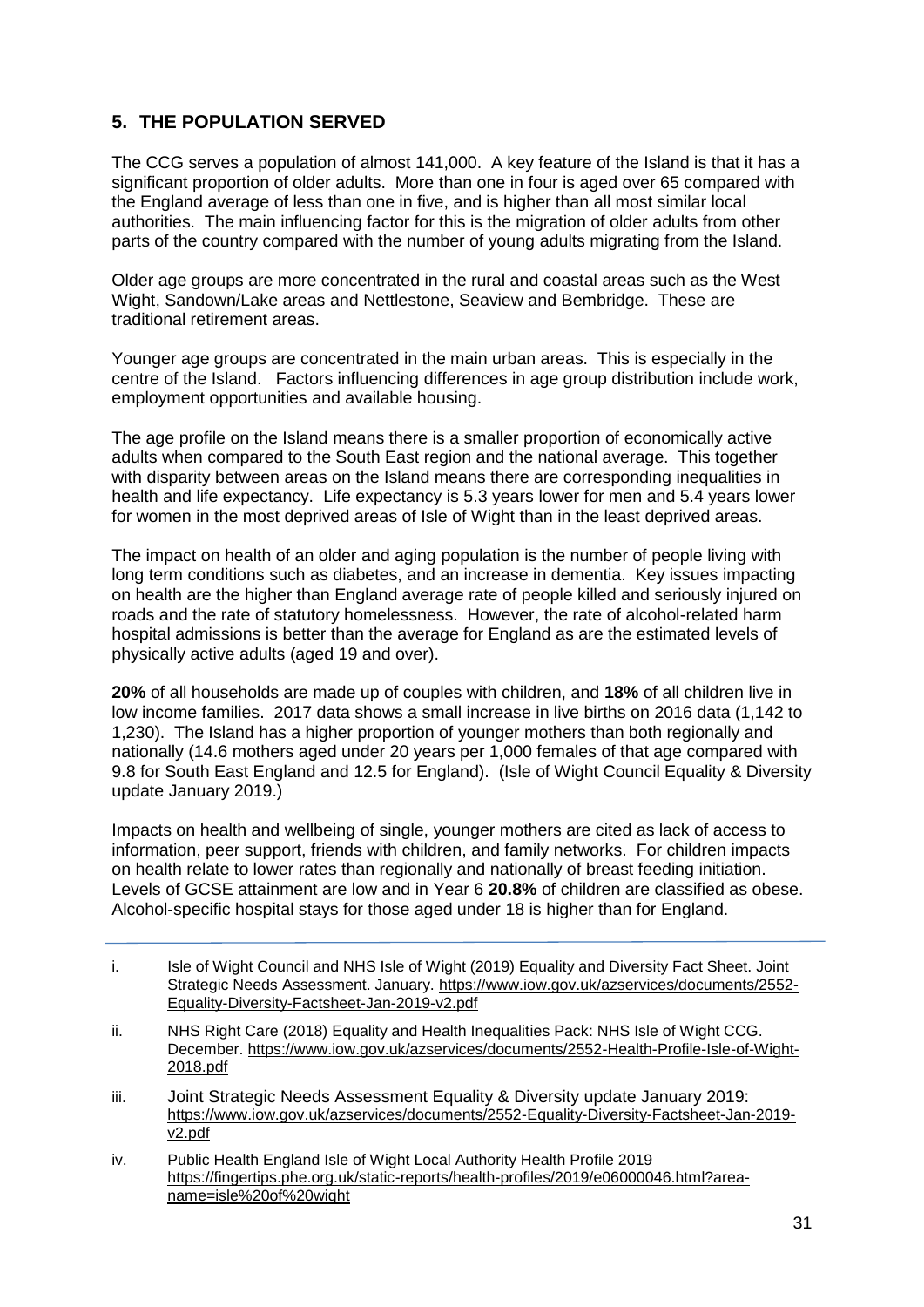The ratio of females (**51.1%**) and males (**48.9%**) on the Island is similar to that nationally (50.6% and 49.4% respectively). Males outnumber females for each year of age from 0 to 26 apart from ages 2, 15 and 18. Females outnumber males in each year of age from 39 upwards apart from ages 52 and 59. This is similar to England overall where males outnumber females each year from 0 to 32, apart from 30, and females outnumber males from age 33 upwards.

The Island is less ethnically diverse when compared with other regions. **5.2%** of the population were born outside the United Kingdom and **2.7%** of these are of non-white ethnicity. Non-white groups tend to live in the urban areas of Cowes, Newport, Ryde and Ventnor.

Ethnicity can sometimes overlap with religion or belief. The majority of the Island's population (**60.5%**) indicated they were Christian, followed by no religion (**29.6%**) and religion not stated (**8.2%**). A small number (**1.7%**) indicated other religions, the largest of these being Muslim (**0.4%**) and Buddhist (**0.3%**).

A significant number (**22.6%**) of the Island's population indicated in the 2011 Census that their day-to-day activities were limited by a health problem or disability which lasted or was expected to last 12 months or more.

There is currently no best source of information for sexual orientation or transgender Public Health England modelling at February 2017 estimates using age estimated the lesbian, gay and bisexual (LGB) population in over 18s at 3,100. Stonewall, a leading equal rights charity for LGB recognises levels to be under reported. Based on estimates of around 3.7 million gay people in Britain, Stonewall estimates the figures for the Island to be nearer 8,000.

There is also no best source of information on marriage and civil partnership. Figures available from 2018 show a decline in the number of ceremonies after a three-year rise. Same sex marriages became legal in March 2014 and since 2018 have been listed under marriages total. Available data does show that four civil partnerships and two conversions from civil partnerships to same sex marriages took place in 2018.

# **6. EMBEDDING EQUALITY IN COMMISSIONING**

The CCG has adopted the Equality Impact Assessment (EIA) template used across the Partnership of CCGs and by West Hampshire CCG. The Partnership of CCGs' Equality and Diversity Manager supports individual members of staff on completion of EIAs on commissioning projects and plans.

The CCG has a project management framework which enables a centralised view of projects and reporting. The process that sits with the development of projects includes capturing all appropriate impact assessments including equality.

The management and governance around the framework was bolstered in Quarter 3 2019/20 (October to December 2019) as new posts were appointed to in the transformation team. In addition, in Quarter 2 2019/20 (July to September 2019) the Isle of Wight system invested in a programme management software solution which is now at the stage of starting to be utilised across the CCG, Trust and Local Authority following is configuration and structural development. This system facilitates governance checkpoints to support the governance around all projects in development and delivery to include equality assessments. The transition to this system will occur over Quarter 4 2019/20 (January to March 2020).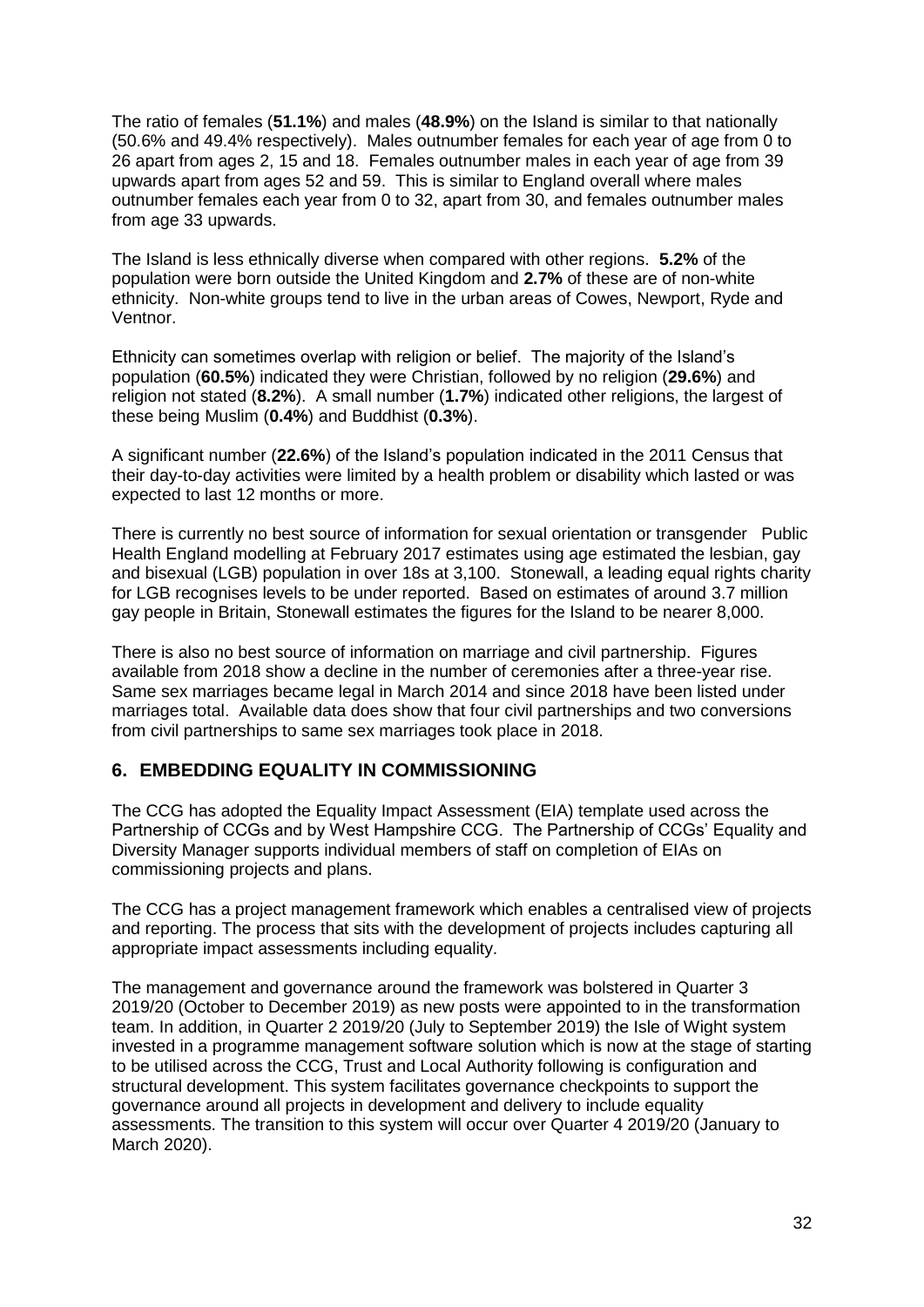# **7. CONSULTING AND ENGAGING WITH PATIENTS AND LOCAL PEOPLE**

The CCG consults and engages with patients and the public in a variety of ways to encourage engagement from all communities in the population served. In addition, the CCG works closely with Healthwatch Isle of Wight and has regularly sought support from Healthwatch in engagement activity, most recently to encourage the role of GP patient participation groups across the Island.

As a member of the Hampshire and Isle of Wight Partnership of CCGs the CCG has hosted one Partnership governing board meeting on the Island. These meetings are held in public and provide opportunities to update members of the public on progress with the development of local services. This is particularly in relation to the Island Health and Care Plan which was published in 2019. This Plan sets out a programme of transformation that will take place over the next three years. It takes account of feedback from Island residents has been gathered from engagement programmes over the past couple of years.

A range of inclusive approaches and methods of engagement is used to meet the needs of the local population. These are promoted in a number of ways. The CCG has sought to provide better information about how it can offer materials in a range of different formats on request such as Easy Read and publicises this on the CCG website. Documents such as the CCG's Urgent Care Guide and a summary of its annual report are available as a printed document online and promoted via social media. The CCG has also updated the "Get involved" section of its website to help the public better understand the ways and means by which they can make their views known about existing services or the transformation programme.

The CCG considers equalities and health inequalities in planning, targeting and undertaking public engagement. Key areas of work have been undertaken at community venues across the Island to shape commissioning intentions for services that affect people with specific protected characteristics. There are as follows:

- Primary care mergers and changes. Engagement with a broad range of patients linked to practices on the Island that are merging or, in one case, closing as a result of GP retirement. The CCG has held a series of patient forum sessions and developed a survey to help patients share their views and concerns in relation to changes to primary care in Brading and Lake. The CCG has also supported GP practices in undertaking engagement with patients where mergers are taking place in the Newport area and in Sandown and Shanklin.
- Mental health transformation programme. The CCG, in conjunction with the Isle of Wight council and the Isle of Wight NHS Trust, has worked closely with mental health service users to develop a blueprint for mental health. The vision behind this blueprint will result in a series of service improvements being developed over the next few years. This has started with the introduction of a new community mental health wellbeing service on the Island. It is supported by people with lived experience of mental health issues which is one of the things service users identified as being important to them in this situation.
- Autism service for children. Families of children awaiting an autism assessment have been invited to update sessions to help them find out more about the planned long-term service for the Island and help shape its future. The service was previously provided by a mainland provider who withdrew from the contract. This meant the CCG was required to put in place interim and longer term solutions. A number of families raised concerns about how the transition process was handled initially but significant improvement has been made over the past 12 months. This is particularly in terms of direct involvement of affected families.
- Improving NHS wheelchair services. During the summer engagement with service users was undertaken to better understand their views on the current service and what they would want to see improve. This was part of a contract re-procurement. Questions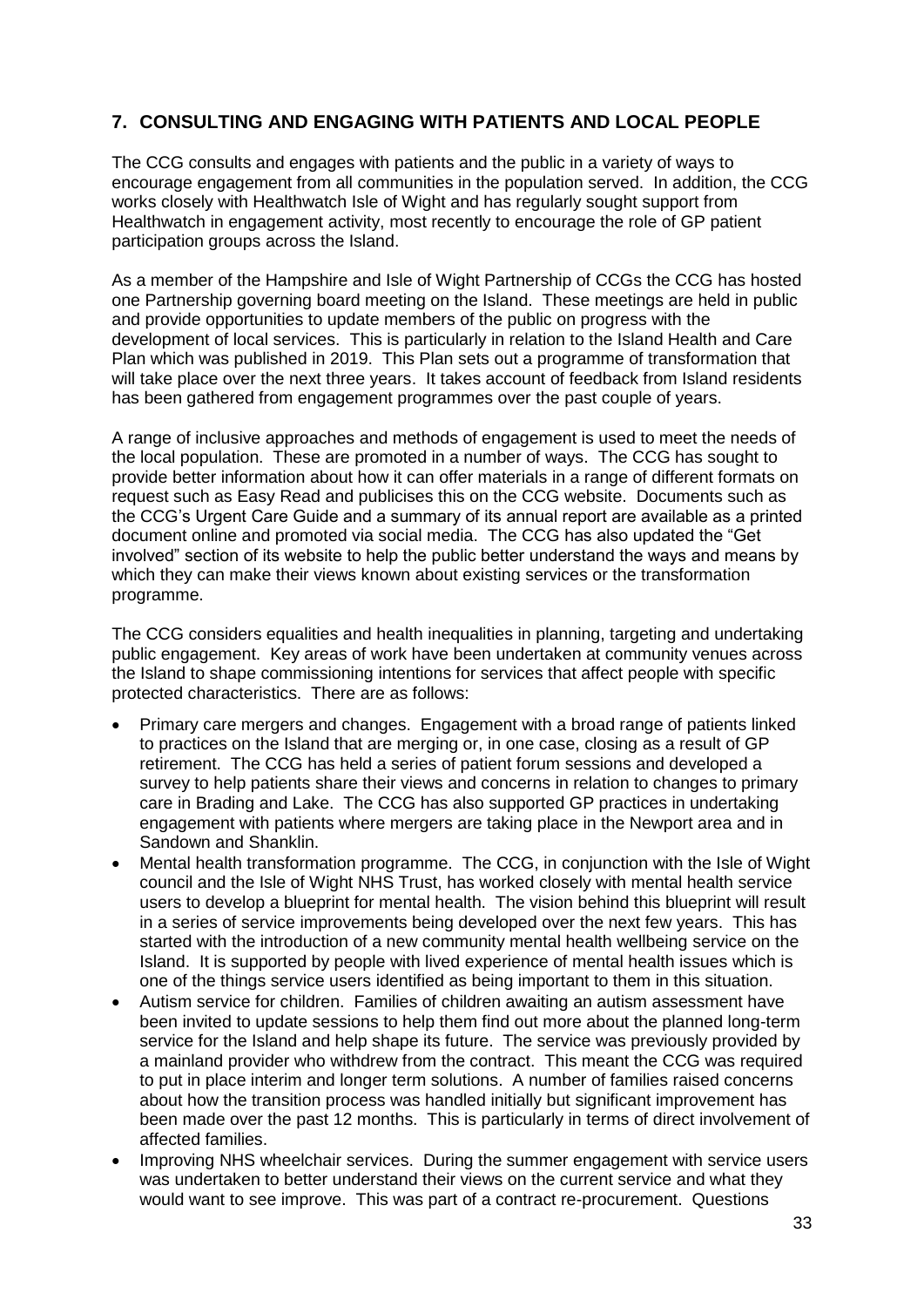related to issues such as the hours of opening, waiting times, service location and whether people would use digital methods to contact the service. Service users were able to choose whether to fill in an online survey, a paper copy or attend a focus group.

In early 2019 the STP Quality Board received a paper and viewed a presentation by Dr Clare Mander, Accessible Information Lead for Solent NHS Trust. An inaugural workshop on a Hampshire and Isle of Wight Accessible Information Collaborative was subsequently held in July 2019. Progress in implementing the NHS Accessible Information Standard (AIS) was discussed and a way forward in which all organisations would work together. A further meeting was held in November which the focussed on embedding staff training, screening and data and audit and evaluation. The STP Quality Board will receive a progress report from Dr Mander in 2020.

# **8. PATIENT EXPERIENCE**

The CCG received 13 complaints during 2019. The CCG asks complainants to complete an equalities monitoring form. The post of CCG complaints and quality officer was vacant for some time until successful appointment in August 2019 and implementation of an equalities monitoring form. The form is sent out with the complaint acknowledgement letter and includes an explanation of why this information is being requested.

| <b>Gender</b>             |   | <b>Ethnicity</b>   |   |  |  |
|---------------------------|---|--------------------|---|--|--|
| Male                      | 1 | White              | 2 |  |  |
| Female                    | 1 | Asian              | 0 |  |  |
| <b>Religion</b>           |   | Not stated         | 0 |  |  |
| Christian                 | 2 | <b>Age Group</b>   |   |  |  |
| <b>Muslim</b>             | 0 | $18 - 27$          | 0 |  |  |
| Not stated                | 0 | $27 - 50$          | 0 |  |  |
| No belief                 | 0 | $51 - 65$          | 0 |  |  |
| <b>Sexual Orientation</b> |   | $66 - 75$          |   |  |  |
| Heterosexual              | 2 | Over <sub>75</sub> | 1 |  |  |
| Prefer not to say         | U |                    |   |  |  |
| <b>Carer</b>              |   | Disability*        |   |  |  |
| No                        |   | No                 |   |  |  |

Of the 13 CCG complaints received during this period, 2 have completed and returned equality monitoring data (table 1):

\*Disability includes mental and physical impairment, hearing, vision and long term conditions.

#### **Table 1 - Equality Monitoring Data**

Not stated 0 Yes

Access to the patient experience service is supported by a plain English leaflet which is available on request and via each CCG's website. An *easy read* version of the complaints policy has also been developed. The CCG Complaints and Quality officer also liaise with other organisations to ensure that there is no inequity in access to health care services.

During the 2019 reporting period the patient experience service also received a further 129 contacts from members of the public. Specifically related to equalities, these included:

- **6** complaints, concerns and comments about the accessible information standard; 5 of these originated from the same individual.
- **1** complaint and 1 concern regarding wheelchair services.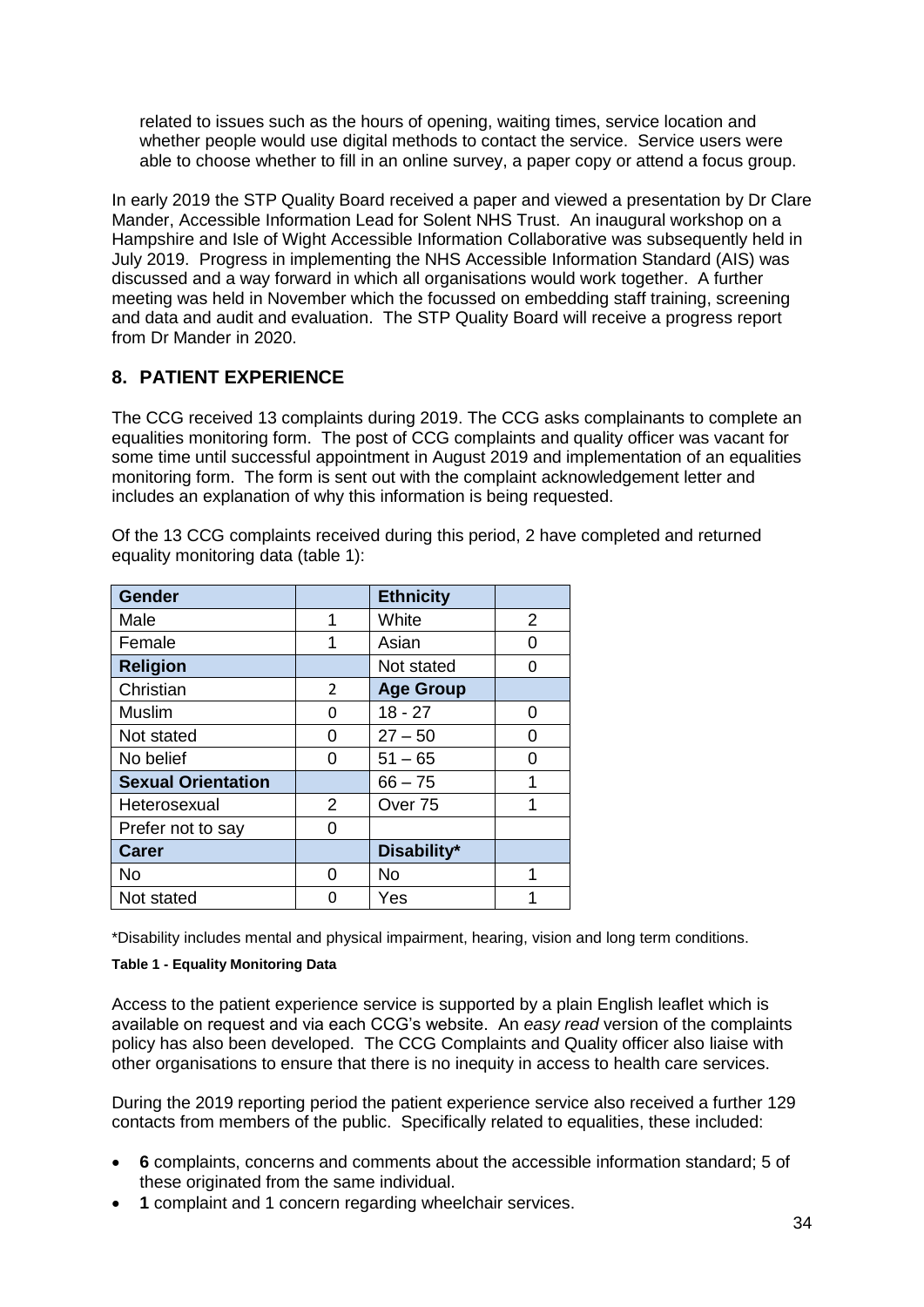- **1** concerns relating to transgender speech therapy.
- **2** complaints about accessing assessment of children with Autism Spectrum Disorder (ASD).

Complaints and issues were passed to the provider organisation in each case to manage and resolve with the patient or member of the public. In each case they were informed that they could return to the CCG to gain further advice and/or support should this be required.

The CCG also received two compliments during this period, one directly relating assessment of children with Autism Spectrum Disorder (ASD).

# **9. SAFEGUARDING**

The CCG has a statutory duty to keep children and adults safe, by safeguarding and promoting the welfare of adults, children and young people with health and care needs who may be at risk of harm and/or abuse. The CCG's Designated Nurse and/or Director for Quality and Nursing is consulted as part of the procurement and contracting process. This is to seek assurance from potential and existing providers that they have safeguarding policies and adequate safeguarding governance arrangements in place. The CCG also seeks evidence as part of contract monitoring of how providers of healthcare services to the population of the Island meet essential safeguarding standards.

The CCG has a combined quality and safeguarding team, which works closely with the medicines optimisation team. The quality team includes Infection Prevention and Control (IPC) Primary Care workforce development and a strong Integrated (CCG/LA) Care Home Quality and support Team. The Safeguarding Team at full complement consists of a Designated Doctor for Safeguarding Children, a Designated Doctor for Looked After Children, a CCG Head of Safeguarding and Designated Nurse for Safeguarding Adults, Children and Looked After Children, A Named GP for Safeguarding Children and a Lead Nurse for Safeguarding in Primary Care.

The Quality and Safeguarding team works closely with colleagues across health and social care, as well as with other key partners and non-statutory providers. The safeguarding team provides training, advice and support with routine and serious/complex safeguarding enquiries. This supports practitioners to fulfil their roles and responsibilities in line with their legislation and their duty of care. The senior quality manager for community mental health, learning disability and primary care is the local area co-ordinator for the learning disabilities mortality review (LeDer) programme and the Lead Nurse for Safeguarding in Primary Care has also undertaken LeDer reviewer training.

Key protected characteristics that have faced inequalities relate to people with learning disabilities, mental health presentations and/or dementia and frailty. The safeguarding team has responded to fewer hate/mate crimes in 2019 raised through safeguarding processes. Similarly there seem to have been fewer concerns/referrals to the police for suspected modern slavery and PREVENT. However, contact with or enquiries related to individuals presenting with mental health issues who are at risk of and/or experiencing homelessness or significant self-neglect has increased. Also increased, is the number of neuro diverse children and young people and adults who have needed support to access a range of services. Commissioning across the health and social care sector has supported improvements over the year in the capacity of local services to meet the needs of these groups and individuals.

The implications of trends and themes and lessons learned from enquiry processes are shared through locality and practise-based meetings, as well as via the multidisciplinary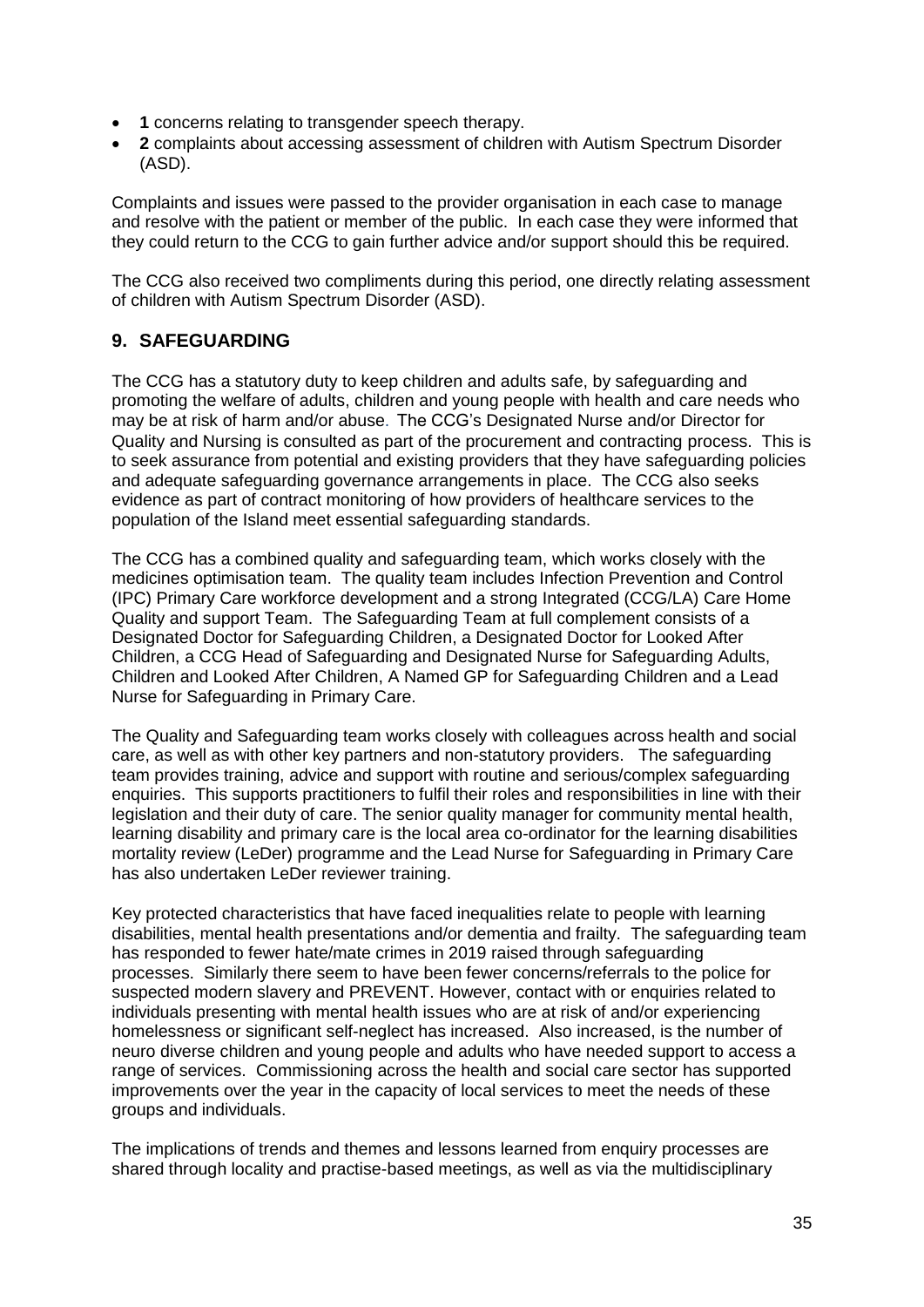training and practitioner events delivered by the Safeguarding Adult Board and Local Safeguarding Children Partnership.

# **10.MONITORING CONTRACTS OF PROVIDER ORGANISATIONS**

Service specifications for the main health care services commissioned by the CCG are contained within an NHS Standard Contract. This contract is held with Isle of Wight NHS Trust. Services commissioned under this contract are as follows:

- Acute
- Community
- Mental Health
- Ambulance
- NHS 111

The CCG receives copies of the Isle of Wight NHS Trust's annual equalities report, NHS Workforce Race Equality Report and Gender Pay Gap Report. Each report provides an update on the progress that has been made in the last year within the organisation and outlines next steps and key actions for all areas.

The CCG also has a number of contracts with the local voluntary and community sector. These include contracts with Mountbatten Hospice, community rehabilitation and the wheelchair service. There are also a small number of section 256, NHS Act 2006 agreements for mental health services.

# **11.THE CCG'S EQUALITY OBJECTIVES**

The CCG has three equality objectives which were approved and adopted by the CCG's governing body at the end of October 2013.

 **Objective 1: Ensure the CCG fully understands and fulfils its responsibilities for equality and diversity.**

The CCG seeks to embed the principles of equality and diversity into day-to-day business in a number of ways. These include:

- Narrative on reducing inequality is provided in reports to the Hampshire and Isle of Wight Partnership governing body and its sub-committees.
- CCG staff complete essential training on equality and diversity training every three years.
- CCG staff equality impact assesses commissioning projects and plans.
- CCG workforce policies and procedures seek to protect employee rights at work.
- A range of inclusive approaches and methods are used to engage the population and different languages and formats, such as Easy Read, are available on request.
- **Integrated teams work closely with colleagues across health and social care to** address safeguarding concerns and protect vulnerable adults and children.
- The reporting requirements on equity of access and non-discrimination are being clarified in contracts with provider services.

#### **Objective 2: Reduce inequalities in health status and access to care amongst Islanders with serious mental health conditions and learning disability.**

During 2019, the CCG has worked with local system partners at the Trust and Council to commence implementation of the Mental Health Blueprint as part of the overall Isle of Wight Health and Care Sustainability Plan. These plans were developed through extensive co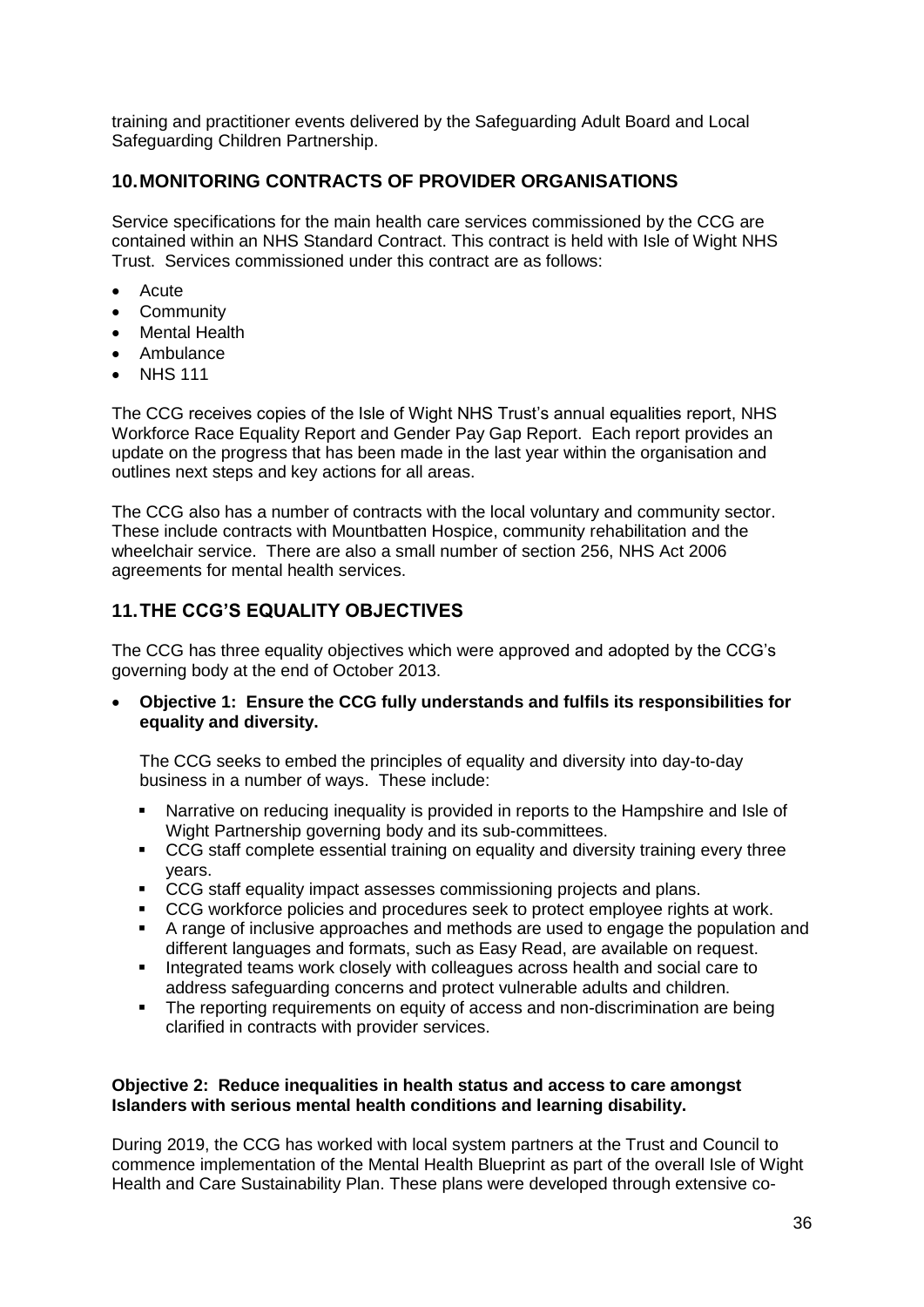production and consultation with statutory and voluntary and community sector partners and service users and this work continues into 2020/21 as part of our long term plan for sustainable mental health for the Island.

Phase 2 of the Community Mental Health and Wellbeing Service is due to be implemented. This has already reduced the Community Mental Health Team caseload by half and continues to improve access for people with more acute needs waiting to access the Community Mental Health Service and reduced waiting times for the service.

The co-produced Living with a Learning Disability on the Isle of Wight strategy is now being finalised and plans are being developed to implement an integrated health and social care Learning Disabilities Service in 2020. Success has already been seen in a number of joint Isle of Wight Council and Isle of Wight CCG initiatives, including increasing the number of supporting living placements, improving the island performance for annual health checks, securing funding for safe places scheme and moving forward to deliver an integrated health and social care learning disabilities team over the next two years.

Plans are also advancing for the implementation of a new Dementia Outreach Service in spring 2020 to ensure that there is a more effective community service to directly support people who historically may have been admitted to receive the support they need in community settings.

Plans are being developed to improve access and to increase capacity within Primary Care for those with serious mental illness through deployment of a locality based mental health framework of support focussed on expediting individual patients to the most appropriate, safe resource and thus reducing the risk of a relapse in mental wellbeing or a mental health crisis.

#### **Objective 3: Reduce inequalities in life expectancy and experience of healthcare through the development of self-help programmes.**

The Island has recognised the need to provide support at a locality level to improve individual patient access to services at primary care level. Improvements in services have been planned for 2020/21 and include increasing the number of people receiving an annual health check in primary care, ensuring access to a wider range of psychosocial support frameworks and implementing Phase 2 of the Island mental health sustainability plan. In addition, the CCG is developing plans for service users who have received treatment in a clinical setting for a mental health recovery and rehabilitation model through a supported living framework of support.

The recognition of the value of meaningful engagement in daily life as an antecedent to good physical and mental health continues and has led to an increase in Employment Advisor support. This support is being provided within an Individual Placement and Support framework through the Adult Improving Access to Psychological Therapies service, including direct in-reach support to the Early Intervention in Psychosis service.

The recognition of the importance of self-help and is supporting exploration of opportunities to expand this resource through web based, easily accessed support. Expansion of the Community Mental Health and Wellbeing service will include meaningful, robust signposting to community resources as well as opening up the resources more widely beyond the scope of those currently supported by the Community Mental Health Teams.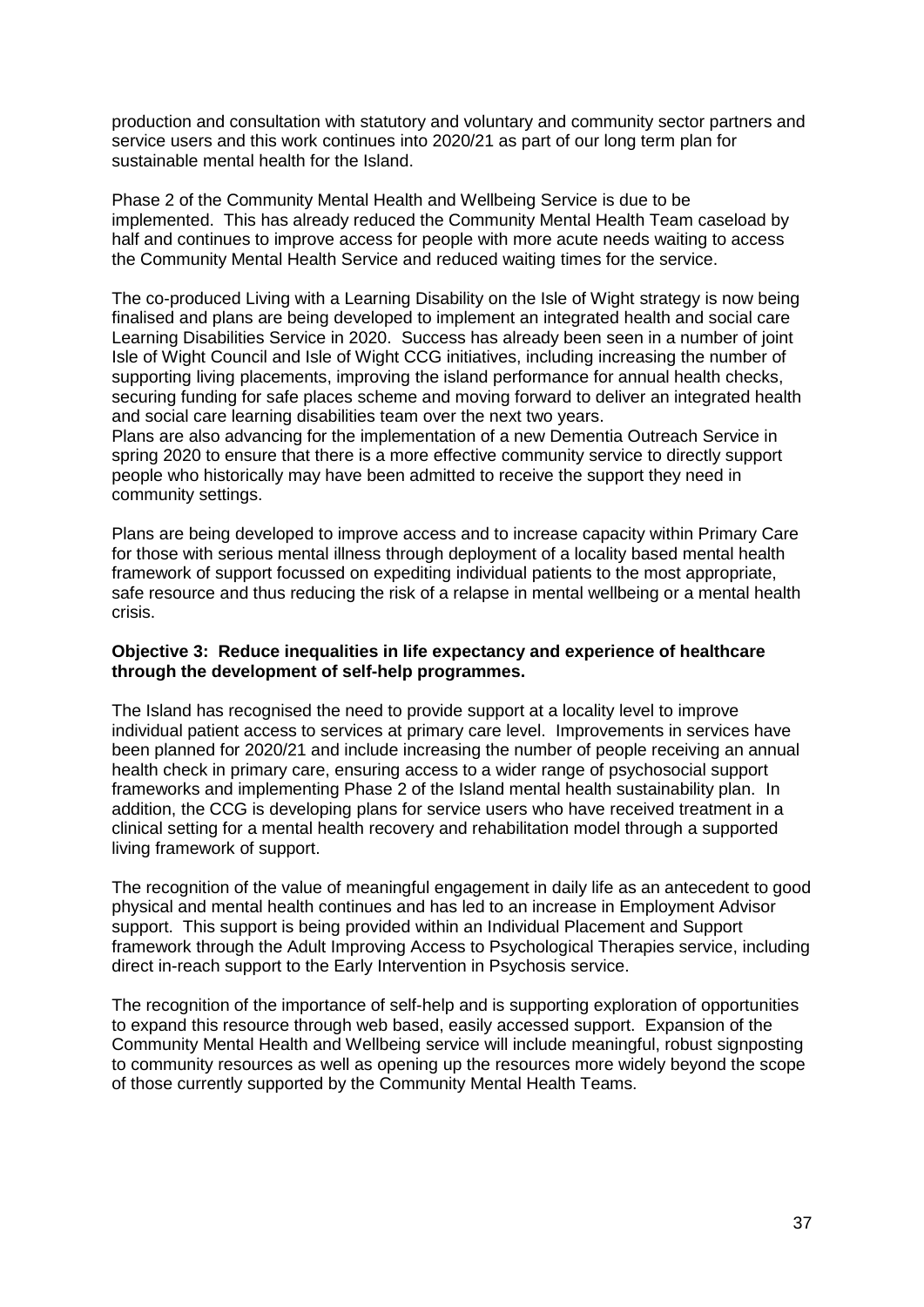# **12. ISLE OF WIGHT CCG'S ACTION PLAN 2020**

| <b>MEASURE</b> |                                                                                                                                        | <b>ACTION</b>                                                                                                                                                                            | <b>BY WHOM</b>                                                                                                      | <b>WHEN</b>     | <b>OUTCOME</b>                                                                                                                                                                                             |
|----------------|----------------------------------------------------------------------------------------------------------------------------------------|------------------------------------------------------------------------------------------------------------------------------------------------------------------------------------------|---------------------------------------------------------------------------------------------------------------------|-----------------|------------------------------------------------------------------------------------------------------------------------------------------------------------------------------------------------------------|
| 1.             | Adopt an equality<br>and diversity<br>training plan                                                                                    | Agree and put in<br>place a final<br>equality and<br>diversity training<br>plan.                                                                                                         | Equality and<br><b>Diversity</b><br>Manager<br>working with<br>Partnership of<br>CCGs HR and<br>OD leads.           | Q2<br>2020/21   | Partnership of<br><b>CCGs equality</b><br>and diversity<br>training plan in<br>place.                                                                                                                      |
| 2.             | Ensure all<br>policies and<br>guides are up-to-<br>date and, relevant<br>to CCG<br>Partnership staff<br>who can easily<br>access them. | Review<br>е.<br>legacy and<br>update<br>policies and<br>guides<br>f.<br>Upload all<br>policies and<br>guides to the<br>ConsultHR<br>portal and<br>signpost staff<br>via the<br>intranet. | Partnership of<br><b>CCGs HR</b><br>Manager                                                                         | Q4<br>2020/21   | Up-to-date<br>Human<br><b>Resources</b><br>policies and<br>guides that are<br>relevant to all<br>Partnership of<br>CCG staff are<br>available<br>directly on<br>ConsultHR or<br>via the staff<br>intranet. |
| 3.             | Ensure HR<br>policies that<br>govern<br>employment<br>practices are<br>equality impact<br>assessed.                                    | <b>Equality impact</b><br>assessment<br>undertaken<br>against each HR<br>policy that<br>governs<br>employment<br>practice.                                                               | <b>HR Manager</b><br>liaising with<br>equalities lead<br>and CCG Staff<br>Partnership<br>Forums.                    | Q4<br>2020/21   | HR policies that<br>govern<br>employment<br>practices are<br>adequately<br>equality impact<br>assessed.                                                                                                    |
|                | 4. Ensure progress<br>against equality<br>objectives.                                                                                  | Monitor and<br>review on at least<br>an annual basis.                                                                                                                                    | <b>CCG</b> equalities<br>lead liaising with<br><b>CCG</b><br>commissioning<br>leads.                                | Ongoing.        | <b>Business</b><br>objectives meet<br>the needs of the<br>population<br>served.                                                                                                                            |
| 5.             | Develop new<br>equality<br>objectives that<br>are aligned<br>across the<br>Partnership of<br>CCGs.                                     | Re-assess the<br>CCGs'<br>performance<br>against the Goals<br>of NHS Equality<br><b>Delivery System</b><br>2.                                                                            | Equality and<br><b>Diversity</b><br>Manager<br>working with<br>communications<br>and<br>engagement<br>and HR leads. | Q1<br>2020/2021 | Equality<br>objectives that<br>aligned and<br>relevant to<br>stakeholders<br>across the<br>Partnership of<br>CCGs.                                                                                         |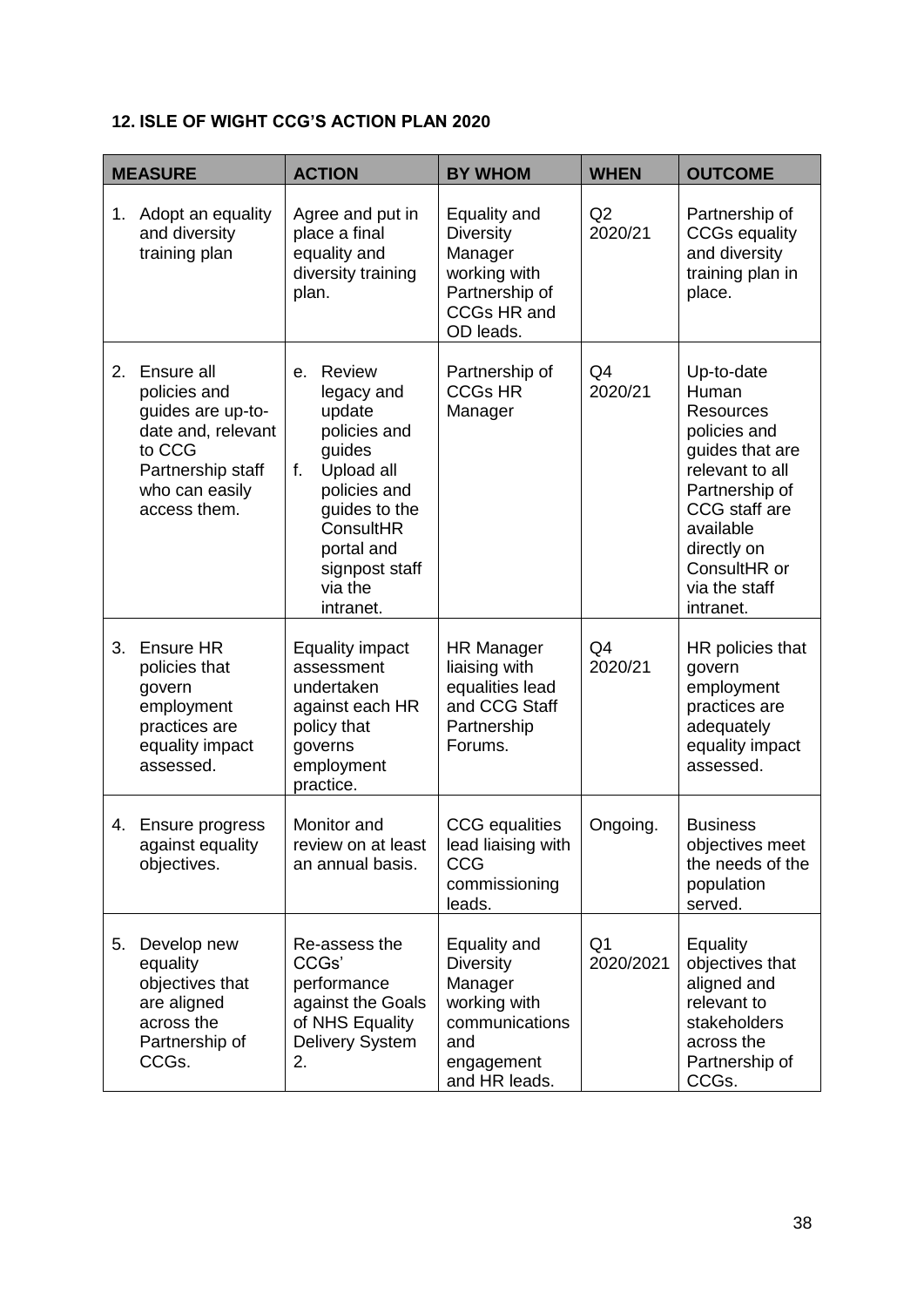#### **APPENDIX 4: LEGAL CONTEXT - EQUALITY AND DIVERSITY IN THE NHS NB: to be included in all CCGs' annual equalities reports, but presented once here for brevity.**

#### **Equality Act 2010**

The Equality Act 2010 (the Act) simplified, strengthened and harmonised previous equality legislation into one single Act. The Act provides a legal framework to protect individuals from unfair treatment and promote a fair and more equal society.

The Act introduced the Public Sector Equality Duty (to be referred to forth with as "the equality duty"). The equality duty changed the emphasis of equality legislation from rectifying cases of discrimination and harassment after they occurred to preventing them happening in the first place. The equality duty also moved the obligation to positively promote equality rather than just avoiding discrimination from individuals to organisations. The purpose of the equality duty was to integrate equality and good relations into daily practice, organisational policies and service delivery. The equality duty consists of a general duty and specific duties.

#### **The General Equality Duty of the Equality Act 2010**

The general equality duty applies to public authorities and public, private or voluntary organisations carrying out public functions. In the exercise of their functions public authorities must have ""due regard"" to the need to:

- Eliminate unlawful discrimination, harassment and victimisation
- Advance equality of opportunity between different groups by:
	- Removing or minimising disadvantages suffered by people with a protected characteristic due to having that characteristic
	- Taking steps to meet the needs of people with protected characteristics that are different from people who do not have that characteristic (including taking account of a disability)
	- Encouraging protected groups to participate in public life and in any other activity where participating is disproportionately low
- Foster good relations between different groups by:
	- Tackling prejudice
	- Promoting mutual understanding

Compliance with the equality duty may involve treating some people more favourably than others.

There are nine protected characteristics under the Act. These are:

- Age
- **Disability**
- Pregnancy and maternity
- Religion or belief
- Race
- Sex
- Sexual orientation
- Gender reassignment
- Marriage and civil partnership (but only for the first aim of the duty to eliminate unlawful discrimination, harassment and victimisation)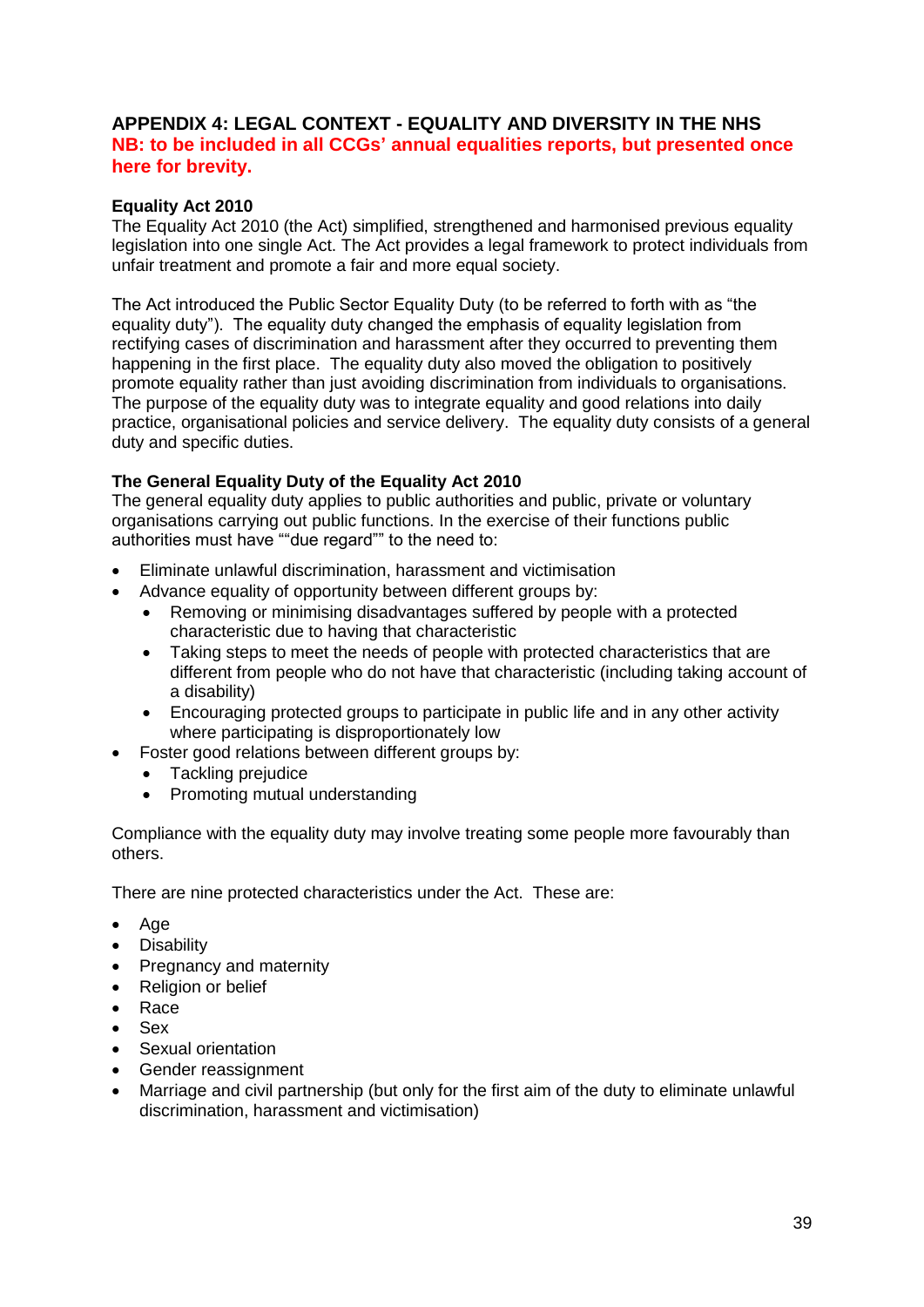#### **The Specific Duties of the Equality Act 2010**

The specific duties require public bodies to publish relevant proportionate information showing how they meet the General Equality Duty by 31 January each year. In addition, they require public bodies to set specific measurable equality objectives by 6 April every four years from 2012.

Public authorities with 150 or more employees are required to publish information on how their activities as an employer affect people who share different protected characteristics. Public authorities with less than 150 employees should collect workforce information to help develop organisational objectives and assess the impact of employment policies on equality.

#### **Human Rights Act 1998**

The Human Rights Act 1998 provides a complementary legal framework to the antidiscriminatory framework and the public duties.

The Human Rights Act applies to all public authorities and bodies performing a public function. It places the following responsibility on public sector organisations:

- Organisations must promote and protect individuals' human rights. This means treating people fairly, with dignity and respect, while safeguarding the rights of the wider community.
- Organisations should apply core human rights values, such as equality, dignity, privacy, respect and involvement, to all organisational service planning and decision making.

Human Rights are intrinsic to the principles of equality and diversity. They are the basic rights and principles that belong to every person in the world. They are based on the core principles of Fairness, Respect, Equality, Dignity and Autonomy, also known as the FREDA principles (Equality and Human Rights Commission 2008). They protect an individual's freedom to control their day-to-day life (subject to criminal law), and effectively participate in all aspects of public life in a fair and equal way.

Human rights help individuals to flourish and achieve potential through:

- Being safe and protected from harm
- Being treated fairly and with dignity
- Being able to live the life they choose
- Taking an active part in their community and wider society

#### **Health and Social Care Act 2012, Part 1, Section 13G**

Related to equalities legislation is the CCGs' duty to have regard to the need to:

- Reduce inequalities between patients with respect to their ability to access health services; and
- Reduce inequalities between patients with respect to the outcomes achieved for them by the provision of health services.

#### **Health and Social Care Act 2008 (Regulated Activities) Regulations 2014: Regulation 13**

The intention of this regulation is to safeguard people who use services from suffering any form of abuse or improper treatment while receiving care and treatment. Improper treatment includes discrimination or unlawful restraint, which includes inappropriate deprivation of liberty under the terms of the Mental Capacity Act 2005.

To meet the requirements of this regulation, providers must have a zero tolerance approach to abuse, unlawful discrimination and restraint. This includes: